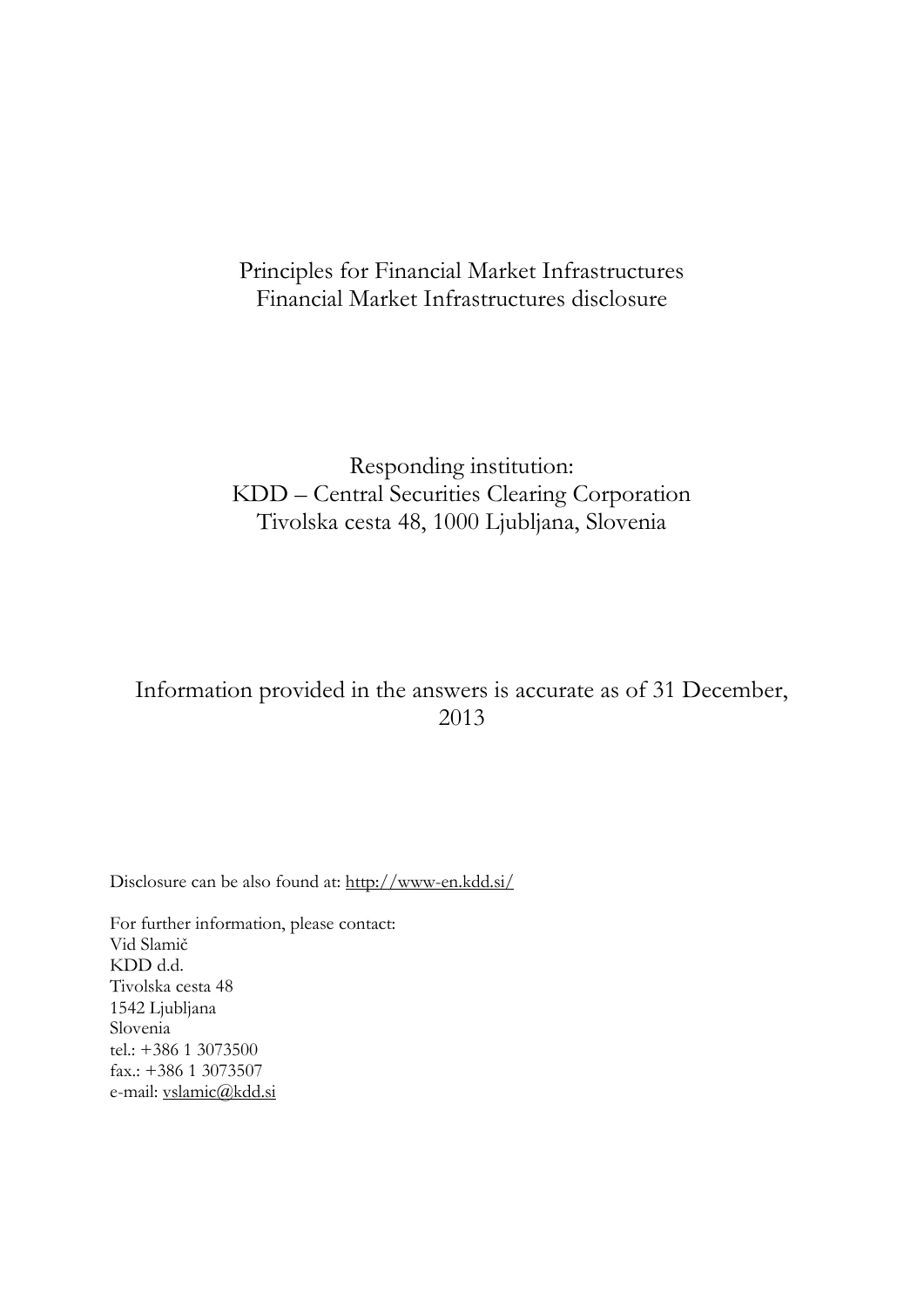# **Executive summary**

Assessment of KDD's operations against Principles for Financial Market Infrastructures ("PFMI") published by the Committee on Payment and Settlement Systems (CPSS) and the International Organization of Securities Commissions (IOSCO) is carried out by KDD for the first time in 2014. The ultimate aim of PFMI disclosure framework and assessment methodology is to promote greater transparency, objectivity and comparability of assessments of observance of the PFMI among CSDs community. With this assessment report, KDD tries to provide relevant and most up-to-date information to participants, relevant authorities and the broader public. KDD observed 20 relevant principles that apply for Central Securities Depositories ("CSD") and Securities Settlement Systems ("SSS"). Information provided in the answers is accurate as of 31 December, 2013.

# **Summary of major changes since last update of the disclosure**

This is first assessment against PFMI.

# **General background of the FMI**

# **General description of KDD**

KDD was founded on 10 January, 1995 as a company providing central securities custody services, clearing and settlement of securities transactions and maintenance of the central registry of holders of dematerialised securities in the Republic of Slovenia. KDD's founders and shareholders are banks, stockbroking firms, fund management companies, government funds, issuers and other entities. KDD is presently the only institution in Slovenia licensed by the Securities Market Agency (national securities market regulator) to perform central securities depository services.

From the outset, KDD successfully provided technical and operative support throughout the ownership transfer of Slovenian companies. With Slovenia's accession into the EU, and in particularly with the adoption of the new common European currency, KDD's activity has moved to another level, namely, integration into European settlement infrastructure, which is clearly becoming one of the main company's tasks.

KDD's mission is ensuring security and reliability of operations with securities from the perspective of reducing financial risks on the securities market as well as increasing the operative-technical security and integrity of data in the central securities register. KDD's strategy is focused on development of services and products, enhancing the reputation, values and credibility of the company and thus generating confidence in its operations.

Efficient, simple and secure post-trading infrastructure is what KDD is striving to provide through:

- A modern and transparent system of managing the securities register;
- A concurrent fulfilment of financial obligations and obligations of transfers of securities based on trades concluded on the organised market;
- Modern and reliable technical-information post-trading support;
- Consistent and accurate rules on operations;
- Detailed and clearly defined operative procedures in all areas of its operations;
- Lower direct and indirect costs of post-trading services both for holders as well as issuers of securities, including KDD members;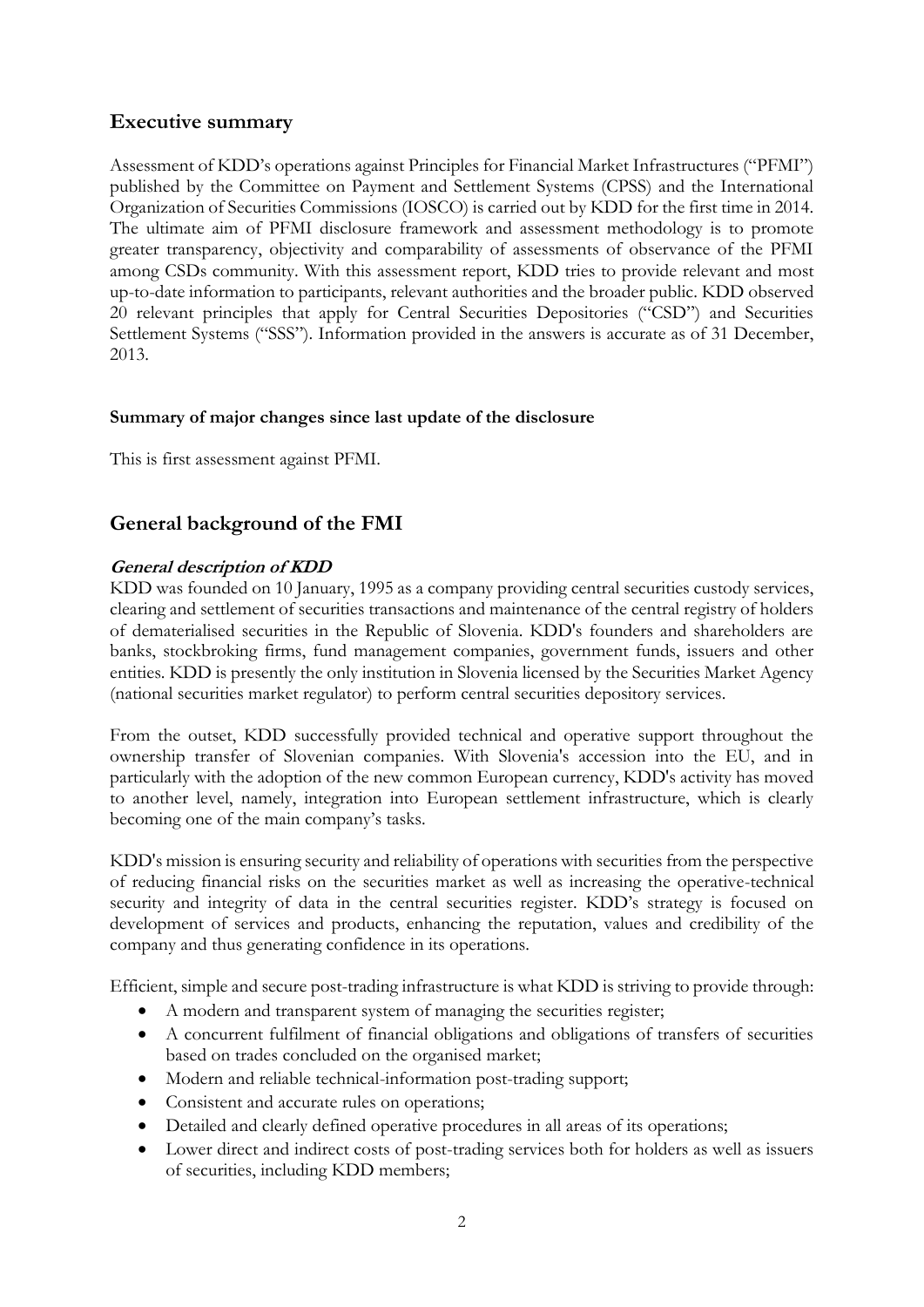Harmonising CSD services with international standards and market practice.

KDD provides the following services to its clients (i.e. members, issuers and holders of dematerialised securities entered into KDD's central registry):

- Maintenance of central registry of holders of dematerialised securities (predominantly direct holding system with possibility of nominee ownership);
- Services to issuers: issuance, cancellation and replacement of dematerialised securities, share ledger maintenance);
- Custody services related to take-over bid procedures;
- Calculating, netting and settling obligations with respect to stock exchange transactions (standard T+2 settlement cycle);
- Settlement of obligations with respect to off-market transactions (DVP and FOP mechanisms);
- Other services related to securities transactions and exercising of rights on securities;
- Functions of national numbering agency (assigning SI ISIN codes).

Scope of KDD's services is limited since KDD does not have a banking licence (legal ban on banking type of services) and is not allowed to be exposed to any kind of credit risk (legal requirement). Hence, KDD cannot act as Central counterparty.

KDD tries to keep its operations fully compliant with all relevant international standards determining CSD business. This enables our institution to offer our members and other clients services based on current industry standards with highest safety and efficiency measures in place. As CPSS-IOSCO's PFMI serve as most relevant assessment tool for ensuring highest compliance standards for CSDs, KDD has published its first assessment against this methodology in 2014.

# **Statistics on KDD's services and operations**

Statistics on KDD operations are published on KDD's web site: [http://www-en.kdd.si/securities/statistics/main\\_figures\\_in\\_2013](http://www-en.kdd.si/securities/statistics/main_figures_in_2013) Statistics on KDD operations based on Eurosystem's Blue book methodology is published on Eurosystem's web site: <https://www.ecb.europa.eu/paym/intro/book/html/index.en.html>

# **Organisation structure of KDD**

Management Board

The Management Board of KDD runs and represents the company and acts on its behalf independently and on its own responsibility. KDD's Management Board consists of two members:

- Boris Tomaž Šnuderl, President and CEO;
- Davor Pavič, Deputy President and COO.

#### Supervisory Board

The principal duty of the Supervisory Board of KDD is to approve the general terms of business and other general bylaws of the company referring to its business activity and relations between KDD and its members, and supervise its business operations. Supervisory Board has 5 members.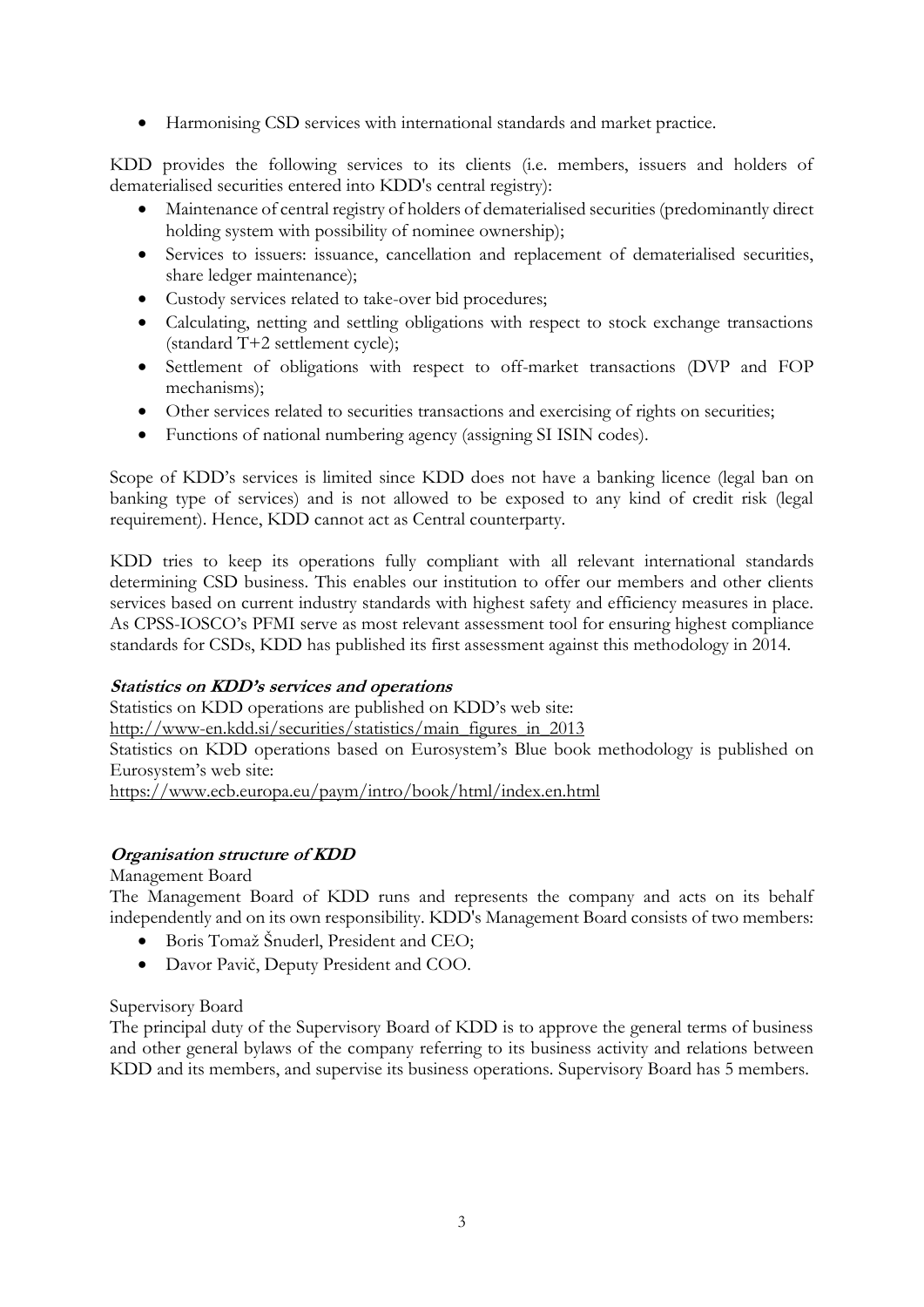# Organization chart



# **Legal and regulatory framework**

KDD's operations are governed by following laws:

- Book Entry Securities Act (ZNVP),
- Markets in Financial Instruments Act (ZTFI).

KDD is currently the only institution in Slovenia that was granted a licence to perform CSD services. This licence was granted to KDD by national securities market regulator (Securities Market Agency).

Further aspects of KDD's operations/functions are set forth with following laws:

- Takeovers Act (ZPre-1),
- Companies Act (ZGD-1),
- Investment Trusts and Management Companies Act (ZISDU-2),
- Code of Obligations (OZ),
- Law of Property Code (SPZ),
- Banking Act (ZBan-1).

Pursuant to Par. 1 of Art. 407 of ZTFI, KDD is allowed to provide the following services:

1. Maintenance of central registry of dematerialized securities. (Point 1 of Par. 1 of Art. 407 of ZTFI);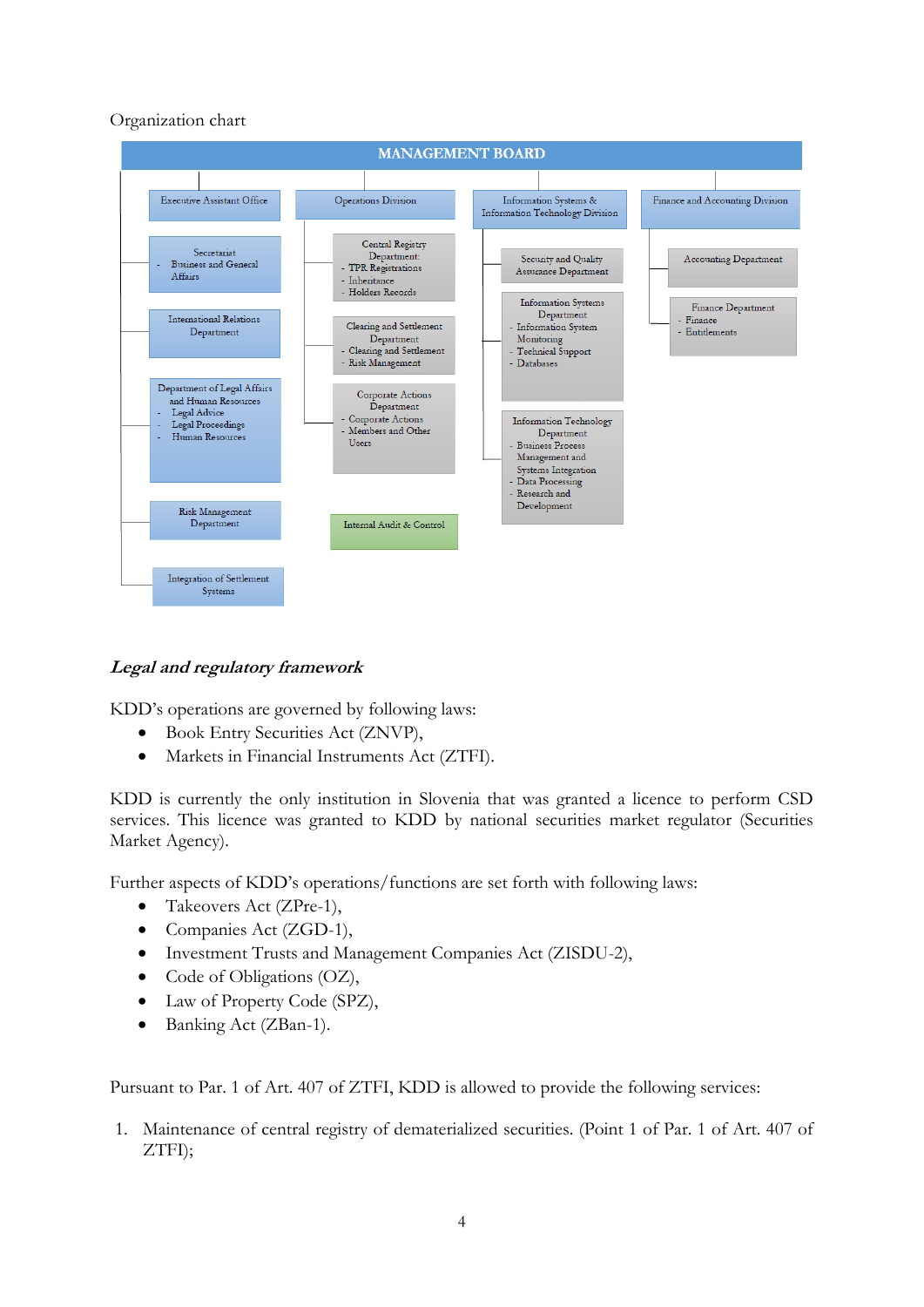- 2. Operation of securities settlement system for securities trades executed on organized market. (Point 2 of Par. 1 of Art. 407 of ZTFI) Pursuant to Par. 1 of Art. 402 of ZTFI, stock exchange transactions with dematerialized securities, entered in central registry of dematerialized securities, shall be settled through the clearing and settlement system operated by the operator of the said central registry, unless stock exchange decides that settlement services are executed with other settlement system (pursuant to Par. 1 of Art. 459 of ZTFI).
- 3. Other services. (Point 1 and Points 3-7 of Par. 1 of Art. 407 of ZTFI)
	- Specific custody services related to corporate actions of issuers (as precisely defined in section 11 of ZNVP);
	- Custody services related to take-over bid procedures pursuant to ZPre-1;
	- Settlement of OTC transactions with dematerialized securities either on DVP or FOP basis;
	- Entitlement processing (dividend and interest payments). This service is provided on optional basis;
	- Other services related to operations with dematerialized securities and fulfilment of rights derived therefrom;
	- Sales and maintenance of software for supporting services listed above.

Detailed provisions regulating maintenance of central registry of dematerialized securities, clearing and settlement of stock exchange transactions and performing other services are comprised in KDD Operations Rules. KDD Rules are issued by KDD pursuant to Par. 1 of Art. 429 of ZTFI, provided that ATVP grants its approval thereto. Pursuant to Par. 4 of Art. 429 of ZTFI, KDD Rules and amendments thereto shall be published in the Official Gazette of the Republic of Slovenia and posted (currently valid version) on KDD's web page. According to Par. 2 of Art. 429 of ZTFI, KDD Rules are directly applicable against KDD members, issuers and other users of KDD's services.

Provisions on KDD operations comprised in ZTFI, ZNVP and KDD Rules are supplemented by various KDD regulations that provide more detailed procedures, which should be considered by KDD, members, issuers or other persons. The following regulations are in force:

- KDD Regulations (detailed defines procedures on KDD membership, securities accounts, entries altering and not-altering number of securities, take-over bid procedures, obtaining data maintained by KDD);
- Regulations for Settlement of Stock Exchange Transactions;
- Technical regulations;
- Regulation on Arbitration Proceedings.

Pursuant to Par. 6 of Art. 429 of ZTFI, KDD regulations have to be published on the KDD's web site (currently valid version).

# **Supervision and control**

KDD is subject to the following types of controls:

- Prudential supervision by the Securities Market Agency in the capacity of competent authority for supervision of organized securities markets and investment services,
- Supervision by the Bank of Slovenia in respect of systemic risk of settlement system and in the capacity of operator/manager of national component of RTGS TARGET2 payment system,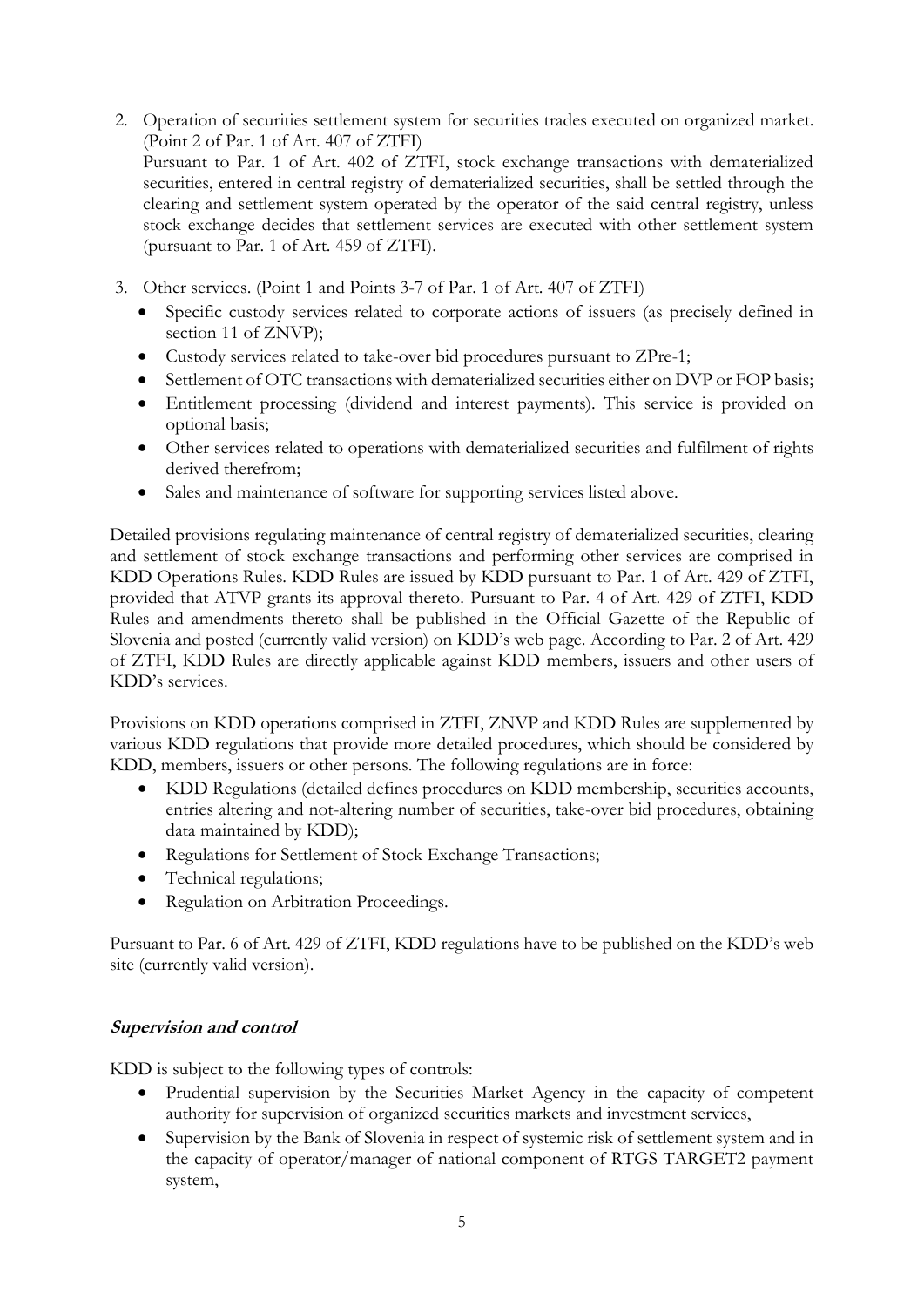- Audit of tax statements by the Tax Administration Office,
- External (statutory) audit of accounting statements by independent auditing company,
- Internal audit by Internal audit department.

#### **Ownership structure**

KDD is private, user owned company. As of December 31, 2013, KDD had 17 owners, which could be distributed into following major ownership groups:

- Banks:  $26,4\%$ ,
- Governmental funds: 24%,
- Fund management companies: 13,3%,
- Issuers and other private investors: 29%,
- $\bullet$  Own shares: 7,3%.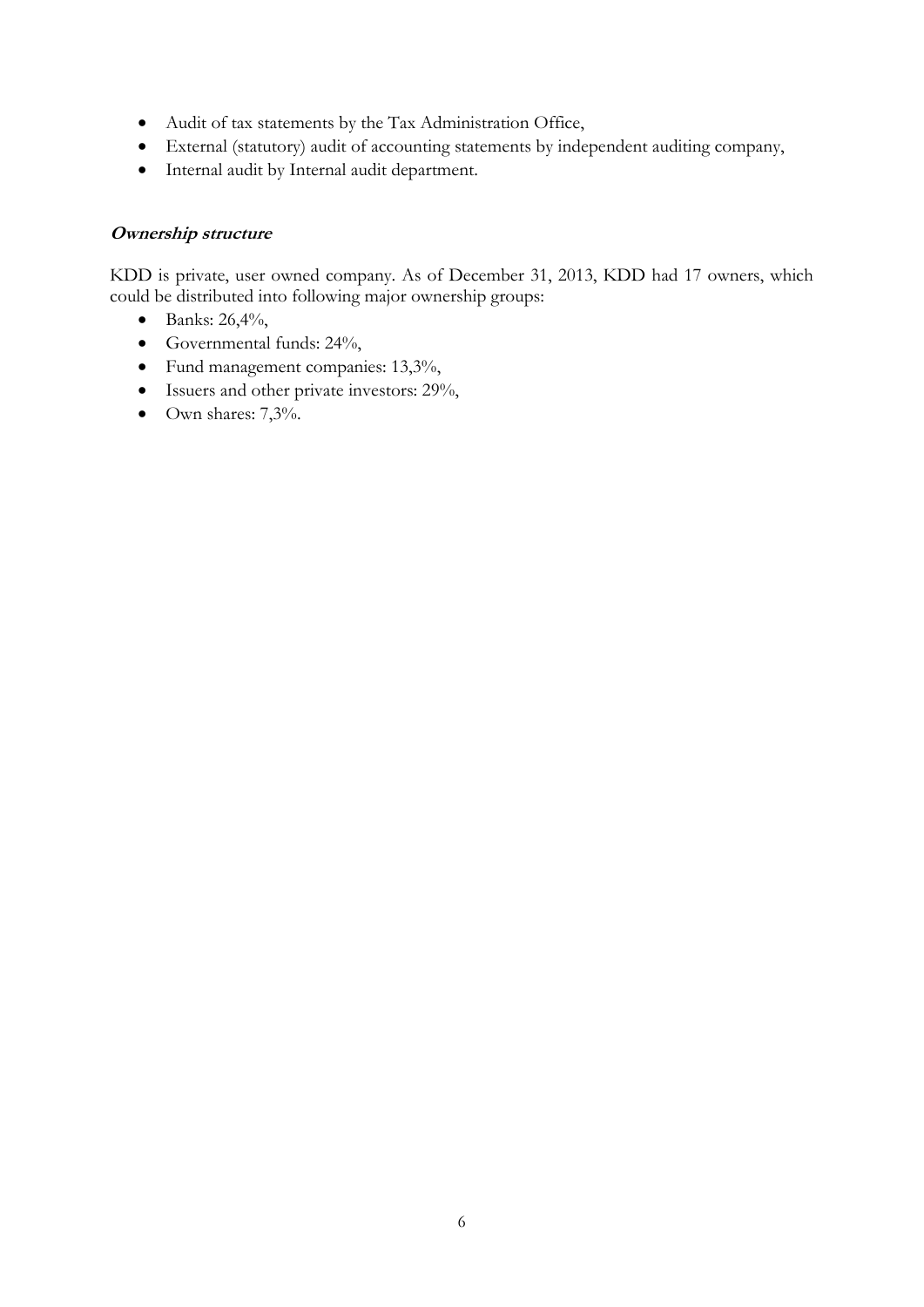# **Principle-by-principle narrative disclosure**

# **Principle 1: Legal basis**

*An FMI should have a well-founded, clear, transparent, and enforceable legal basis for each material aspect of its activities in all relevant jurisdictions.*

## **Key consideration 1:**

*The legal basis should provide a high degree of certainty for each material aspect of an FMI's activities in all relevant jurisdictions.*

#### **Key consideration 2:**

*An FMI should have rules, procedures, and contracts that are clear, understandable, and consistent with relevant laws and regulations.*

#### **Key consideration 3:**

*An FMI should be able to articulate the legal basis for its activities to relevant authorities, participants, and, where relevant, participants' customers, in a clear and understandable way.* 

#### **Key consideration 4:**

*An FMI should have rules, procedures, and contracts that are enforceable in all relevant jurisdictions. There should be a high degree of certainty that actions taken by the FMI under such rules and procedures will not be voided, reversed, or subject to stays.* 

#### **Key consideration 5:**

*An FMI conducting business in multiple jurisdictions should identify and mitigate the risks arising from any potential conflict of laws across jurisdictions.* 

Activities of Central securities depository (CSD) are regulated and determined by laws and subordinate legislation. KDD ensures ultimate level of legal certainty with strict harmonisation of its activities and operations with valid legal framework.

KDD is currently the only institution in Slovenia with a licence to perform CSD services (as determined by Art 407. of ZTFI). This licence was granted to KDD by Securities Market Agency (ATVP) acting as national securities market regulator.

#### **Legal framework**

KDD operations are set forth by following laws:

- Book Entry Securities Act (ZNVP),
- Markets in Financial Instruments Act (ZTFI),

Further aspects of KDD operations are determined by:

- Takeovers Act (ZPre-1),
- Companies Act (ZGD-1),
- Investment Trusts and Management Companies Act (ZISDU-2),
- Code of Obligations (OZ),
- Law of Property Code (SPZ),
- Banking Act (ZBan-1).

#### **Subordinate legislation**

In addition to laws listed above, KDD operations are in detail specified in Decision regulating the organisational requirements for keeping the central register and managing the settlement system (issued by ATVP), KDD Operations Rules and in set of Regulations (issued by KDD). Art. 429 of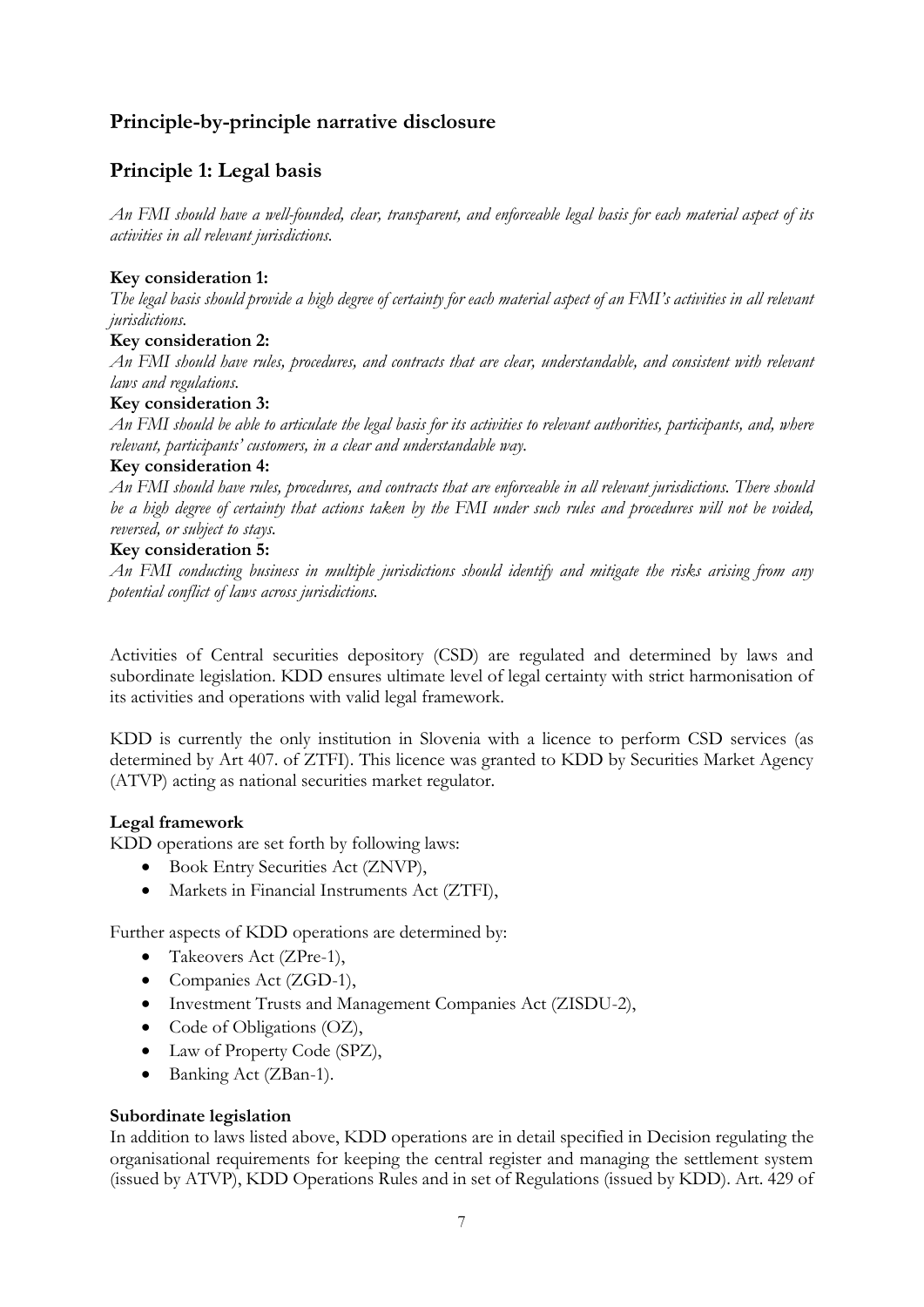ZTFI states that KDD should adopt Operations rules and detailed procedures in form of set of Regulations. Procedures on adoption and amending Operations Rules and Regulations is determined by KDD Operations Rules (Chapter 7).

Any amendments of Operations rules should be adopted by management board and board of directors of KDD upon proposal by the management board. Management board shall present proposal of amendment of these rules to the registry members at least fifteen days before the date of a session of the board of directors where the latter is set to decide on accepting said amendments. KDD shall obtain the Agency's consent prior to publishing any amendment to the rules in Official Gazette of the Republic of Slovenia. Current version is published on KDD's web page.

Regulations and any amendments thereof should be adopted by management board and board of directors of KDD upon proposal by the management board. Management board shall present proposal of amendment of these rules to the registry members at least fifteen days before the date of a session of the board of directors where the latter is set to decide on accepting said amendments. Agency's consent and publishing in Official Gazette of the Republic of Slovenia are not required. Current version is published on KDD's web page.

KDD Operations rules determine following aspects:

- KDD membership,
- Maintenance of central registry of dematerialised securities,
- Stock exchange trades settlement,
- Take-over bid procedures,
- Disputes resolving,
- Procedures for amending KDD Rules, Regulations, General terms and conditions and Tariff.

KDD issues a set of Regulations to further define following aspects:

- KDD Regulations: KDD membership, securities accounts, entries altering and not altering number of securities, take-over bid procedures, obtaining data from records maintained by KDD;
- Regulations for Settlement of Stock Exchange Transactions;
- Technical regulations;
- Regulation on Arbitration Proceedings.

Said procedures on proposing amendments to Rules and Regulations by KDD, presentation of proposals to KDD members, Agency's approval (Operations rules only), publishing in Official Gazette of the Republic of Slovenia (Operations rules only) and availability of said documents on KDD's web page serve as solid proof that all KDD's activities and operations are clear, understandable, freely accessible and in line with valid national legislation.

#### **Compliance with international business practice and market standards**

KDD aims to harmonise its activities with international standards determining CSD business and best market practice applied by (I)CSDs with securities link to KDD. KDD assures its compliance with following actions:

- Harmonisation of its activities/functions with requirements of TARGET2-Securities project;
- Harmonisation of its activities/functions with market standards determining following aspects: corporate actions, settlement cycles, netting arrangements, settlement finality rules, communication standards/formats, etc.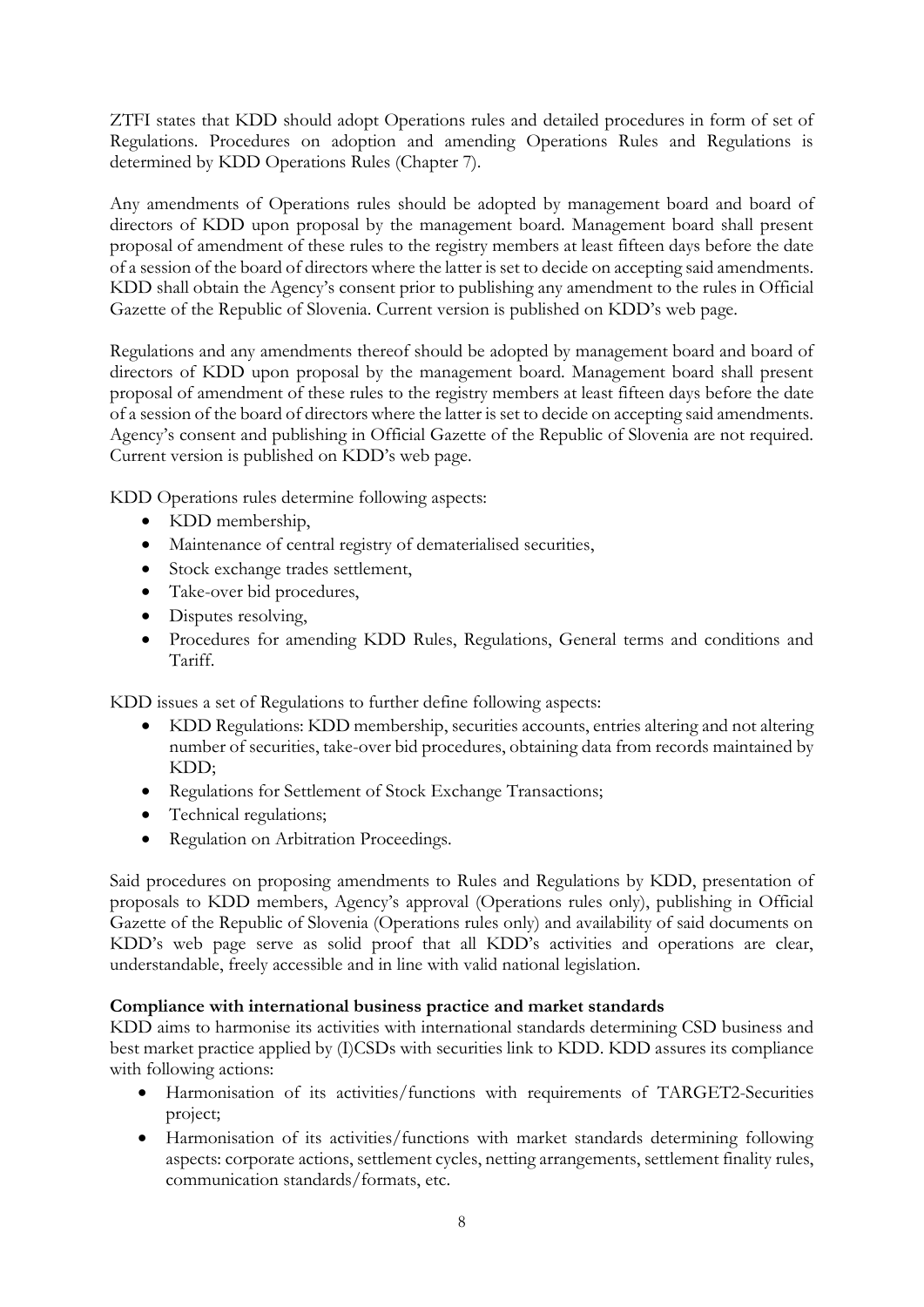- Fulfilment of requirements of European Code of Conduct for Clearing and Settlement applying price transparency measures, establishing access and interoperability conditions, and unbundling services and implementing accounting separation;
- Periodical (self)assessing its operations against following standards/assessment frameworks: CPSS-IOSCO disclosure framework for securities settlement systems, Association of Global Custodians - Depository Information-Gathering Project, ECSDA disclosure framework;
- Periodical (self)assessment of its operation for use in Eurosystem's credit operations as determined by ECB's standards;
- Periodical assessments conducted by Thomas Murray (acting as CSD rating agency);
- Harmonisation of processes required for proper functioning of securities links as requested by linked (I)CSD in form of Service Level Agreement.

Above mentioned actions assure that KDD's operations are in line with national legislation and standards determining CSD and securities settlement systems operations. Updates of relevant documents are freely accessible on KDD's web site.

Links between KDD and foreign (I)CSDs allow transfers od securities issued in KDD only. Transfers between accounts opened with KDD are governed with Slovenian law. Transfers in system of linked (I)CSD is governed under national legislation of respective (I)CSD. Respective link arrangement is (upon request of linked (I)CSD) defined by Service level agreement.

# **KDD's operations**

KDD's core activity is maintenance of central registry of dematerialised securities. Main operations within this activity are:

- Accounts maintenance (and maintaining balance of securities);
- Settlement of Ljubljana stock exchange trades;
- Corporate actions processing;
- Maintenance of share registers and registers of holders of other nominal securities.

KDD's operations are based on following KDD's functions:

- Issuer CSD:
- Depository;
- Registrar;
- On-exchange trades settlement facilitator.

KDD acts as Issuer CSD only. Investor CSD functions are not enabled.

#### **Investor CSD and depository functions**

Central registry of dematerialised securities (CRVP) is electronic database with following entries (Art. 3 of ZNVP):

- Rights arising from dematerialized securities,
- Holders of these rights, and
- Third party rights and other legal facts to such securities.

KDD acts as National Numbering Agency (NNA) assigning ISIN codes to securities issued in Slovenia.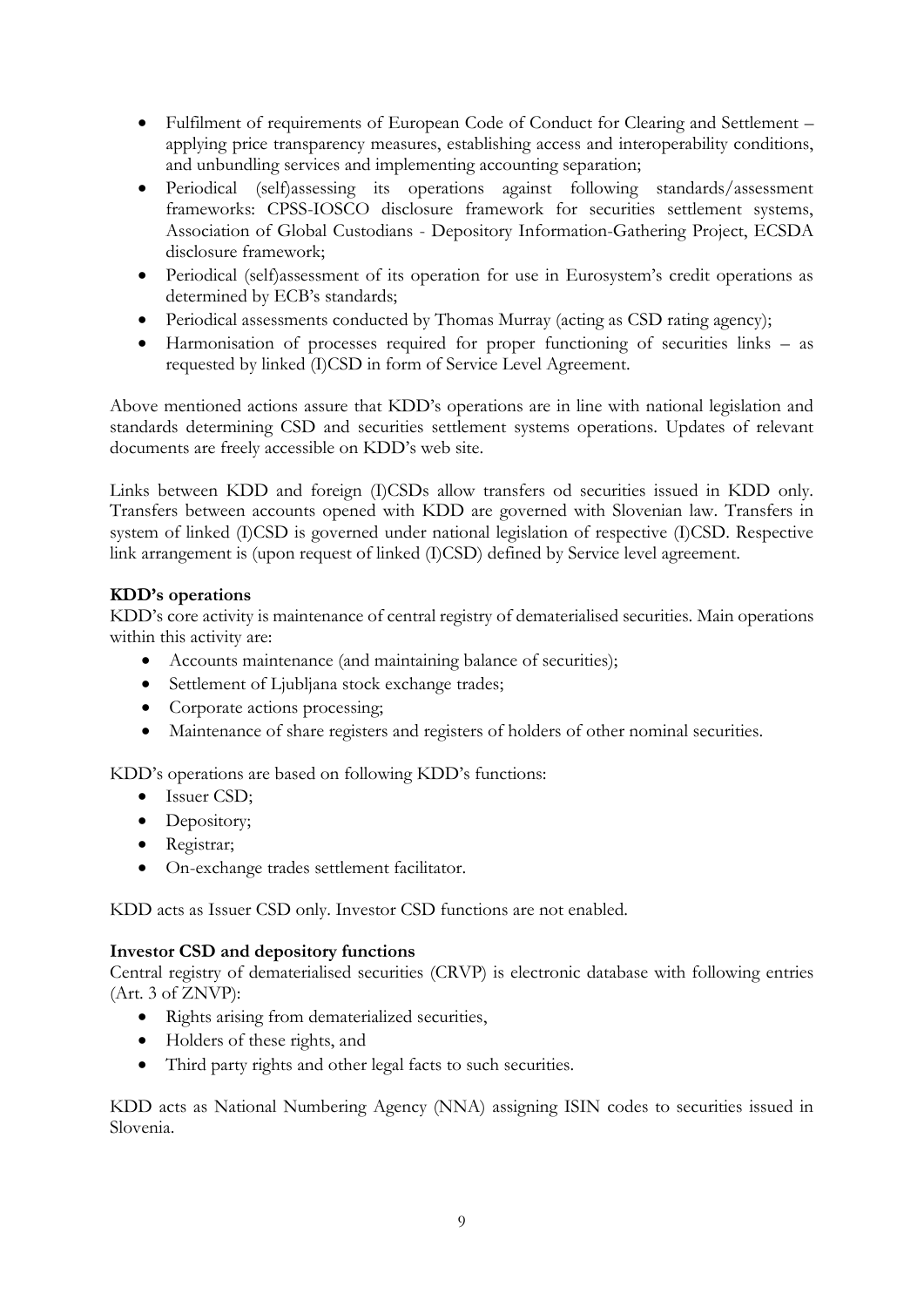All securities entered into CRVP are dematerialised (Art. 3 of ZNVP). Issuance of physical certificates is not enabled. ZNVP defines further aspects of KDD's operations including: securities dematerialisation principles, dematerialised securities definition, issuer and issuance principles, exercising of rights from securities and other procedures that enable holders to dispose with securities. KDD Rules and Regulations define procedures related to issuance and further events in lifecycle of securities, actions supporting disposition with securities and infrastructure supporting said operations.

CRVP consists of securities accounts. Single securities account allows recording of securities owned by single person/entity. Third party rights and other legal facts are recorded on subaccount(s) of single account.

Maintenance of CRVP is defined in Art. 407 of ZTFI and Chapter 3 of KDD Operations Rules. CRVP maintenance consists of:

- Maintaining accounts,
- Entries altering the number of securities, and
- Entries not altering the number of securities.

Accounts maintenance means:

- Maintaining securities account static data (information on account holder, account type and KDD member, who opened respective account – amendments are not allowed), and
- Authorisation of KDD registry member to enter instructions related to respective account.

Performing entries altering number of securities relates to issuance, deletion and replacement of securities. In this respect KDD performs corporate actions to securities issued with KDD.

Performing entries not altering number of securities relates to entrance of instructions to transfer (delivery/receive) securities and record, amend or delete third party right or legal fact to securities.

Settlement of off-exchange trades allows real-time transfers as follows:

- OTC-DVP settlement: 8:00 am till 3:30 pm,
- OTC-FOP settlement 7:00 am till 6:00 pm.

"BIS Model 1" applies – gross securities and cash transfers.

As certain transaction meets all criteria required, KDD will settle respective transaction within intended settlement day. Cash transfers are facilitated by TARGET2. CRVP and TARGET2 are linked. Settlement finality rules are explained in Chapter 8 – Settlement finality.

# **Third party rights records in CRVP**

With the moment of entry of securities to securities account in CRVP, the respective holder becomes legal holder of said securities (Art.16 of ZNVP). Respective entries into CRVP enable recording, deleting or amending third party rights and other legal facts to securities. Acquisition, restriction and cessation of rights to securities in CRVP is defined as follows (Art. 6 of ZNVP):

- The rights of holders of book-entry securities shall arise with the entry of securities in the holders' account in CRVP and shall be transferred by entry of securities to a new holder's account.
- The rights attached to security in CRVP are acquired, restricted or cease with an appropriate entry in CRVP unless otherwise specified by this Act.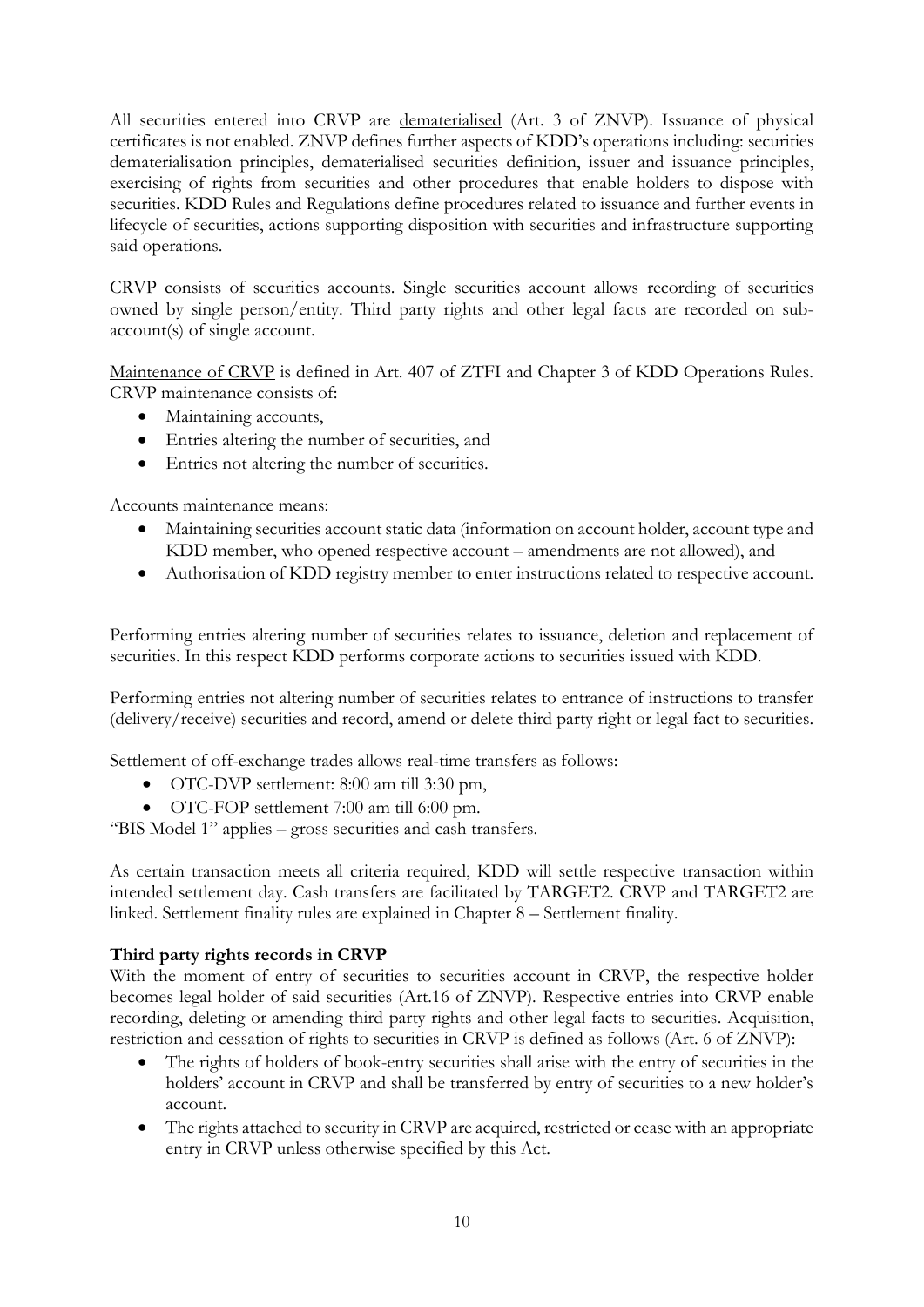Rights of holder of securities consists of following (Art. 16a of ZNVP):

- Right to dispose with securities,
- Right to exercise right from security directly in relation to the issuer of such security.

Legal holder may freely dispose of securities by issuing an appropriate order to KDD member that maintains respective securities account to:

- Transfer said securities to another holder, or
- Record third-party rights to such securities.

# **Registry function**

KDD provides registry services to issuers by maintaining share ledgers and registers of (legal) holders of other nominal securities. Access to information on legal holders is accessible to KDD members, legislators and other state authorities and to general public as defined by law.

#### **Facilitator of on-exchange trades settlement**

On-exchange settlement is executed in DVP principle in central bank money – using TARGET2 cash accounts. On-exchange settlement mechanism is available to KDD settlement members only. All on-exchange trades (concluded on Ljubljana stock exchange) on certain trading day are settled in one batch on T+2. Settlement members should assure availability of cash and securities at 11:00am on T+2. KDD uses BIS Model 2 for calculation of cash and securities positions due – gross securities and net cash transfers. Final transfers of cash takes place at 1:00pm and securities at 3:00pm at the latest. Detailed rules on settlement of on-exchange trades are defined in KDD regulations on stock exchange trades settlement.

As certain transaction meets all criteria required, KDD will settle respective transaction within intended settlement day (T+2). Cash transfers are facilitated by TARGET2. CRVP and TARGET2 are linked. Settlement finality rules are explained in Chapter 8 – Settlement finality.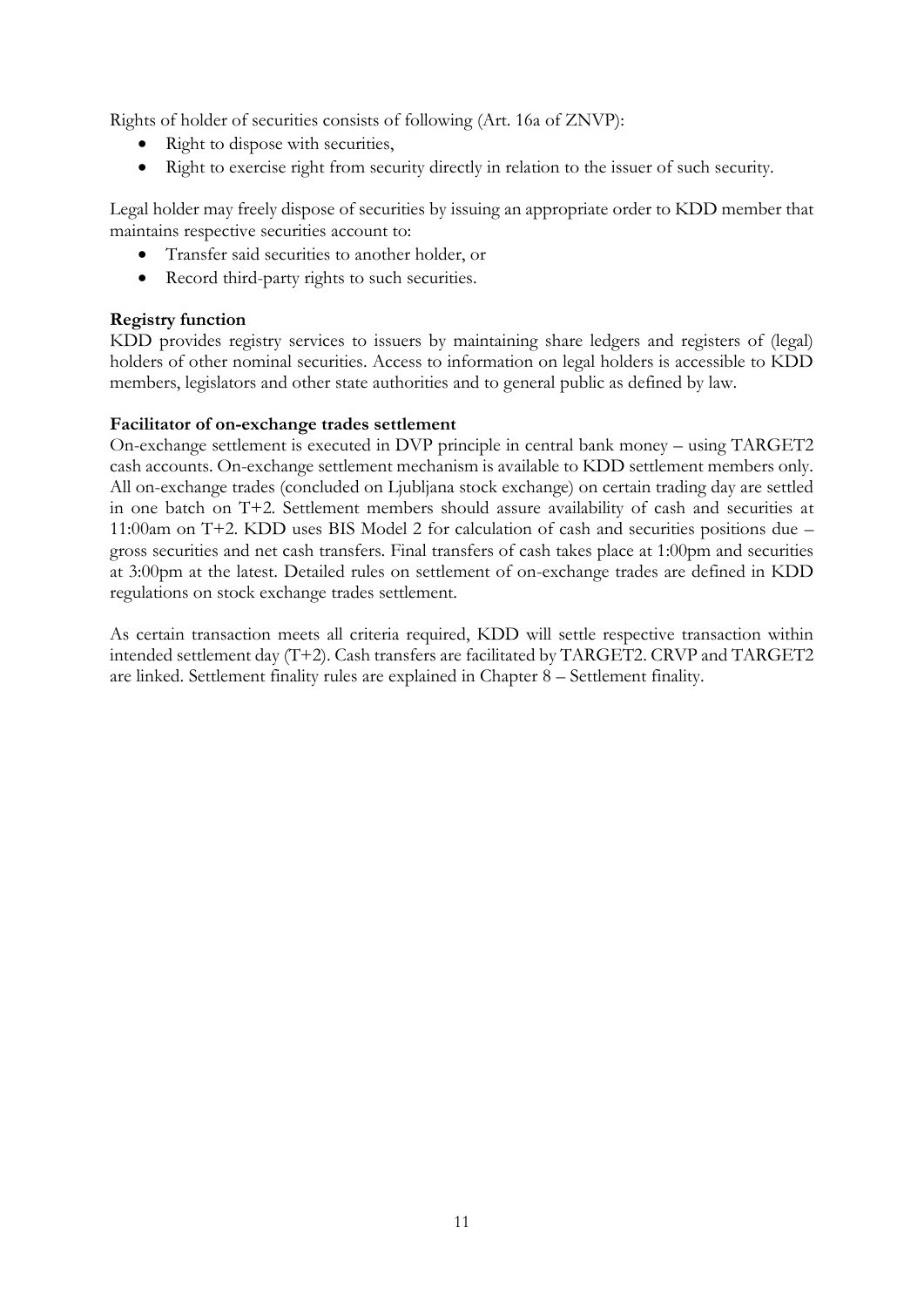# **Principle 2: Governance**

*An FMI should have governance arrangements that are clear and transparent, promote the safety and efficiency of the FMI, and support the stability of the broader financial system, other relevant public interest considerations, and the objectives of relevant stakeholders.*

*In reviewing this principle, it should be noted that if an FMI is wholly owned or controlled by another entity, the governance arrangements of that entity should also be reviewed to ensure that they do not have adverse effects on the FMI's observance of this principle. As governance provides the processes through which an organisation sets its objectives, determines the means for achieving those objectives and monitors performance against those objectives, this principle should reviewed holistically with the other principles.* 

# **Key consideration 1:**

*An FMI should have objectives that place a high priority on the safety and efficiency of the FMI and explicitly support financial stability and other relevant public interest considerations.*

#### **Key consideration 2:**

*An FMI should have documented governance arrangements that provide clear and direct lines of responsibility and accountability. These arrangements should be disclosed to owners, relevant authorities, participants, and, at a more general level, the public.*

# **Key consideration 3:**

*The roles and responsibilities of an FMI's board of directors (or equivalent) should be clearly specified, and there should be documented procedures for its functioning, including procedures to identify, address, and manage member conflicts of interest. The board should review both its overall performance and the performance of its individual board members regularly.*

#### **Key consideration 4:**

*The board should contain suitable members with the appropriate skills and incentives to fulfil its multiple roles. This typically requires the inclusion of non-executive board member(s).* 

#### **Key consideration 5:**

*The roles and responsibilities of management should be clearly specified. An FMI's management should have the appropriate experience, a mix of skills, and the integrity necessary to discharge their responsibilities for the operation and risk management of the FMI.*

#### **Key consideration 6:**

*The board should establish a clear, documented risk-management framework that includes the FMI's risk-tolerance policy, assigns responsibilities and accountability for risk decisions, and addresses decision making in crises and emergencies. Governance arrangements should ensure that the risk-management and internal control functions have sufficient authority, independence, resources, and access to the board.*

#### **Key consideration 7:**

*The board should ensure that the FMI's design, rules, overall strategy, and major decisions reflect appropriately the legitimate interests of its direct and indirect participants and other relevant stakeholders. Major decisions should be clearly disclosed to relevant stakeholders and, where there is a broad market impact, the public.*

#### **Incorporation of the company and basic commitments regarding security and efficiency of operations**

KDD obtained a licence from the Securities Market Agency in July 1995 to perform activities of a central securities depository (according to the current legislation, this licence is called a licence to manage the securities settlement system).

In performing its operations, KDD strictly adheres to its commitments to quality, secure and efficient performance of existing basic and commercial services for its members, issuers, holders, state institutions and other users of our services. Furthermore, we reiterate our commitment to fundamental corporate values, such as knowledge, kindness, development and reliability, including commitments relating to security and transparency of operations, as well as long-term focus on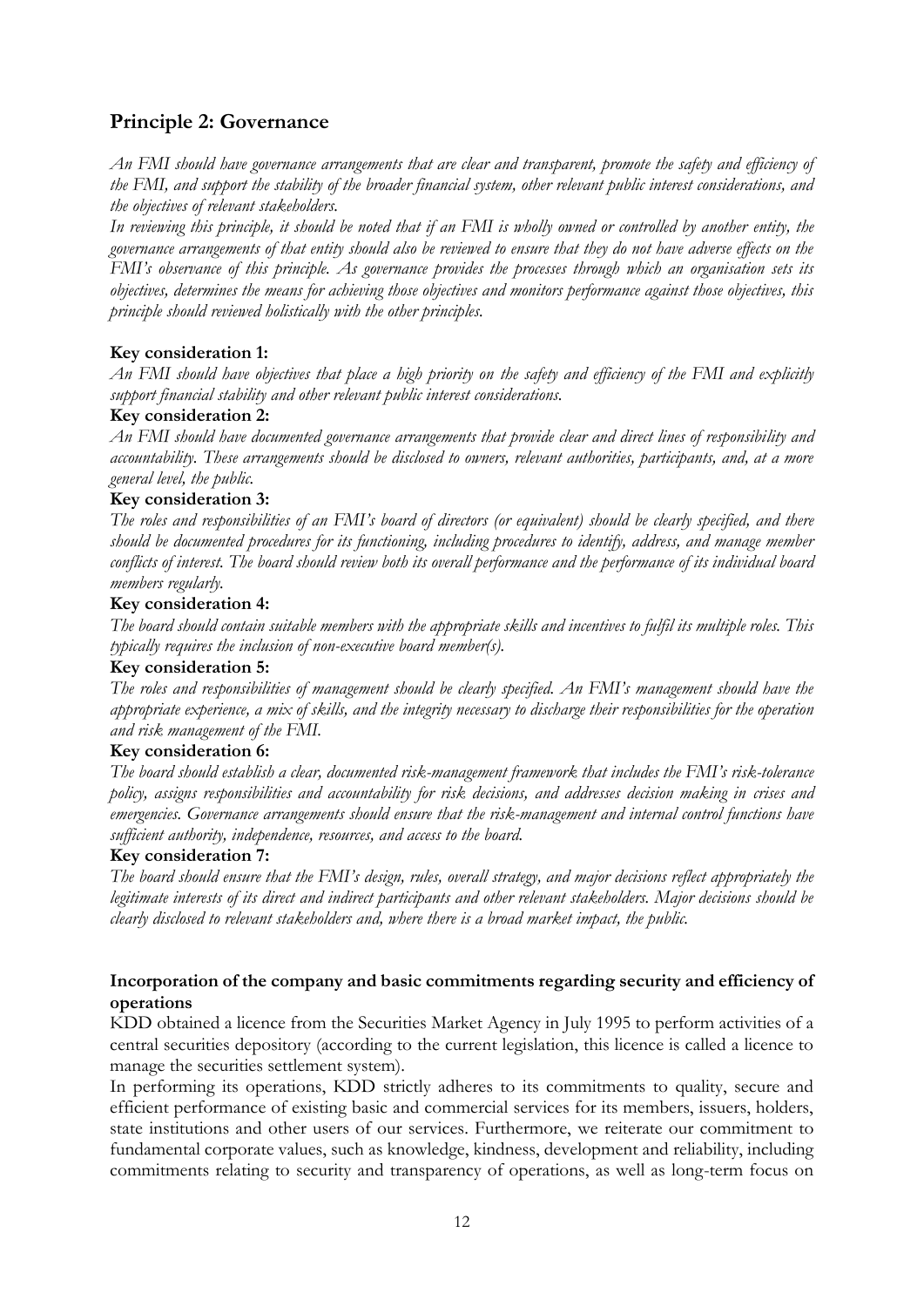European financial integration processes. KDD's operations strive to strengthen general financial stability, stability on the securities market, ensuring market integration and thereby a long-term guarantee of lowering (optimizing) costs on the financial market. With due consideration of the double purpose of KDD's operations (ensuring realisation of the public interest and the interest of shareholders, respectively), KDD's task is to ensure a balance in realising both interests in the greatest possible extent.

Said commitments are clearly highlighted in the document Guidelines of the Operating Strategy of KDD d.d. 2009-2014.

# **Capital and company bodies**

KDD's share capital amounts to 1,084,960.77 EUR and is divided into 520 dematerialised ordinary registered shares of the same class. Shares are no par value shares. Each no par value share grants the same share and associated amount in the share capital and grants the right to one vote. Shares grant their holders the following rights:

- Right to participation in managing KDD,
- Right to a share of KDD's profits or dividends as per the respective resolution on the allocation and distribution of the company's profits,
- Right to a proportional share of the assets remaining after the eventual liquidation or bankruptcy of KDD.

KDD has a two-tier management system. The company bodies include:

- Management Board,
- Supervisory Board,
- Shareholder Meeting.

# **Management Board**

KDD's management complies with the Companies Act (ZGD-1) and other applicable regulations, and strives to realize the interests if its shareholders through conscientious and diligent action, delivering a high quality service to satisfy its members and other users of its services.

A two-member management board manages, jointly represents and acts on behalf of KDD independently and at its own responsibility. The management board is free to appoint a maximum of two proxies, who may represent KDD only jointly with another management board member. In exercising its rights, the management board is obliged to adhere to the substantive instructions of the supervisory board, resolutions of the shareholders meeting and the company's interests. Some of the management board's main powers are set forth hereinbelow:

- Management, organization and representation of KDD, as well as control of the company's operations,
- Drafts proposals of measures and resolutions, which are decided upon by the shareholders, and ensures that shareholders meetings are properly convened, prepared and technically executed,
- Drafts agreements and other acts that require consent of the supervisory board in order to become effective,
- Implements resolutions adopted by the shareholders meeting,
- Ensures that shareholders, the supervisory board and interested public are fully informed on all KDD affairs,
- Reports to the supervisory board and provides explanations on its work to the shareholder meeting,
- Publishes notifications and provides information on KDD affairs,
- Adopts and drafts organisational and other KDD acts,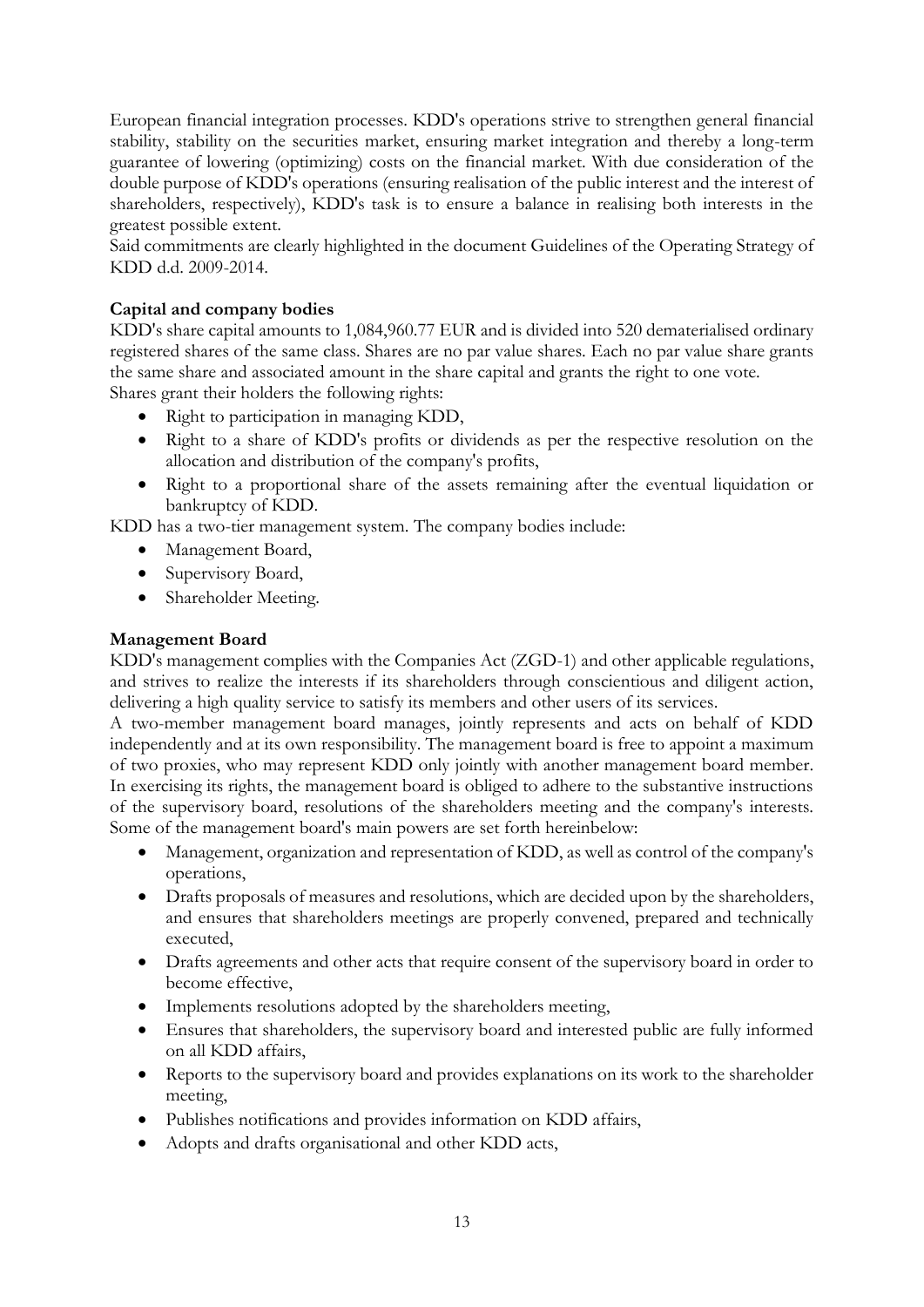Manages KDD assets and disposes with KDD funds within the scope of the annual financial plan and subject to powers vested by the supervisory board.

The management board is obliged to draft an annual report within two months following the end of the financial year and ensure that an audit of the annual report is completed within 4 months following the end of the financial year. The management board presents the supervisory board with the annual report together with the auditor's report within eight days of receiving the auditor's report.

The supervisory board appoints members of the management board for a term of six years, with the option of reappointment thereafter. Eligible members of the management board are persons holding a Securities Market Agency licence for performance of the position of KDD management board member.

The supervisory board has adopted rules of procedure on the work of the management board, which define the powers and obligations of individual members of the management board with regard to managing KDD operations.

The management board requires the consent of the supervisory board for the following:

- Placing charges on and selling real estate,
- Assuming bill of exchange obligations or establishing liens,
- Issuing surety or pledging guarantees,
- Other matters defined in the company's articles of association.

The work of the KDD management board pursues KDD's strategy, which the management board regularly drafts for a term of five years. The supervisory board approves the strategy, while implementation of the strategy is regularly reported to the supervisory board. On an annual basis, the KDD management board drafts annual business and financial plans, which are also confirmed by the supervisory board, while the rate of implementation thereof is also reported to the supervisory board.

#### **Supervisory board**

The supervisory board:

- Supervises the management of KDD affairs, whereby it reviews and verifies the ledgers and other KDD documents with no restrictions or limitations whatsoever,
- May request the management board to provide an oral or written report on KDD affairs at any given time,
- Confirms general operational ruls and other general acts of KDD, which relate to the company's performance of activities and its relationship with its members,
- Reviews the annual report as prepared by the management board, along with the auditor's report,
- Reviews findings of supervisory bodies, inspections, etc.

The supervisory board features five members. Members of the supervisory board are elected by the shareholders meeting until the KDD shareholder meeting is concluded, with the latter adopting a decision relating to the annual report for the fourth financial year since its election.

Members of the supervisory board represent the interests of KDD owners, users of KDD services and interests of KDD employees.

Management of KDD is subject to the rule of incompatibility of membership on the management board and the supervisory board, respectively.

Sessions of the meetings of the supervisory board are open only for members of the supervisory board and the management board, while other persons may only participate based on a written invitation. At these sessions, decisions shall be made with an ordinary majority of present members. Members of the supervisory board shall act with due diligence and fairness.

The supervisory board shall comply with the *Rules of Procedure on the Work of the Supervisory board*.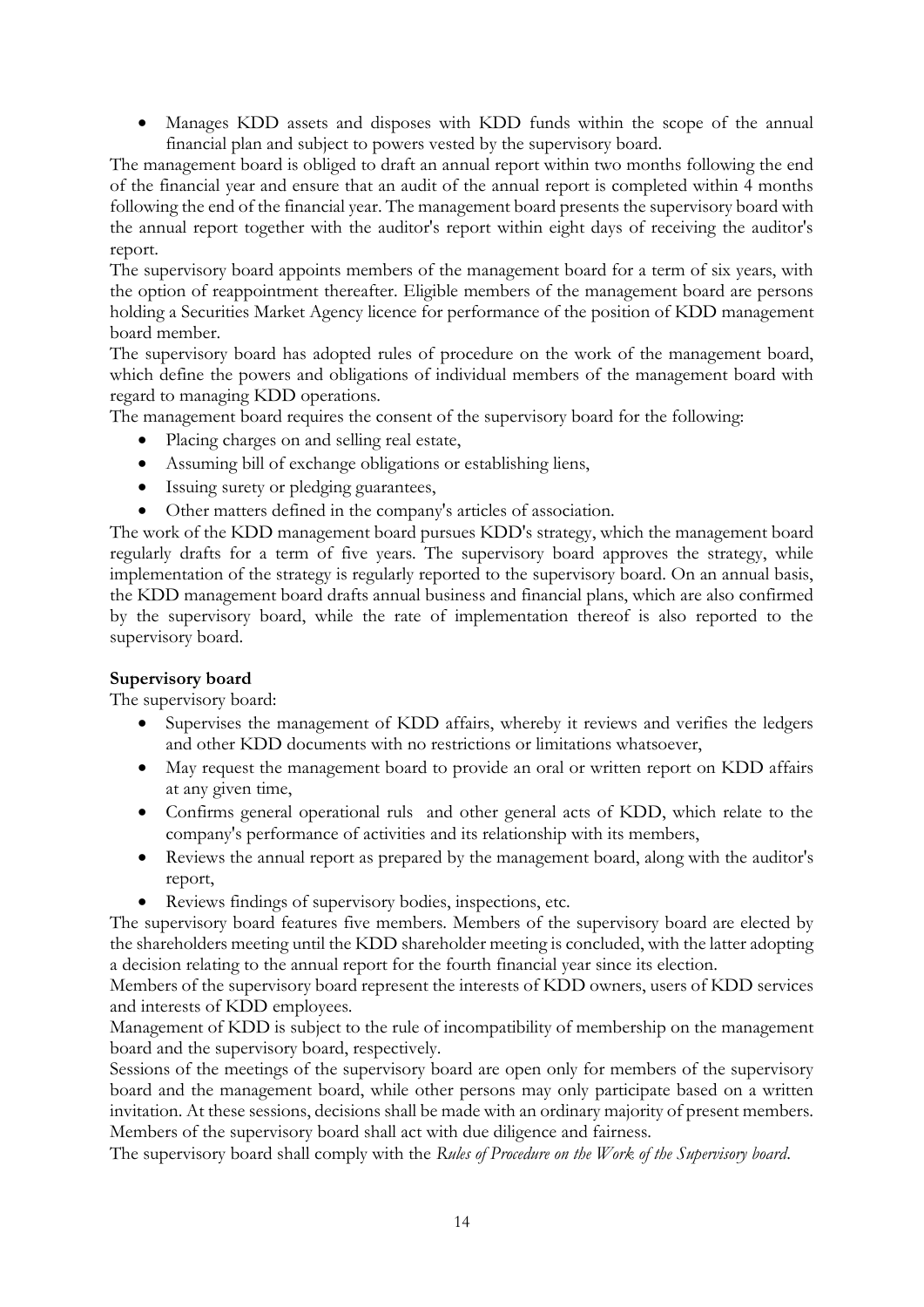# **Shareholder meeting**

Shareholders shall exercise their rights in company affairs at the shareholder meeting, which is also open to members of the KDD management board and supervisory board, respectively. The shareholder meeting decides on:

- Adopting the annual report (in case this has not been done by the supervisory board),
- Allocation of the balance sheet profit and approving the accounts filed by the members of the management board and supervisory board (prior to which they are obliged to review the annual report),
- Appointment and dismissal of the supervisory board,
- Amendments of the articles of association.
- Measures to increase and reduce the capital and winding up of the company, including status restructuring,
- Appointing an auditor, and
- Other matters determined under applicable legislation.

Shareholder meetings are convened by the KDD management board. A shareholder meeting may also be called by the supervisory board and shareholders, respectively. The shareholder meeting makes valid decisions when there is at least 50 per cent of the share capital represented by shareholders with voting rights.

#### **Audit**

KDD outsources the audit of its annual report (business report and accounting report). In addition to the audit of the annual report, the outsourced auditor also performs a review of KDD's compliance with rules on risk management. The annual report is filed with the Securities Market Agency and the Bank of Slovenia, together with the auditor reports.

KDD replaces the outsourced auditor at least once every five years.

#### **Publication of information**

KDD publishes documents and notifications that could interest the interested public on its website (*www. kdd.si*). For instance, the website publishes the following documents: annual report, rules and KDD operating guidelines, its tariff, general terms of trading, procedures for ordering services for member issuers, basic information on KDD, notifications of completed corporate actions, a list of issued securities, etc.

#### **Cooperation/communication with member issuers**

Member issuers have a designated tab on the KDD website that is intended solely for issuer services. On the website member issuers may obtain information on any services provided by KDD, including procedures on procuring said services.

In the event of major changes to KDD operations (particularly as it regards services relating to member issuers), KDD informs its member issuers thereof in writing and depending on the significance of the change also organises workshops or additional meetings.

KDD offers its member issuers all the operative support they need in using its services.

#### **Cooperation/communication with KDD settlement and registry members**

Changes to operating procedures (i.e. changes to rules and instructions on KDD operations) are presented to all settlement and registry members for review and comment before the confirmation procedure.

In order to offer operating support to settlement and registry members, KDD has a designated secure website, where KDD members have access to operating documents (instructions, notifications, forms, installation programmes, access to the system for user assistance, etc.), which allows efficient execution of operating processes and tasks in relation to KDD.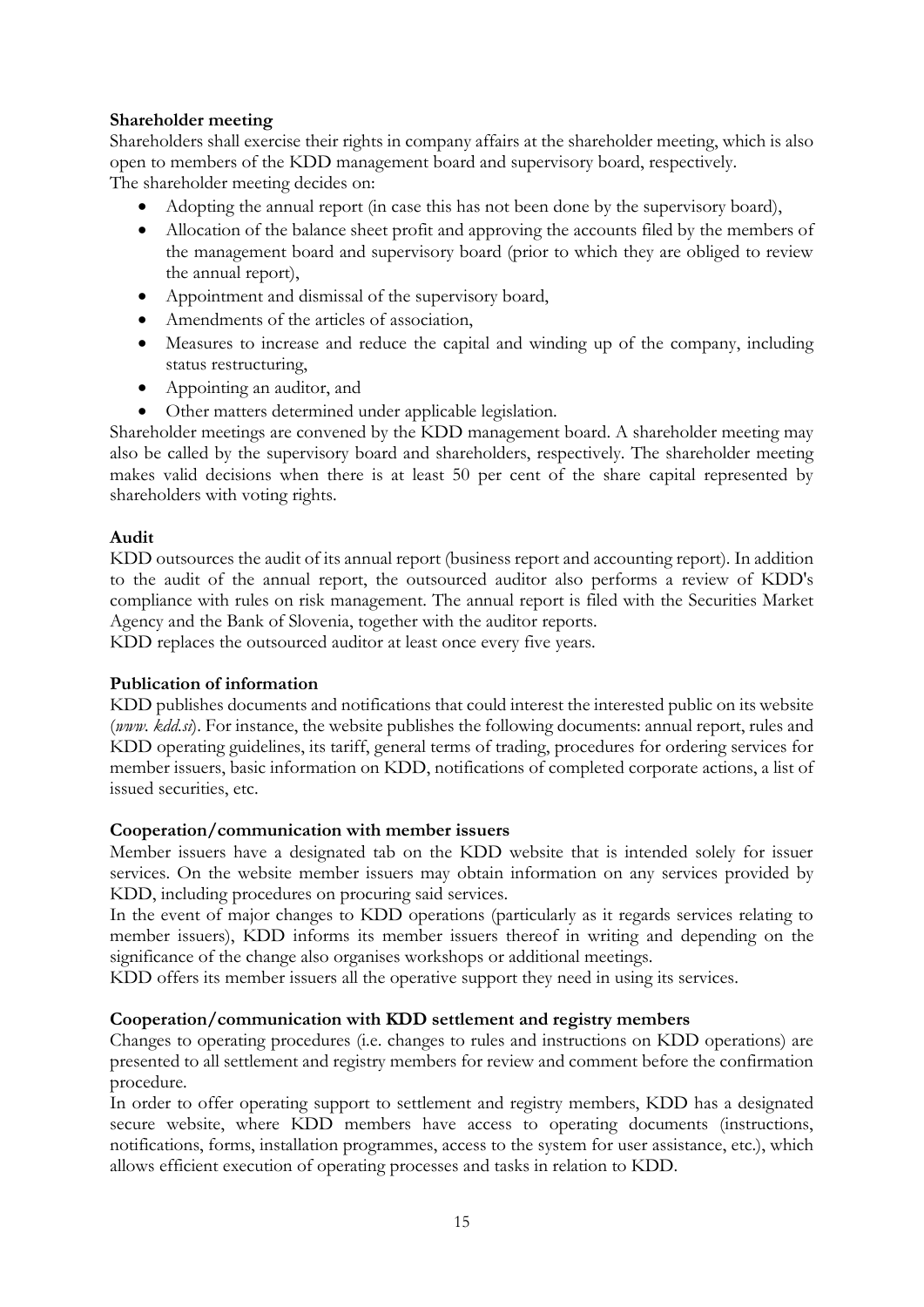KDD also works with its members through a national group for market practice in the field of securities. The group is established on a national level as part of a global group for market practice in the field of securities (Securities Market Practice Group - SMPG) with the aim of forming common guidelines for using corporate data and rules as part of executing tasks for registration of securities in the central securities registry (CRVP). The aim of the group is increasing the automation of business processes (STP). KDD and KDD members appoint their respective representative to the group. The group is composed of representatives of KDD and KDD members who apply the standard ISO 15022 and/or ISO 20022, in processing order for registration in the registry (CRVP).

# **Organisation of operations**

KDD has established a clear organisational structure, which it applies to ensure human resource and organisational assignment of tasks and responsibilities, and prevents eventual conflicts of interests. Employees have the appropriate level of knowledge for the positions they are assigned to. Moreover, KDD also ensures its employees undergo continuous education and training in line with the requirements of the work process, namely with the aim of maintaining or expanding their skills capacity for work in their respective position/process.

#### **Internal controls**

The entire system of KDD's internal controls is composed of three key elements:

- Internal controls and performing control activities,
- Ensuring compliance and
- Internal audit.

Organisational, operating and technological internal controls and control activities are performed through:

- The process of risk management,
- Reporting and channelling information,
- Organising business processes, assigning responsibilities and working instructions,
- Education and raising awareness,
- Information support, control of information technology and security,
- Business continuity management (BCM) and
- Human resource policy.

#### **Internal control and audit**

KDD ensures the function of internal control and audit as part of the Department for Internal Control and Audit, which is independent and answers directly to the KDD management board, and is functionally and organisationally separate from other KDD departments. Said department provides the KDD management board and supervisory board with expert assessment of current conditions and recommendations to improve efficiency, reliability and the quality of the process of risk management, the system of internal controls and supervisory processes, and thus helps the management board and the supervisory board in efficient management of KDD.

#### **Risk management process** (see text under Section 3)

#### **Monitoring**

Monitoring of KDD operations is performed within the scope of an external audit, internal audit, through regular communication and reporting by organisational units, hiring external experts from specific fields (e.g. security review of deficiencies in the system and network).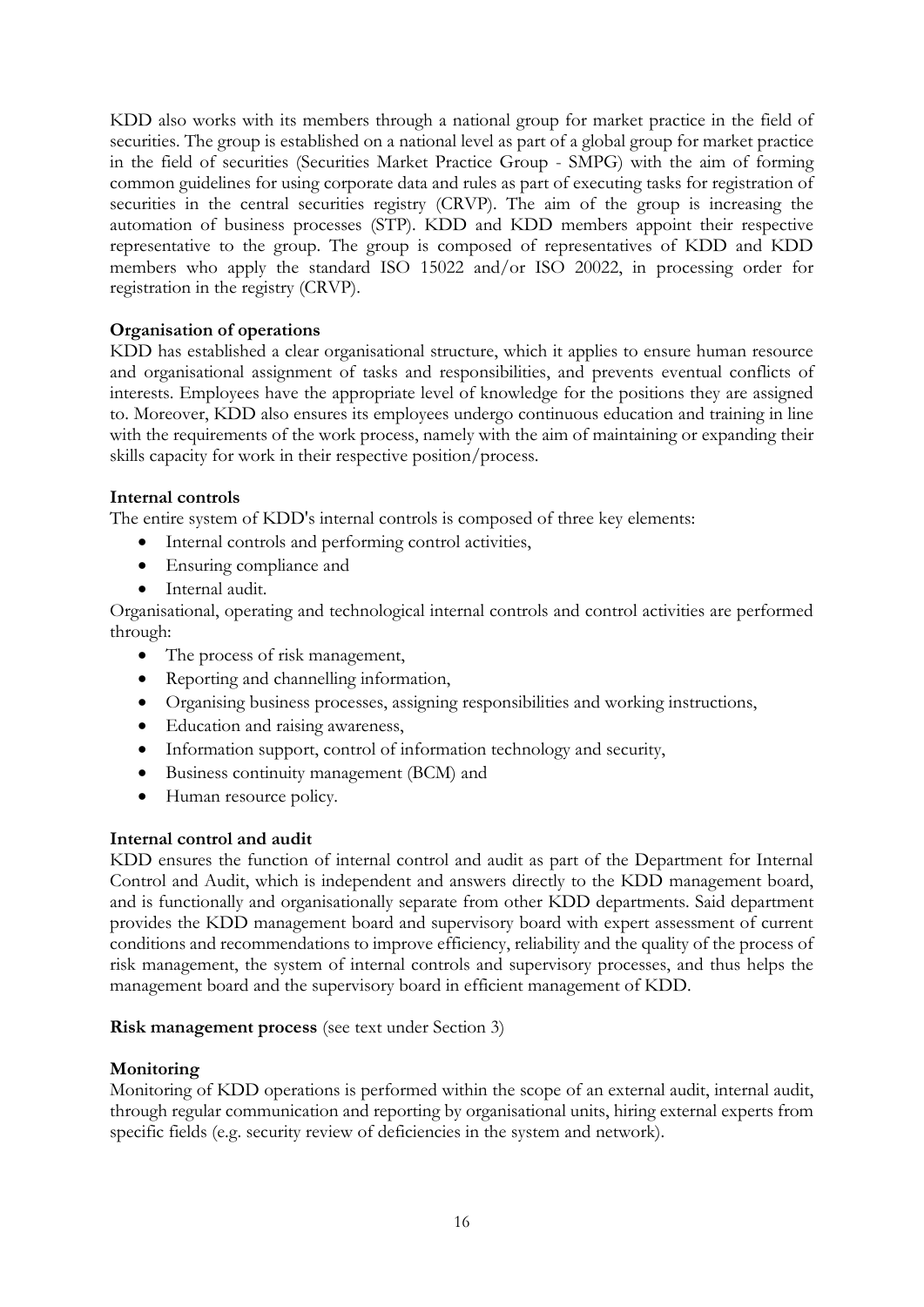# **Principle 3: Framework for the comprehensive management of risks**

*An FMI should have a sound risk-management framework for comprehensively managing legal, credit, liquidity, operational, and other risks.*

*In reviewing this principle, an assessor should consider how the various risks, both borne by and posed by the FMI, relate to and interact with each other. As such, this principle should be reviewed holistically with the other principles.*

#### **Key consideration 1:**

*An FMI should have risk-management policies, procedures, and systems that enable it to identify, measure, monitor, and manage the range of risks that arise in or are borne by the FMI. Risk-management frameworks should be subject to periodic review.*

#### **Key consideration 2:**

*An FMI should provide incentives to participants and, where relevant, their customers to manage and contain the risks they pose to the FMI.*

#### **Key consideration 3:**

*An FMI should regularly review the material risks it bears from and poses to other entities (such as other FMIs, settlement banks, liquidity providers, and service providers) as a result of interdependencies and develop appropriate risk-management tools to address these risks.*

#### **Key consideration 4:**

*An FMI should identify scenarios that may potentially prevent it from being able to provide its critical operations and services as a going concern and assess the effectiveness of a full range of options for recovery or orderly wind-down. An FMI should prepare appropriate plans for its recovery or orderly wind-down based on the results of that assessment. Where applicable, an FMI should also provide relevant authorities with the information needed for purposes of resolution planning.*

Legal requirements for managing risk are set out in the *Financial Instruments Market Act and the Decision on organisational requirements for management of the central registry and managing the settlement system*. Risk management is just one of the control mechanisms employed by KDD (for more on the system of internal controls see Section 2).

The *Rules on KDD Job Classification* define an independent Risk Management department, while the area of operation is defined by the *Rules on Internal Organisation*.

All risk management activities are coordinated through the Risk Management Committee, which plays a decisive role in confirming, organising, managing and coordinating activities relating to the risk management system. The KDD management board understands the importance of managing risk and is consequently actively involved in the work of the Risk Management Committee. The Risk Management Committee meets regular at sessions, where it discusses topics relating to risk management and business continuity. The Committee applies the Rules of Procedure of the Risk Management Committee in performing its task. In addition to the Risk Management Committee KDD also has committee for information security and change management of the information system, whose area of operation is more specific, namely for the field of information security and information systems.

The guidelines for risk management within KDD are set out in the *Risk Management Policy*. With said policy KDD has committed to establish and implement effective procedures of identifying, assessing, managing and monitoring risk that KDD is exposed to or that it could potentially be exposed to as part of its operations. Policy implementation is an important part of the strategy of KDD operations and ensures secure trading on the securities market and thus reflects regularity of operations, as required under the applicable acts and regulations from the field of KDD's operation.

The area of risk management is also defined under the *Risk Management Strategy*, which sets out in greater detail the aim and the process of risk management. The aim of the risk management process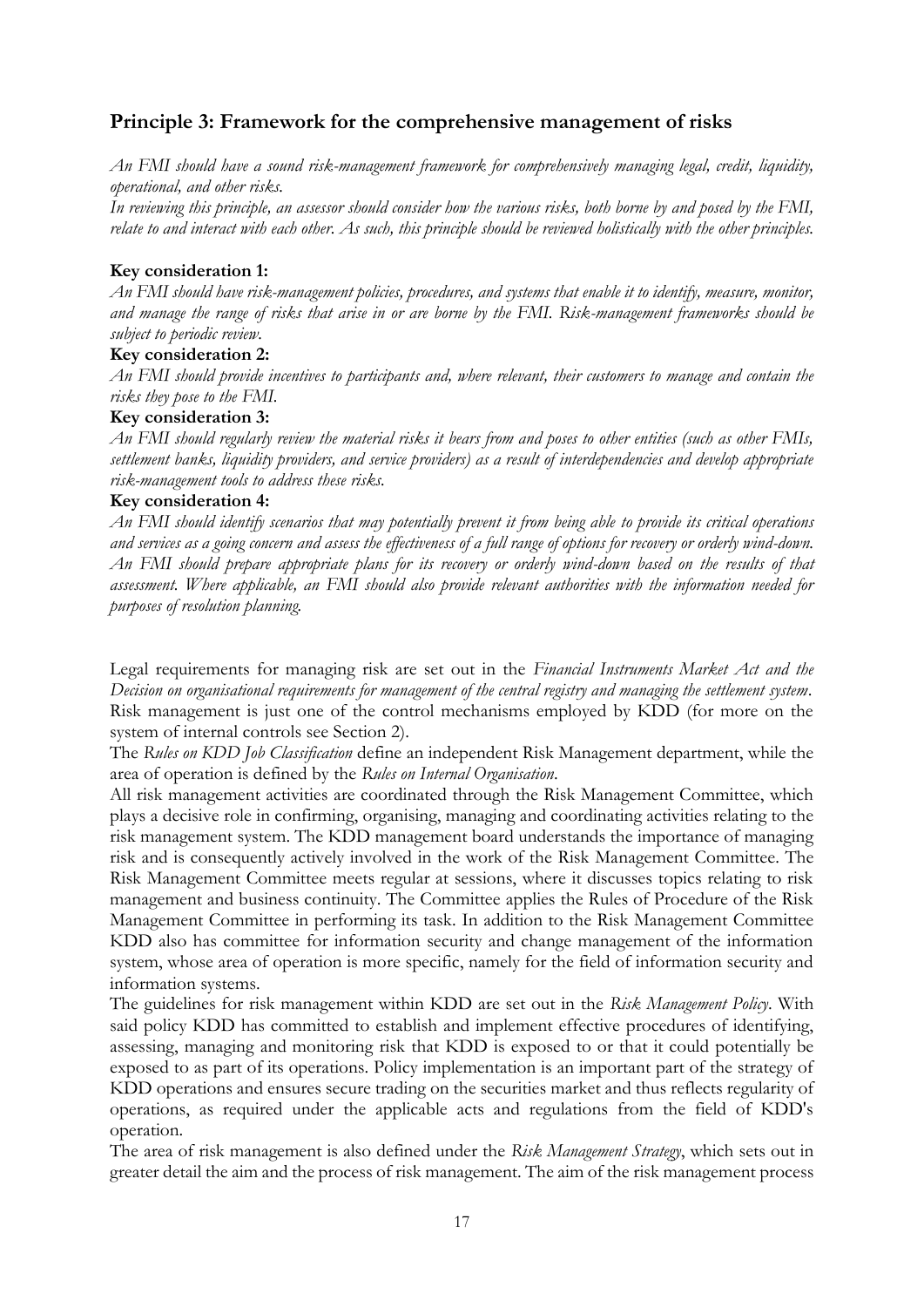is to identify, assess and manage risk in a uniform and holistic manner, which includes technical and non-technical aspects, across all fields of KDD operations and throughout all KDD organisational units. Risk management thus doesn't act independently (in isolation) solely within the framework of the risk management department, but rather serves as a continuous process, which is regularly planned, monitored, maintained and enhanced, and involves holders of respective business processes or other competent individuals, and is closely associated with other control activities (e.g. information security, business continuity).

The risk management process consists of the following activities:

- Risk assessments (analysis, valuation),
- Risk treatment,
- Accepting risk,
- Communicatrion/Reporting,
- Monitoring.

In addition to the above stated principal activities, the risk management process also includes the following activities:

- Regular integration of additional control activities, which reduce operational risk,
- Definition of business processes in a uniform manner, which allow a more transparent database of controlled information that are material to identifying risk,
- Assessment of operational risk on an annual basis, which includes technical and nontechnical fields,
- Documentation of the risk management process (e.g. policy, strategy, various instructions) is subject to periodic review,
- Raising awareness amongst employees,
- Planning annual activities and reporting on implementation of plans.

KDD also has an established uniform system of incident management. The aim of the policy is to detect, report, act on, collect and monitor incidents in a regulated manner.

An important aspect of KDD's activities is raising awareness amongst members on the risks they are exposed to within the scope of KDD's activities, just like KDD itself. Effective risk management and limitation of transfer of eventual negative consequences between KDD and users of its infrastructure is supported by the latter with the following:

- Accessible, unambiguous and comprehensible legal framework;
- Accessible, unambiguous and comprehensible implementing regulation framework: Procedures of drafting/amending KDD rules and instructions, member reviews, confirmation and endorsement by the Securities Market Agency, publication in the Official Gazette of the Republic of Slovenia and availability of documents on the KDD website ensure that KDD activities and all implementing procedures arising therefrom are transparent, comprehensible, accessible to all stakeholders and compliant with the national legislation;
- Supervision of members by the Securities Market Agency, the Bank of Slovenia, KDD and other relevant state bodies;
- Training members on how to use KDD infrastructure;
- An additional source of information with regard to access to KDD services is represented by the electronic system for support of users, which is available on the KDD website. This ensure installation programmes, information on the use of online services (WCF inquiries on the KDD server), forms for access to the system, EIG documents, xml schemes, etc.;
- Additional disclosures on the KDD website include updated versions of questionnaires relating to compliance of KDD procedures with international standards, statistical data, annual reports, notifications of completed corporate activities, disclosures based on the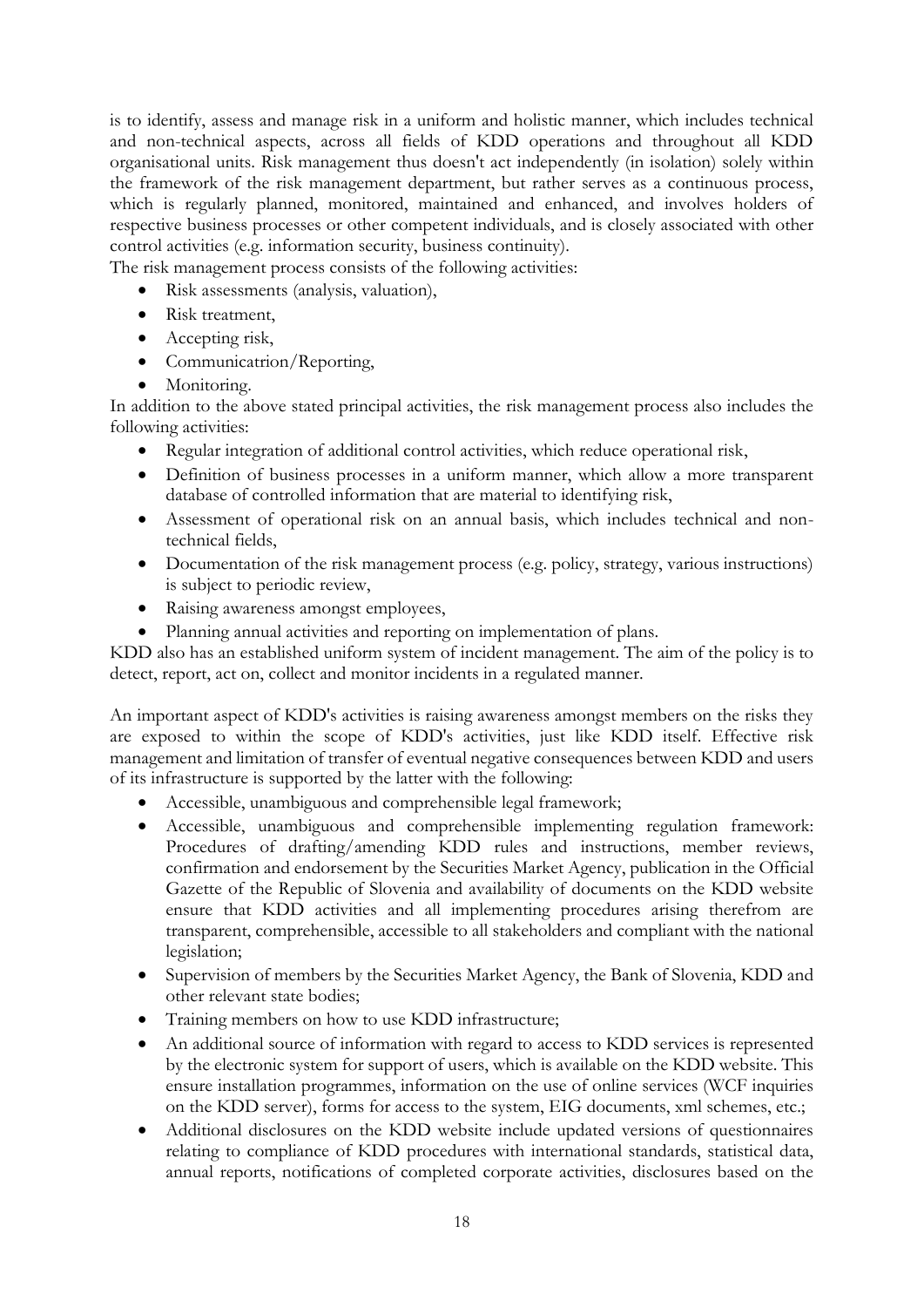European Code of Conduct based on the calculation and settlement of securities transactions, data on the CRVP information system and other information relevant for KDD members.

The possibilities of transfer of risk between KDD and the following entities are as follows:

- Through KDD-related (I)CSD: because in all cases there are so-called »operated« connections, there are no direct possibilities of a transfer of risk. Risk is also limited due to the fact that KDD only acts in the role of CSD issuer and not also as a CSD investor;
- Settlement banks: settlement of the monetary part of transactions runs through the TARGET2 system, whereby exposure to risk is minimal;
- Access to funds through so-called »liquidity providers«: due to legal restriction of exposure to credit risk, KDD does not enter into associated service segments;

In case of any outsourcing of a part of activities or procedures<sup>1</sup>, KDD shall ensure the following:

- The outsourced contractor shall be fit and able to complete the entrusted activity/procedure in line with KDD specifications;
- Said contractor shall hold all the relevant permits/licences to undertake and perform the relevant activities/procedures;
- KDD shall ensure due control over performance of the activity/procedure in question;
- The contractor shall establish (in collaboration with KDD) the necessary procedures for control over risk;
- Contractors shall disclose any information that has an effect on their ability to perform the outsourced activity/procedure to KDD;
- KDD shall prepare procedures for immediate reassignment of outsourced activities/procedures in case of termination of performance thereof by the relevant contractor;
- Contractors shall comply with KDD's recommendations with respect to performance of outsourced activities/procedures;
- KDD, its external auditor and the Securities Market Agency shall have access to all information relating to relevant activities/procedures;
- Outsourced contractors shall ensure confidentiality of information related to relevant outsourced activity/procedure;
- KDD and its outsourced contractor shall draft a plan of continuous collaboration and shall perform regular testing.

The above is set out in greater detail in the document KDD General Terms of Trading in relation to outsourcing. The document is published on KDD's website.

Mechanisms that KDD applies to manage or monitor the main groups of risks are defined in greater detail hereinbelow:

# **Operational risk**

 $\overline{a}$ 

To manage operational risk, KDD has implemented various mechanisms, e.g.. HR organisation and assignment of responsibilities, organisation of operating processes, operating procedures of performing services, appropriate information support, managing changes to the operating process, operating procedures of harmonising (control sheets …), raising awareness among employees, reporting and transfer of information, information security system, monitoring, review of deficiencies of operating processes.

<sup>1</sup> At present KDD has not outsourced any of its activities. KDD's principal activities are defined under the Financial Instruments Market Act (ZTFI) – see also KDD activities under Section 1 – Legal basis.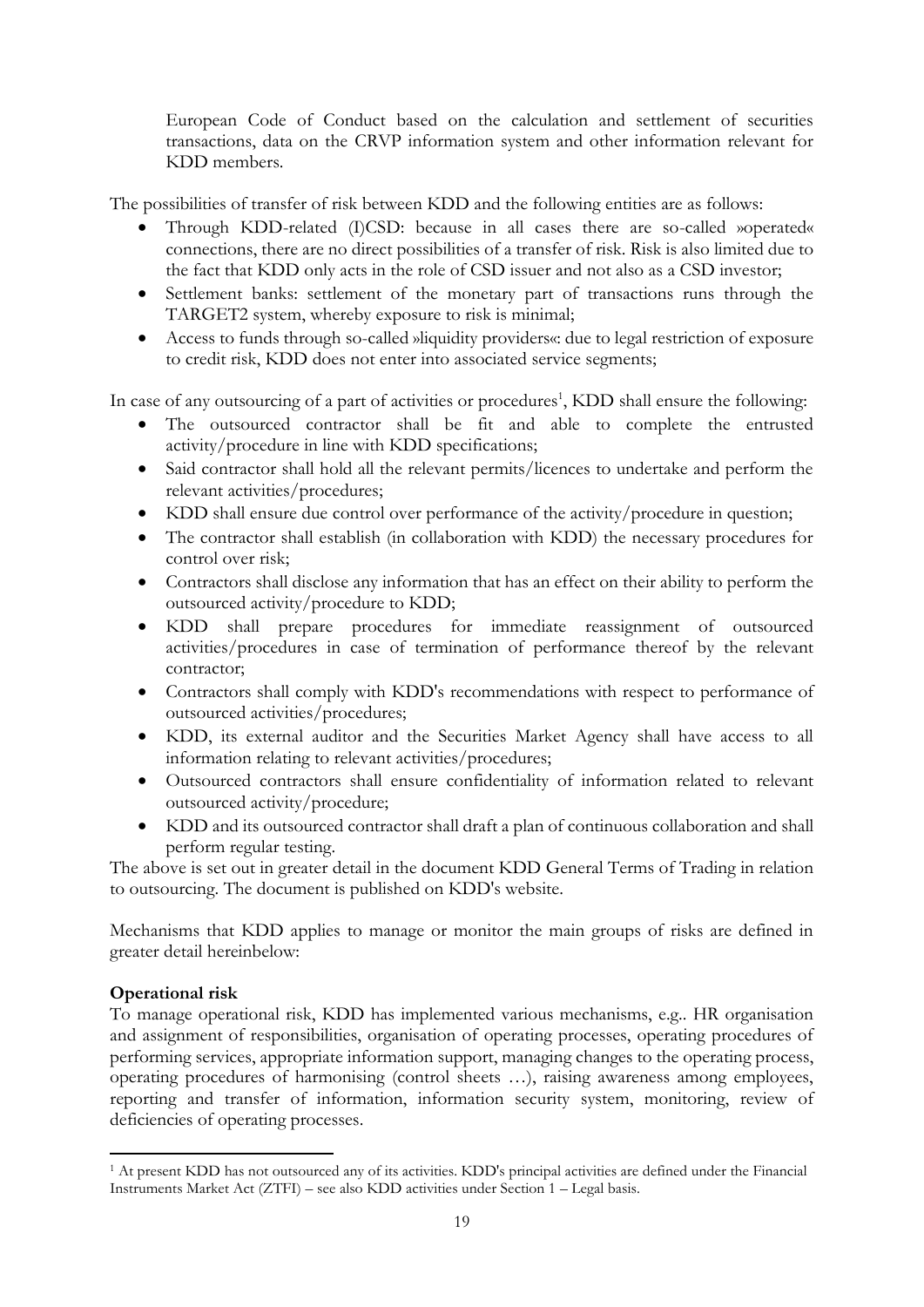KDD prepares annual assessments of operational risk, namely based on identified threats, analysis of past incidents, assumptions based on experience and select external sources. Operational risk is within acceptable limits and is managed through implemented control mechanisms.

Based on a regular review of deficiencies in operating processes within the operating department, finance and accounting department and organisational units, which are not organised within said departments, it was found that there were no deficiencies beyond our control.

# **Risk as part of business continuity**

The aim of managing business continuity is to ensure security of persons, security and recovery of technological resources, security of material assets and ensuring business continuity within predetermined deadlines. Managing business continuity is part of KDD's daily business practice. Business continuity may be divided into business continuity of information technology and communications, and business continuity of the company as a whole. For the needs of business continuity of information technology and communications, KDD has the following mechanisms in place: uninterrupted power supply (UPS, diesel aggregate), double servers and network devices that are material to maintaining operations, internet access through two different internet providers both in Ljubljana as well as an secondary site, regular data backup (data backup + backup copies on magnetic tapes + copies of data at the secondary site), regular maintenance of hardware and software, implemented change management procedures to software and hardware, etc. For the needs of business continuity of the company as a whole, KDD has set up a secondary sitein Koper, which is able to facilitate 24 employees in case of an emergency (all critical positions/processes are thus covered). Critical business processes have drafted business continuity plans. There are also procedures in place in case of a crisis.

KDD verifies the suitability of the programme for managing business continuity with regular tests of operating and recovery technological and communications resources, and tests of maintaining business continuity for operating processes.

# **Risk of tort liability**

KDD manages risk of eventual tort liability in three ways:

- In all those cases where KDD has already been sued to pay damages or where there is a possibility of it having to reimburse a certain level of damages, KDD has formed suitable provisions.
- KDD has insurance in place in case of negative consequences for its property in the event of future operating errors, whereby it has taken out an insurance policy to cover such damages. The sum insured as per this policy amounts to 1.000.000 EUR per loss event.
- By exercising the rule regarding settlement of business disputes through arbitration, KDD ensures that the outcome of eventual disputes will be determined by persons who hold not only legal knowledge but also suitable understanding of the financial instruments market.

#### **Credit risk**

Due to tighter macroeconomic conditions and poorer long-term solvency of companies, KDD is exposed particularly to credit risk, i.e. the risk of default by users of KDD services. KDD manages its credit risk with:

- An institute of advance payment for its services in case of corporate actions, takeovers and certain other transactions,
- By actively monitoring due payments for services rendered and fast actions in case of nonpayment, including recovery through legal proceedings by filing applications for enforcement of claims electronically, which still ensures KDD has a low rate of unsettled past due claims.

# **Financial risk**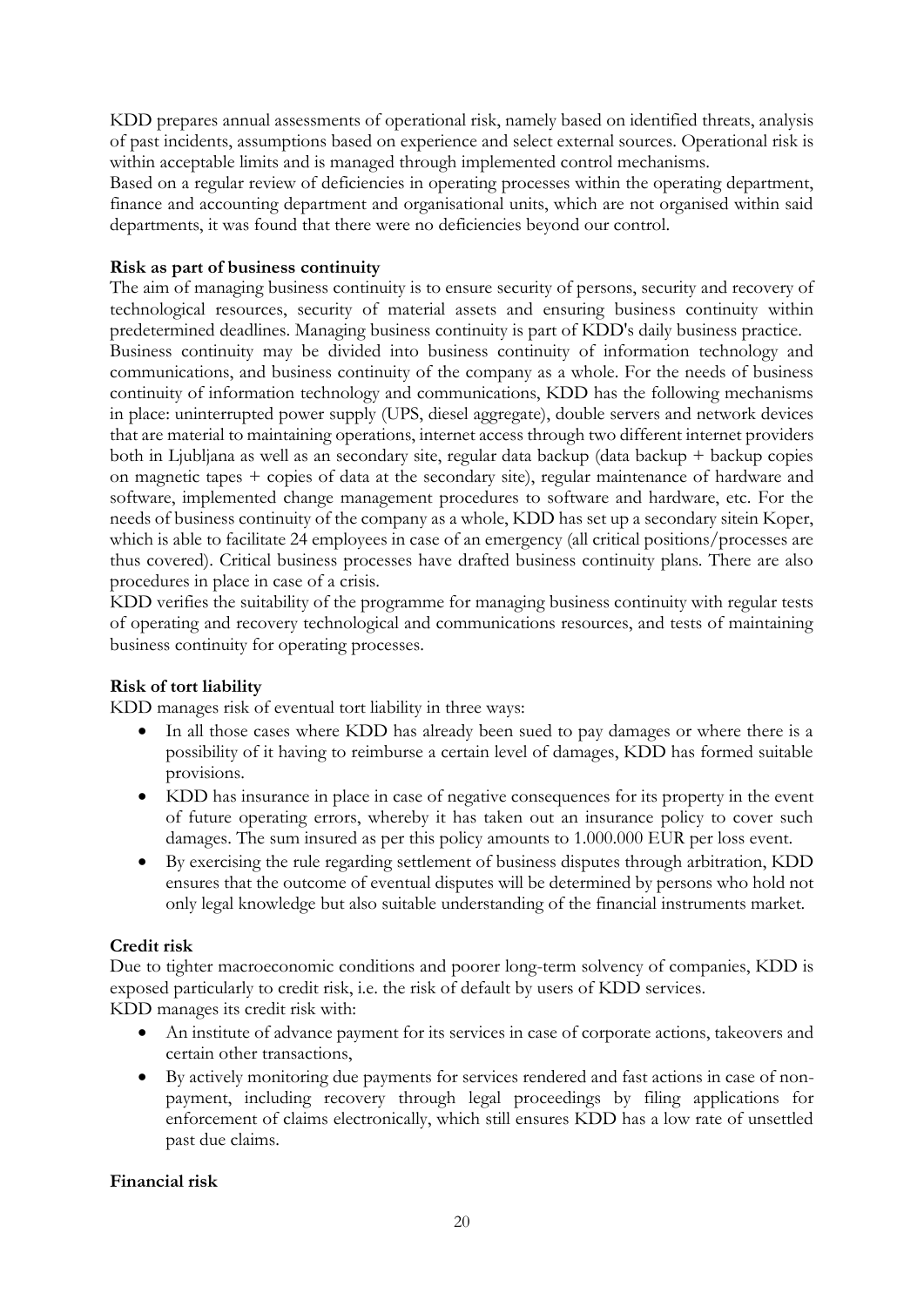KDD manages financial risk by applying a conservative policy and diversifying investments; most of KDD's investments are held in bank deposits and state and bank bonds of domestic and foreign issuers.

#### **Risk arising from failure to complete transactions concluded on the organised market**

Methods of managing risk that arise from failure to complete transactions concluded on the organised market are defined under the KDD Operations Rules and KDD Regulations for Settlement of Stock Exchange Transactions, while at the same time they also set out in greater detail all the procedures relating to failure to fulfil obligations of transferring securities. All KDD settlement members are liable to settle their financial liabilities as per the rules of trading, including the obligation to transfer securities of a respective settlement member, if these obligations are based on transactions concluded on the organised market. Liability is enforced through the guarantee fund. The guarantee fund constitutes assets that are managed and disposed with by KDD, and is formed through payments made by settlement members.

## **Procedures relating to insolvency, reducing the scope of operations and terminating operations**

Procedures relating to insolvency, reducing the scope of operations and terminating or winding up operations are generally defined under the Companies Act (ZGD-1) and the Financial Operations, Insolvency Proceedings and Compulsory Dissolution Act (ZFPPIPP). More detailed procedures earmarked specifically for CSD will be prescribed in the Regulation on improving securities settlement in the EU and on central securities depositories. Based on said regulation, the regulator should also publish more detailed instructions. Pursuant to the available versions of proposals of said regulation, KDD is currently preparing everything necessary to comply with requirements of the regulation and instructions arising therefrom within the required deadlines as they become implemented.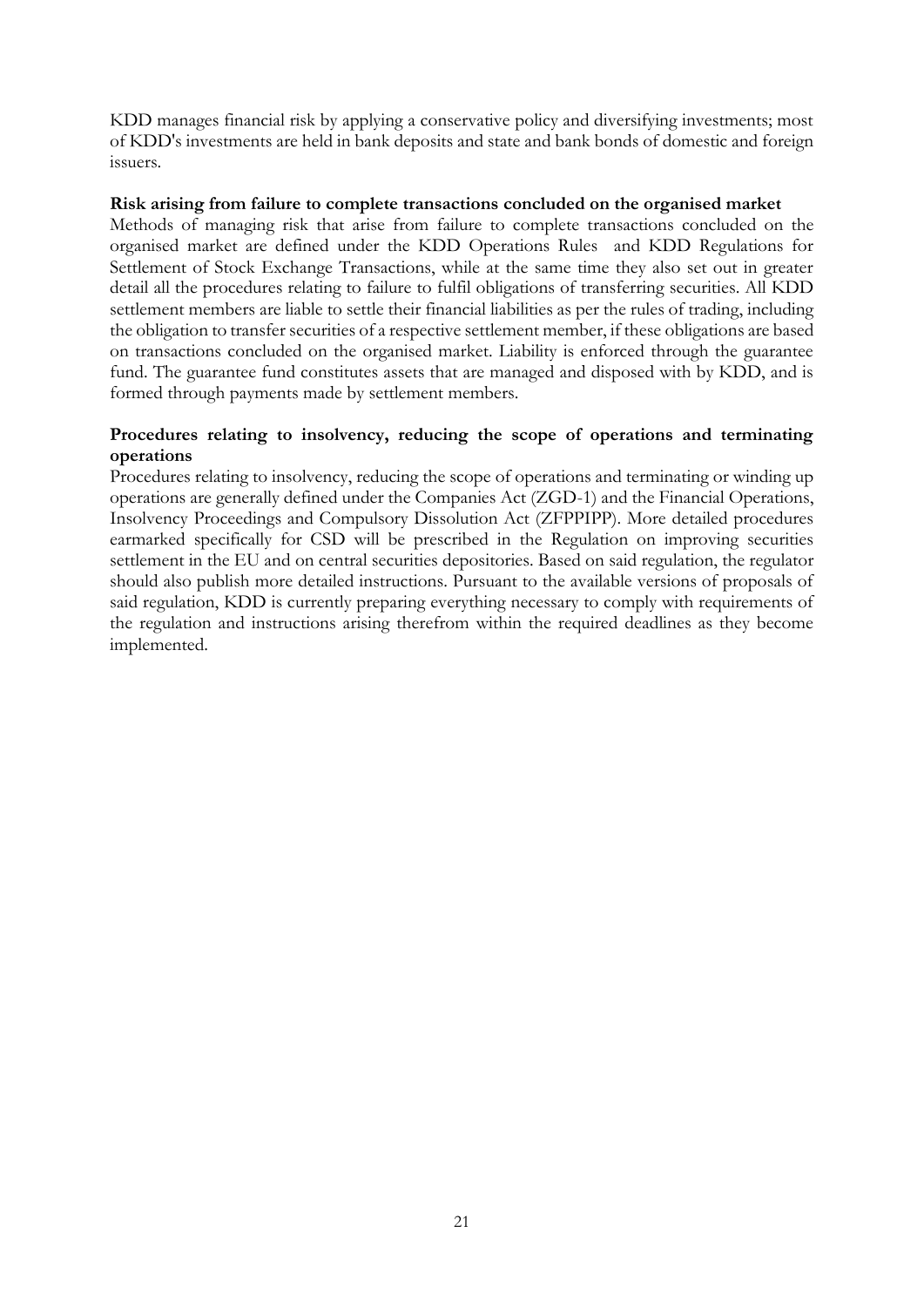# **Principle 4: Credit risk**

*An FMI should effectively measure, monitor, and manage its credit exposure to participants and those arising from its payment, clearing, and settlement processes. An FMI should maintain sufficient financial resources to cover its credit exposure to each participant fully with a high degree of confidence. In addition, a CCP that is involved in activities with a more-complex risk profile or that is systemically important in multiple jurisdictions should maintain additional financial resources sufficient to cover a wide range of potential stress scenarios that should include, but not be limited to, the default of the two largest participants and their affiliates that would potentially cause the largest aggregate credit exposures to the CCP in extreme but plausible market conditions. All other CCPs should maintain, at a minimum, total financial resources sufficient to cover the default of the one participant and its affiliates that would potentially cause the largest aggregate credit exposures to the CCP in extreme but plausible market conditions.* 

*Because of the extensive interactions between the financial risk management and financial resources principles, this principle should be reviewed in the context of Principle 5 on collateral, Principle 6 on margin and Principle 7 on liquidity risk, as appropriate. This principle should also be reviewed in the context of Principle 13 on participant default rules and procedures, Principle 23 on disclosure of rules, key procedures and market data, and other principles, as appropriate.*

# **Key consideration 1:**

*An FMI should establish a robust framework to manage its credit exposures to its participants and the credit risks arising from its payment, clearing, and settlement processes. Credit exposure may arise from current exposures, potential future exposures, or both.* 

#### **Key consideration 2:**

*An FMI should identify sources of credit risk, routinely measure and monitor credit exposures, and use appropriate risk-management tools to control these risks.*

#### **Key consideration 3:**

*A payment system or SSS should cover its current and, where they exist, potential future exposures to each participant fully with a high degree of confidence using collateral and other equivalent financial resources (see Principle 5 on*  collateral). In the case of a DNS payment system or DNS SSS in which there is no settlement guarantee but where *its participants face credit exposures arising from its payment, clearing, and settlement processes, such an FMI should maintain, at a minimum, sufficient resources to cover the exposures of the two participants and their affiliates that would create the largest aggregate credit exposure in the system.* 

#### **Key consideration 7:**

*An FMI should establish explicit rules and procedures that address fully any credit losses it may face as a result of any individual or combined default among its participants with respect to any of their obligations to the FMI. These rules and procedures should address how potentially uncovered credit losses would be allocated, including the repayment of any funds an FMI may borrow from liquidity providers. These rules and procedures should also indicate the FMI's process to replenish any financial resources that the FMI may employ during a stress event, so that the FMI can continue to operate in a safe and sound manner.*

Art. 425 of ZTFI states that in relation to the settlement of stock exchange and other transactions in securities or the payment of liabilities arising from securities, KDD is not allowed to credit settlement members, issuers or other persons or to perform other transactions in the scope of which it would assume the credit risk of the counterparty. In addition, KDD should not assume the position of a central counterparty.

KDD is not exposed to credit risk when performing settlement of off-exchange trades. Since DVP settlement model is in use, parties to the trade are not exposed to credit risk, as settlement occurs only if both parties fulfil their obligations from trade.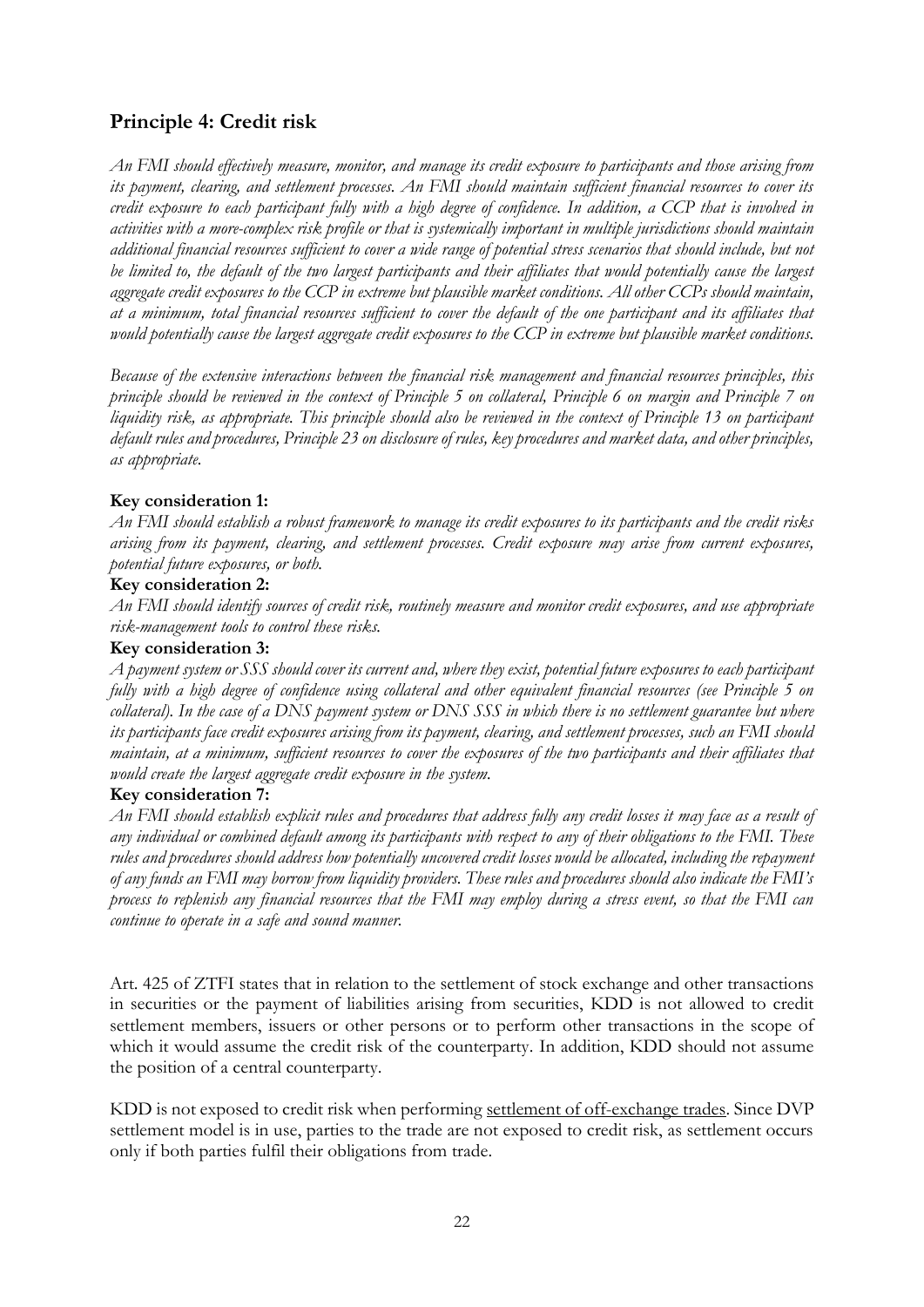KDD is not exposed to credit risk when performing settlement of on-exchange trades. As DVP settlement model is in use (Art. 451 of ZTFI), parties to the trade are not exposed to credit risk.

KDD has a range of procedures in place to assure settlement if certain on-exchange transaction if a party dose not fulfil its obligations. Guarantee fund is in place to mitigate liquidity and other risks that participants may be exposed to. As stated in Art. 59 of KDD Operations Rules, settlement members are liable to settle obligations of other settlement members arising from stock exchange transactions in case of default of counterparty. The guarantee fund is constituted of assets maintained by KDD in its own name and for the account of settlement members, and particularly:

- For the benefit of settlement members, when KDD exercises its rights over these assets or rights in relation to a specific settlement member in default of its obligation from a stock exchange transaction; and
- In debit of settlement members, to meet their obligations for a liability from stock exchange trades.

As stated in Art. 88 of KDD Operations Rules, settlement members shall ensure the funds necessary to cover their obligations by making their basic, additional and supplementary payments into the guarantee fund. A detailed method of calculation the sums, accounting periods and balances of these payments, include due dates of payments, is determined by KDD Regulations. In relation to KDD creditors the balance on the Guarantee fund shall be considered as assets of settlement members.

KDD shall not be liable for settlement of obligations of settlement members, although it shall undertake actions to enforce liabilities of settlement members to settle their obligations from stock exchange trades. Pursuant to KDD Operations Rules, KDD has the following mechanisms/procedures in place:

- Guarantee fund,
- $\bullet$  Buy-in,
- Sell-out,
- $\bullet$  Lien.
- Contractual penalty,
- Right of buyer settlement members to withdraw,
- Temporary restriction of access to the information system,
- Exclusion of a settlement member.

KDD is not exposed to credit risk when conducting corporate actions. KDD performs any actions related to cash distributions only as initiator of corporate action deposits required funds, as calculated or determined by KDD.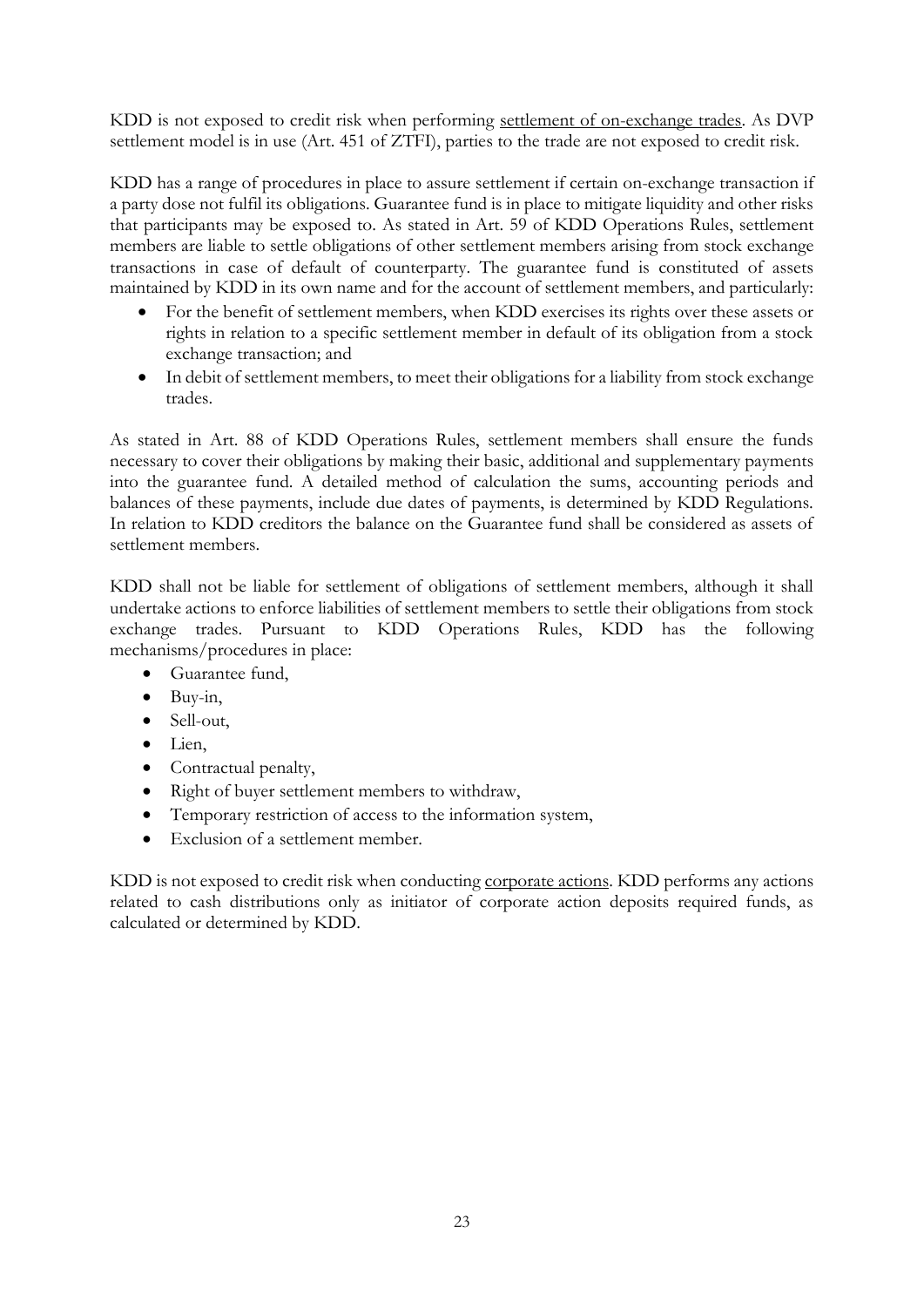# **Principle 5: Collateral**

*An FMI that requires collateral to manage its or its participants' credit exposure should accept collateral with low credit, liquidity, and market risks. An FMI should also set and enforce appropriately conservative haircuts and concentration limits.*

*Because of the extensive interactions between the financial risk management and financial resources principles, this principle should be reviewed in the context of Principle 4 on credit risk, Principle 6 on margin and Principle 7 on liquidity risk, as appropriate. This principle should also be reviewed in the context of Principle 14 on segregation and portability, Principle 16 on custody and investment risk, and other principles, as appropriate.*

# **Key consideration 1:**

*An FMI should generally limit the assets it (routinely) accepts as collateral to those with low credit, liquidity, and market risks.*

# **Key consideration 2:**

*An FMI should establish prudent valuation practices and develop haircuts that are regularly tested and take into account stressed market conditions.*

# Valuation practices

# **Key consideration 3:**

*In order to reduce the need for procyclical adjustments, an FMI should establish stable and conservative haircuts that are calibrated to include periods of stressed market conditions, to the extent practicable and prudent.*

#### **Key consideration 4:**

*An FMI should avoid concentrated holdings of certain assets where this would significantly impair the ability to liquidate such assets quickly without significant adverse price effects.*

#### **Key consideration 5:**

*An FMI that accepts cross-border collateral should mitigate the risks associated with its use and ensure that the collateral can be used in a timely manner.*

# **Key consideration 6:**

*An FMI should use a collateral management system that is well-designed and operationally flexible.* Collateral management system design

KDD does not accept any collateral when performing its operations, as a guarantee for its credit exposure to its members. Please see also Principle 4 – Credit risk.

When facilitating settlement of stock exchange trades, KDD collects assets that constitute Guarantee fund from its settlement members. However, those funds are considered as assets of settlement members, as KDD should not guarantee settlement with its own funds or assume any kind of credit risk. Guarantee fund assets consists of cash only, which are deposited with central bank.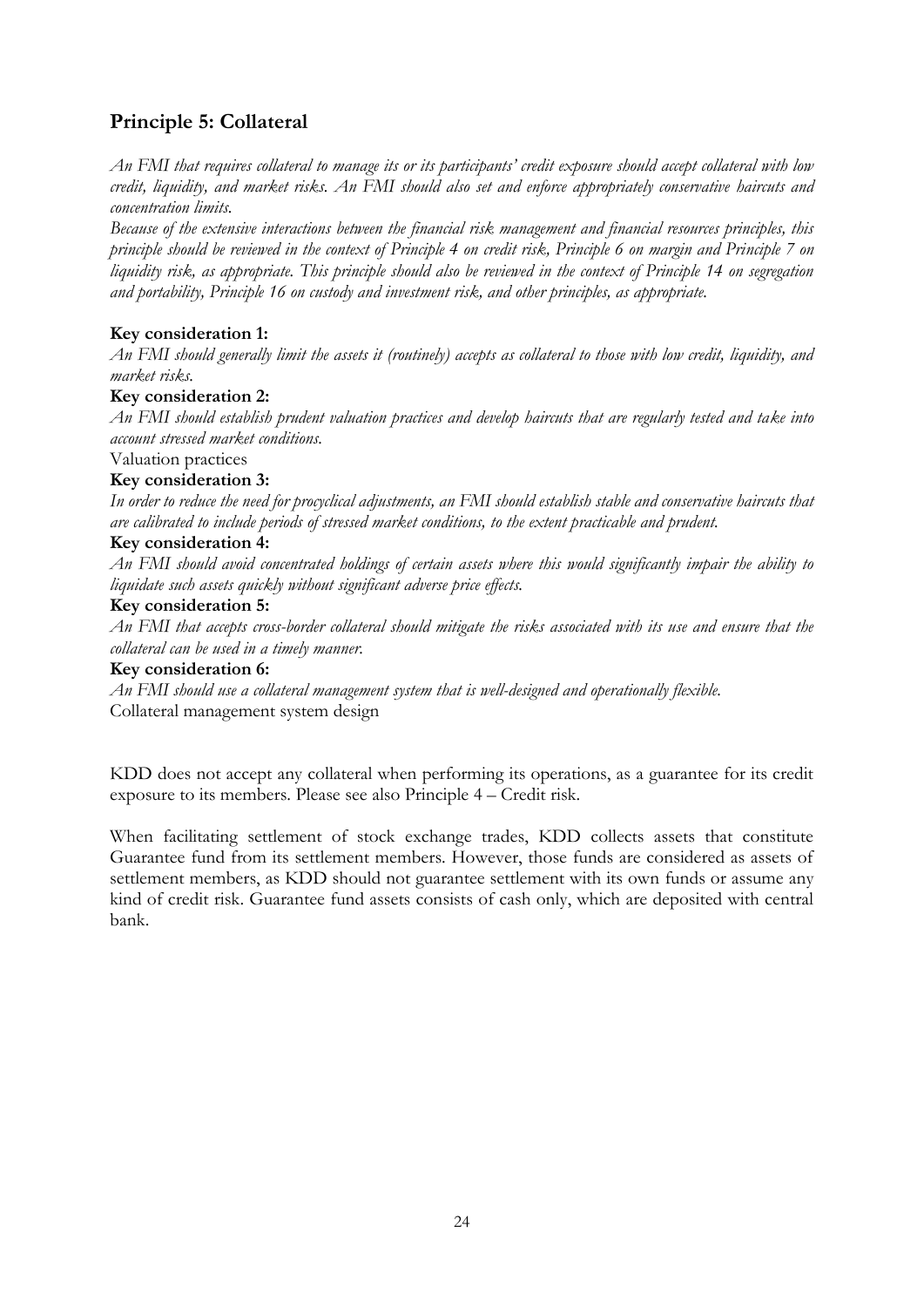# **Principle 7: Liquidity risk**

*An FMI should effectively measure, monitor, and manage its liquidity risk. An FMI should maintain sufficient liquid resources in all relevant currencies to effect same-day and, where appropriate, intraday and multiday settlement of payment obligations with a high degree of confidence under a wide range of potential stress scenarios that should include, but not be limited to, the default of the participant and its affiliates that would generate the largest aggregate liquidity obligation for the FMI in extreme but plausible market conditions.*

*Because of the extensive interactions between the financial risk management and financial resources principles, this principle should be reviewed in the context of Principle 4 on credit risk, Principle 5 on collateral and Principle 6 on margin, as appropriate. This principle should also be reviewed in the context of Principle 8 on settlement finality, Principle 13 on participant default rules and procedures, Principle 23 on disclosure of rules, key procedures and market data, and other principles, as appropriate.*

# **Key consideration 1:**

*An FMI should have a robust framework to manage its liquidity risks from its participants, settlement banks, nostro agents, custodian banks, liquidity providers, and other entities.*

#### **Key consideration 2:**

*An FMI should have effective operational and analytical tools to identify, measure, and monitor its settlement and funding flows on an ongoing and timely basis, including its use of intraday liquidity.*

#### **Key consideration 3:**

*A payment system or SSS, including one employing a DNS mechanism, should maintain sufficient liquid resources in all relevant currencies to effect same-day settlement, and where appropriate intraday or multiday settlement, of payment obligations with a high degree of confidence under a wide range of potential stress scenarios that should include, but not be limited to, the default of the participant and its affiliates that would generate the largest aggregate payment obligation in extreme but plausible market conditions.*

#### **Key consideration 5:**

*For the purpose of meeting its minimum liquid resource requirement, an FMI's qualifying liquid resources in each currency include cash at the central bank of issue and at creditworthy commercial banks, committed lines of credit, committed foreign exchange swaps, and committed repos, as well as highly marketable collateral held in custody and investments that are readily available and convertible into cash with prearranged and highly reliable funding arrangements, even in extreme but plausible market conditions. If an FMI has access to routine credit at the central*  bank of issue, the FMI may count such access as part of the minimum requirement to the extent it has collateral *that is eligible for pledging to (or for conducting other appropriate forms of transactions with) the relevant central bank. All such resources should be available when needed.*

#### **Key consideration 6:**

*An FMI may supplement its qualifying liquid resources with other forms of liquid resources. If the FMI does so, then these liquid resources should be in the form of assets that are likely to be saleable or acceptable as collateral for lines of credit, swaps, or repos on an ad hoc basis following a default, even if this cannot be reliably prearranged or guaranteed in extreme market conditions. Even if an FMI does not have access to routine central bank credit, it should still take account of what collateral is typically accepted by the relevant central bank, as such assets may be more likely to be liquid in stressed circumstances. An FMI should not assume the availability of emergency central bank credit as a part of its liquidity plan.*

#### **Key consideration 7:**

*An FMI should obtain a high degree of confidence, through rigorous due diligence, that each provider of its minimum required qualifying liquid resources, whether a participant of the FMI or an external party, has sufficient information to understand and to manage its associated liquidity risks, and that it has the capacity to perform as required under its commitment. Where relevant to assessing a liquidity provider's performance reliability with respect to a particular currency, a liquidity provider's potential access to credit from the central bank of issue may be taken into account. An FMI should regularly test its procedures for accessing its liquid resources at a liquidity provider.*

# **Key consideration 8:**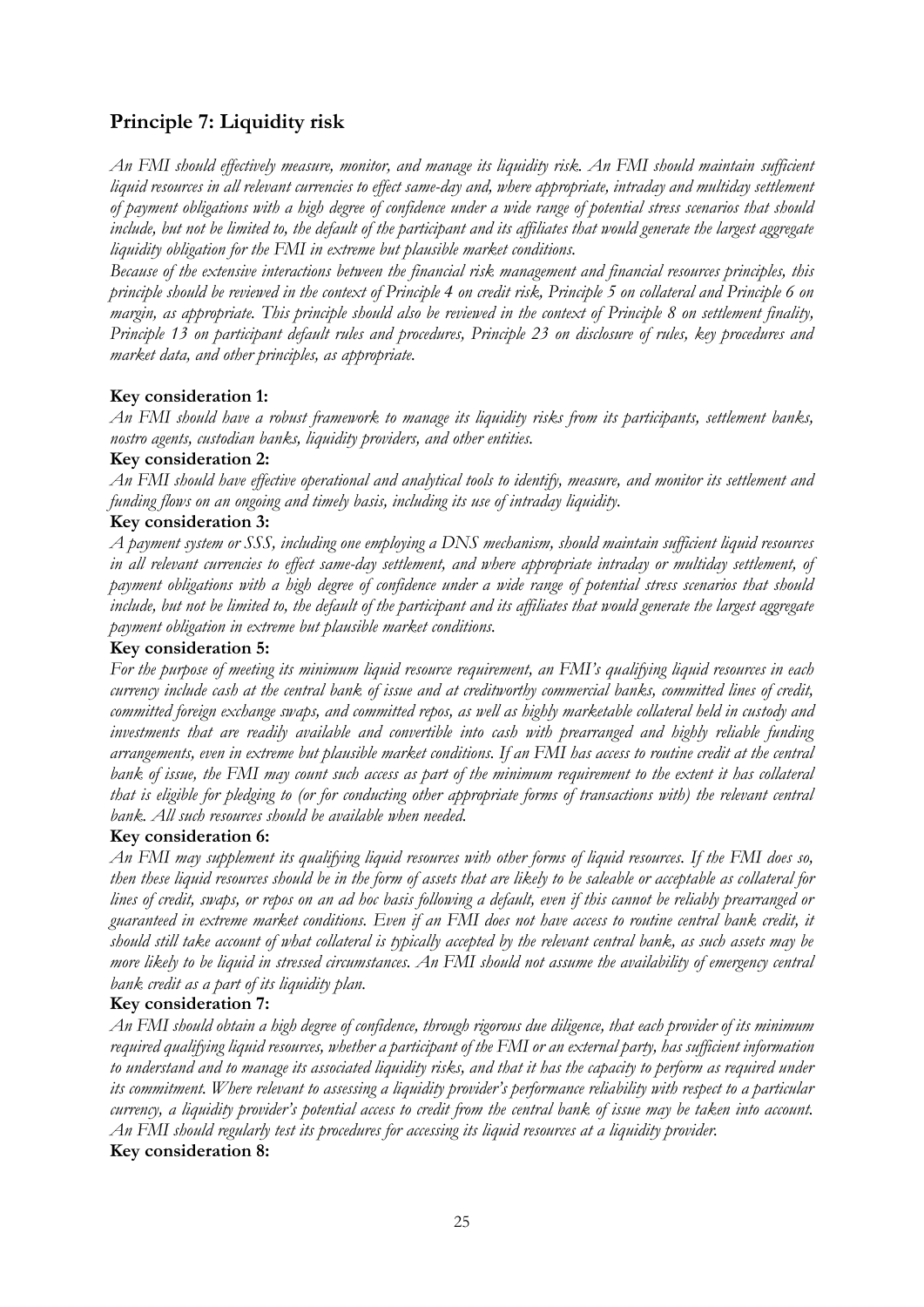*An FMI with access to central bank accounts, payment services, or securities services should use these services, where practical, to enhance its management of liquidity risk.*

## **Key consideration 9:**

*An FMI should determine the amount and regularly test the sufficiency of its liquid resources through rigorous stress testing. An FMI should have clear procedures to report the results of its stress tests to appropriate decision makers at the FMI and to use these results to evaluate the adequacy of and adjust its liquidity risk-management framework. In conducting stress testing, an FMI should consider a wide range of relevant scenarios. Scenarios should include relevant peak historic price volatilities, shifts in other market factors such as price determinants and yield curves, multiple defaults over various time horizons, simultaneous pressures in funding and asset markets, and a spectrum of forward-looking stress scenarios in a variety of extreme but plausible market conditions. Scenarios should also take into account the design and operation of the FMI, include all entities that might pose material liquidity risks to the FMI (such as settlement banks, nostro agents, custodian banks, liquidity providers, and linked FMIs), and where appropriate, cover a multiday period. In all cases, an FMI should document its supporting rationale for, and should have appropriate governance arrangements relating to, the amount and form of total liquid resources it maintains.*

# **Key consideration 10:**

*An FMI should establish explicit rules and procedures that enable the FMI to effect same-day and, where appropriate, intraday and multiday settlement of payment obligations on time following any individual or combined default among its participants. These rules and procedures should address unforeseen and potentially uncovered liquidity shortfalls and should aim to avoid unwinding, revoking, or delaying the same-day settlement of payment obligations. These rules and procedures should also indicate the FMI's process to replenish any liquidity resources it may employ during a stress event, so that it can continue to operate in a safe and sound manner.*

KDD is not exposed to liquidity risk when performing its operations.

Settlement of on-exchange trades can result in default of participant to meet its obligations. Counterparty's exposure to liquidity risk is in this case very limited, as KDD may intervene with Guarantee fund and cover obligations of defaulting member against counterparty. As other nondefaulting members have to replenish Guarantee fund, they are in this case exposed to liquidity risk. On the other hand, KDD has several other procedures to intervene in case of member's default and thus limit other members' exposure to liquidity risk – see also Principle 4 - Credit risk and Principle 13 – Participant default rules and procedures.

KDD manages Guarantee fund and deposits those assets with central bank, hence, KDD's liquidity risk (i.e. risk to face restricted access to those funds) is minimal. As KDD does not guarantee settlement with its own funds, it is in this respect not exposed to liquidity risk.

KDD is not exposed to liquidity risk when performing settlement of off-exchange trades.

KDD is not exposed to liquidity risk when conducting corporate actions, as funds required for distributions should be deposited with KDD prior to initiation of corporate action.

All KDD operations that involve cash transfers require use of cash accounts opened with central bank. KDD uses following bank accounts opened with Bank of Slovenia:

- Fiduciary cash account (settlement of off and on-exchange transactions);
- Fiduciary account for custodian services (corporate actions);
- Guarantee fund bank account (guarantee fund deposit and payments).

KDD members also use cash accounts opened with Bank of Slovenia for settlement operations, which ensures highest level of safety and accessibility.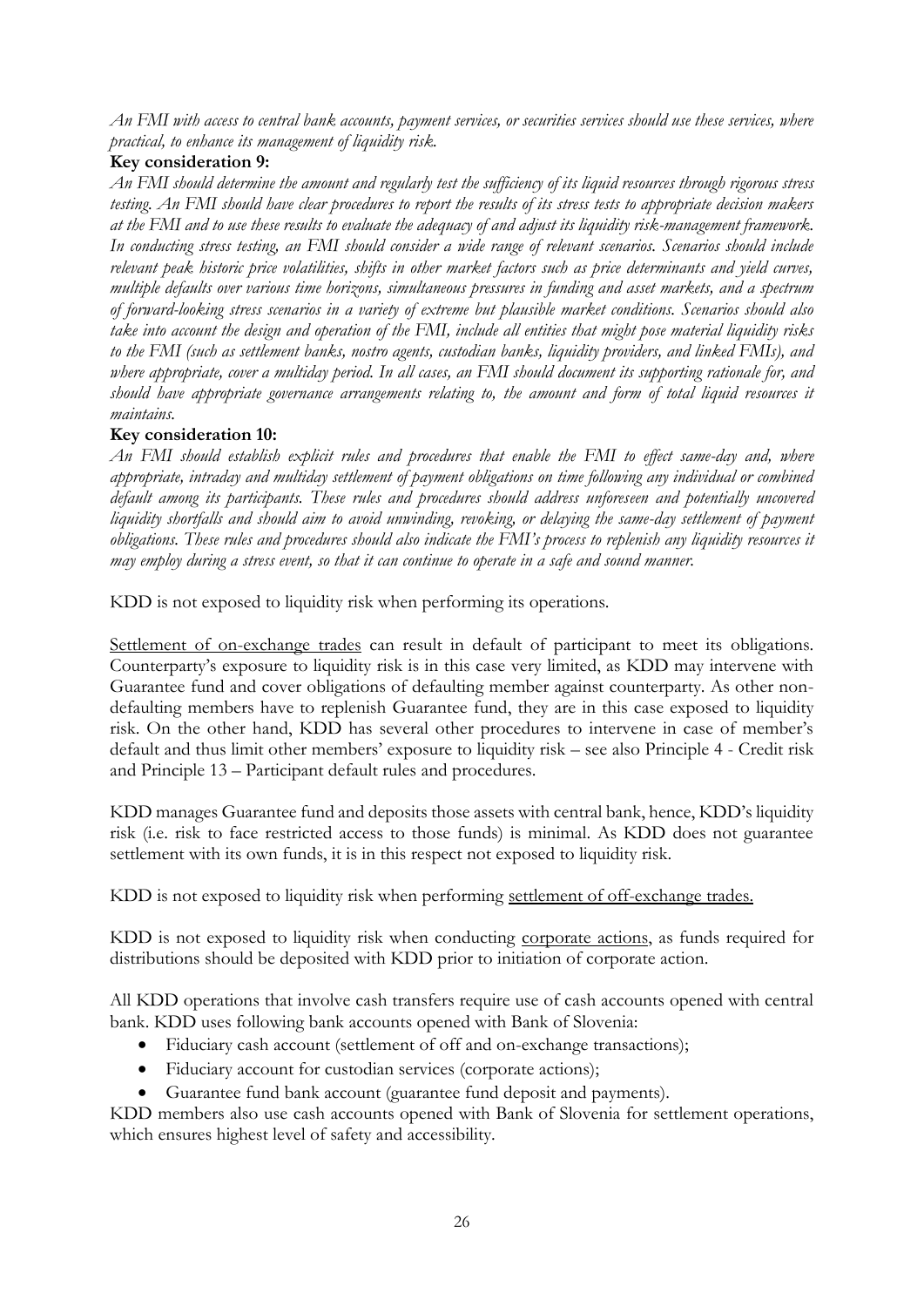# **Principle 8: Settlement finality**

*An FMI should provide clear and certain final settlement, at a minimum by the end of the value date. Where necessary or preferable, an FMI should provide final settlement intraday or in real time.*

*In reviewing this principle, it should be noted that this principle is not intended to eliminate failures to deliver in securities trades. The occurrence of non-systemic amounts of such failures, although potentially undesirable, should not by itself be interpreted as a failure to satisfy this principle. This principle should be reviewed in the context of Principle 9 on money settlements, Principle 20 on FMI links, and other principles, as appropriate.*

# **Key consideration 1:**

*An FMI's rules and procedures should clearly define the point at which settlement is final.* 

# **Key consideration 2:**

*An FMI should complete final settlement no later than the end of the value date, and preferably intraday or in real time, to reduce settlement risk. An LVPS or SSS should consider adopting RTGS or multiple-batch processing during the settlement day.*

# **Key consideration 3:**

 $\overline{a}$ 

*An FMI should clearly define the point after which unsettled payments, transfer instructions, or other obligations may not be revoked by a participant.*

# **Irrevocability of settlement instructions and settlement finality**

Art. 21. of ZNVP and Art. 403a of ZTFI state that KDD Operations Rules shall lay down the time when settlement instruction is considered as entered into the settlement system and the time when such instruction becomes irrevocable. Detailed rules and conditions on instruction irrevocability are determined in section Maintenance of the central registry of Operations Rules.

Irrevocability of instructions (i.e. orders) relates to possibility of cancelation by a party who entered such instruction in KDD's information system. Settlement finality (i.e. finality of entries) relates to act of recording information contained in such (matched) instruction into central registry on certain securities accounts.

Instruction (not altering number of securities<sup>2</sup>) is defined in Art. 41 of Operations Rules as Instruction is a common term used for:

- Unilateral orders (third party rights and other legal facts entries),
- Delivery parts of bilateral orders (securities transfers), and
- Receipt parts of bilateral orders (securities transfers).

Instructions can be entered by KDD member or KDD itself. Each instruction is validated by KDD for its eligibility – eligibility criteria are defined by KDD Regulations. Instructions that do not pass validation procedure are considered as not eligible for entrance into KDD's information system.

Apart from validation check, the following addition criteria should be met to perform entry into central registry (see Ch. 5 of KDD Regulations – Entries not altering number of securities):

 Securities transfers: successful matching (certain transfers require entrance of either delivery or receipt part of bilateral order only), sufficient balance of eligible securities, they are not subject to any third party rights or other legal facts or if these entries are of such a nature that they do not constitute an impediment for transfer of securities or if they expire

<sup>2</sup> Issuance, deletion and replacement of securities are considered as entries altering number of securities in central registry.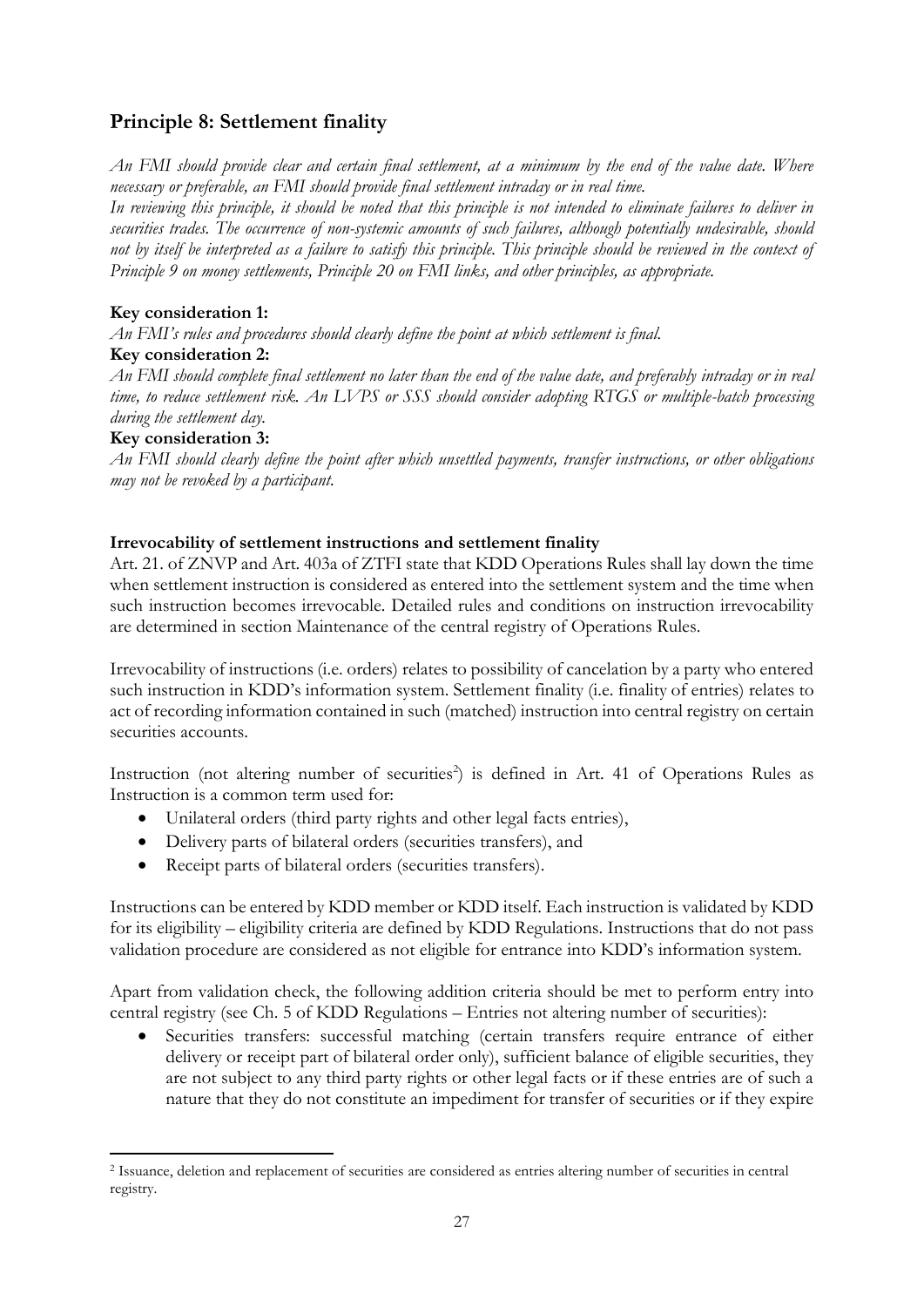upon transfer of securities, sufficient cash balance available for DVP transfer – as detailed in Art. 43 and 45 of Operations Rules.

 Entering third party rights and other legal facts: sufficient balance of eligible securities, they are not subject to any third party rights or other legal facts or if these entries are of such a nature that they do not constitute an impediment for the desired entry, amendment or deletion – as detailed in Art. 49 of Operations Rules.

Above statements define moment of recording entries into KDD's central registry:

- A bilateral order for transfer is considered as having been entered in the central registry once it has been used as the basis for crediting the account that the securities are being transferred to (Art. 46 of Operations Rules);
- A unilateral order for entry, amendment or deletion of a third party right or other legal fact shall be considered as entered in the central registry once it serves as the basis for an entry on an account that is credited with securities which the order refers to (Art. 50 of Operations Rules).

Abovementioned moments of entry of bilateral and unilateral orders into central registry corresponds to moment of finality of order entrance – in case of securities transfers also moment of settlement finality.

The moment when bilateral and unilateral order is considered as irrevocable and will be surely executed corresponds to the moment of entry into central registry. Hence, both acts occur simultaneously.

Until a bilateral order for transfer that is created by matching complementary instructions is not entered in the central registry, KDD members entering due instructions based on which the order was generated may cancel them by mutual agreement or in certain cases even unilaterally. Art. 34 of KDD Regulations state when a bilateral order for transfer may be cancelled bilaterally or unilaterally.

# **Effects of insolvency procedures**

Art. 450a and 450b of ZTFI and Art. 21 of ZNVP determine effects of insolvency procedures on validity of orders.

Settlement order entered into the settlement system by a member of this system shall be valid if the order is entered into the system prior to the commencement of insolvency procedure or other procedure or measure introduced by a competent authority of the Republic of Slovenia, other Member State or a third country against a member (which excludes or restricts the execution of orders placed by such member) against such member of other participant for whose account the settlement order has been entered by member.

Settlement order shall also be valid when it is entered into the settlement system after the commencement of insolvency procedure or measure (see paragraph above) against member or other participant for whose account the settlement order has been entered by member if this order is executed through the settlement system after the commencement of insolvency procedure or measure and member who enters the settlement order into the system can prove that he was unaware or could not be aware of the commencement of such a procedure or measure.

Commencement of the procedure or measure (see paragraph above) against a member or other participant in the settlement system shall not affect the validity and exercise of the collateral rights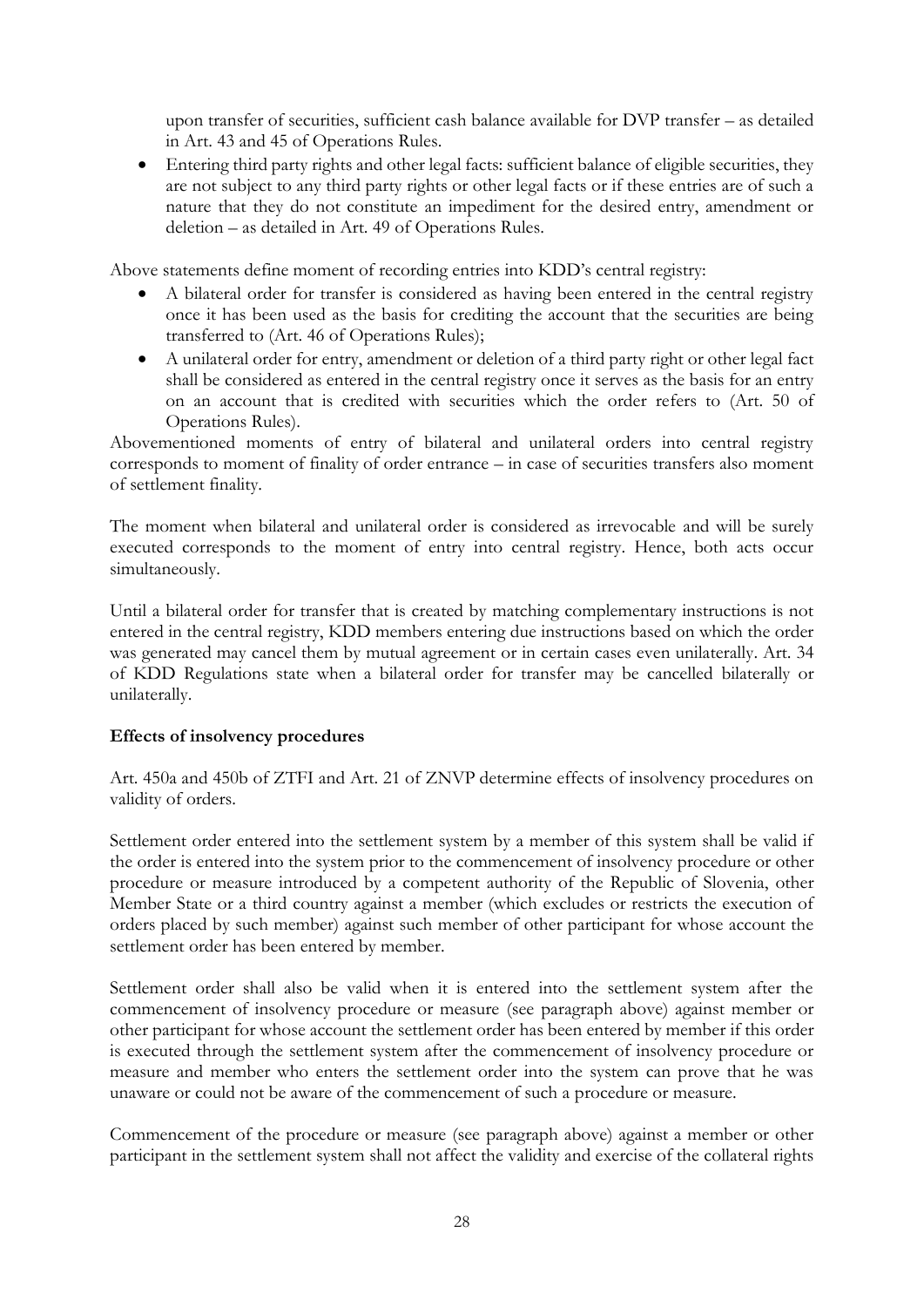relating to the property pledged by such member for his own account or for the account of other participants.

# **Settlement finality in case of links with other (I)CSDs**

Rules on irrevocability of settlement instructions and settlement finality apply to any KDD system user – even if KDD system is accessed via technical link for securities transfers between KDD and other (I)CSDs.

# **Settlement finality on intended settlement day**

KDD's settlement system enables intraday settlement finality – within instructed intended settlement day. All eligibility criteria for entries into central registry apply – see above.

Settlement on intended settlement day and settlement finality of stock exchange trades is anticipated on T+2 (trading day + 2 days). Final securities transfers occur till  $3:00 \text{pm}$  at the latest and final cash transfers at 1:00pm at the latest. Detailed provision on settlement of on-exchange trades are determined by KDD Regulations for settlement of stock exchange transactions.

KDD's settlement system enables settlement on intended settlement day and settlement finality of off-exchange (OTC) trades in real-time according to following schedule (all eligibility criteria for entries into central registry apply – see above):

- OTC-DVP settlement: 8:00am till 3:30pm;
- OTC-FOP settlement: 7:00am till 6:00pm.

If all eligibility criteria for on and off-exchange trades settlement are met within deadlines specified above, KDD will execute transfers of securities in central registry and cash in TARGET2. Both systems are linked.

KDD members can review status of their instruction in real-time mode. List of instruction statuses is as follows:

- Valid: The instruction has been received and validated. Awaiting counterparty's instruction.
- Matched: The instruction has been matched with counterparty's instruction.
- Settlement pending / awaiting money: Awaiting payment.
- Settled: Settlement has been successfully completed.
- Not settled: Settlement failed. System will recycle instructions until successfully settled or cancelled.
- Pending Cancel: Matched instruction has been cancelled by one side. Awaiting cancel from counterparty. Matched instructions cancelled by one side only are still eligible for settlement and can settle as long as they have not been cancelled by both parties.
- Cancelled: Instruction has been cancelled by the instructing party or system.
- Rejected: Instruction has been rejected by system.

#### **Rules on instruction cancelation**

Cancelation rules are determined in Chapter 5 of KDD Regulations (see section Entries not altering number of securities). The following instructions can be cancelled:

- Unmatched instructions,
- Matched instructions not entered into central registry.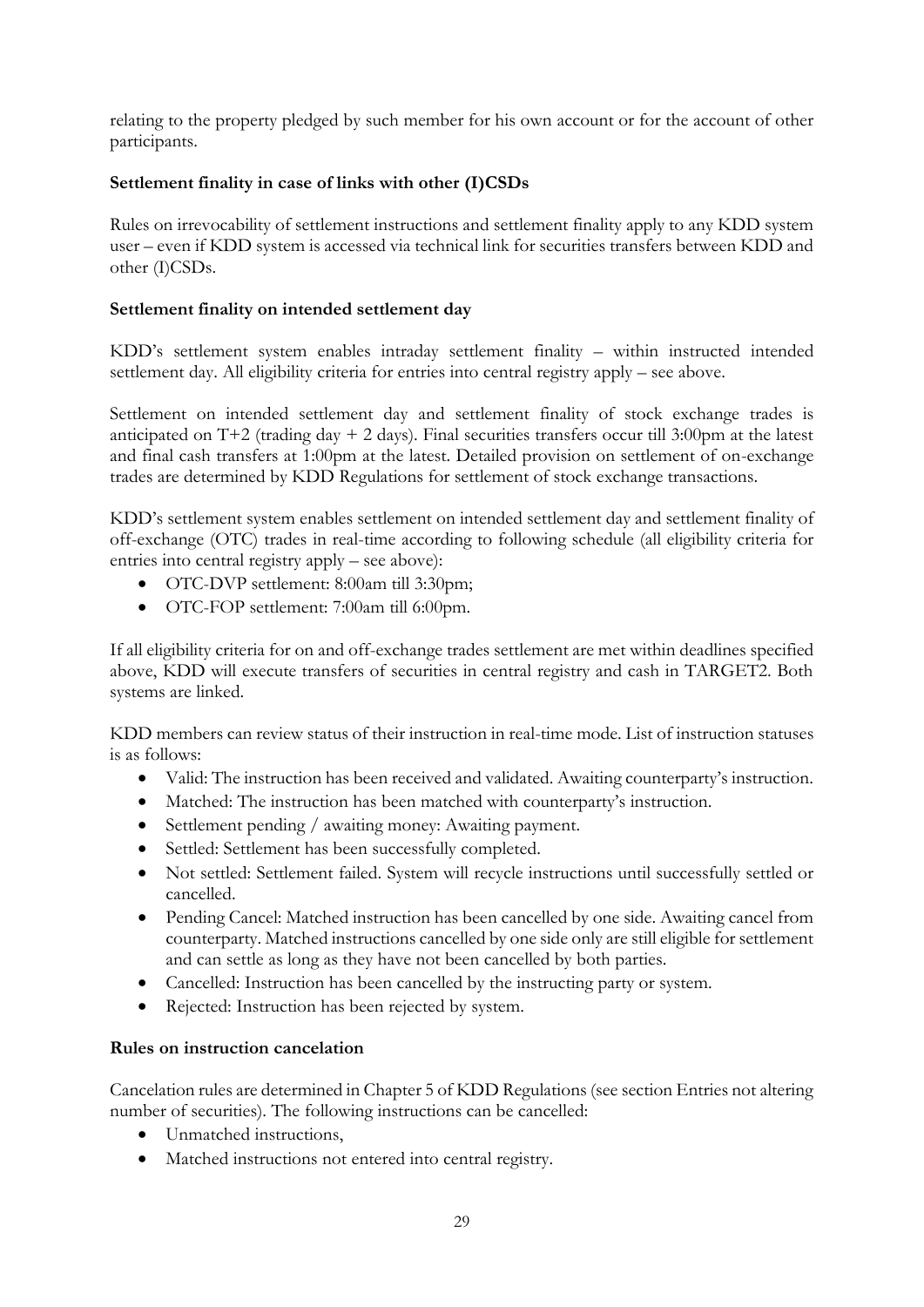Unmatched instructions can be cancelled by a member that has submitted such instruction.

If matched instruction (i.e. matched bilateral order) is not entered into central registry (moment of entry of such order is defined in Art. 46 of Operations Rules), it can be cancelled bilaterally (see Art. 34 of KDD Regulations). Parties have to submit cancelation order.

Member submitting instructions, whereby the latter has already been matched, may unilaterally cancel a bilateral order, if he wishes to release securities that are reserved (reservation of securities is attempted on intended settlement day on matched DVP orders), whereby the intended settlement date of said transaction has already expired and the transfer is pending as purchasing price has not been paid (see Art. 34 of KDD Regulations).

Bilateral orders that have been cancelled shall be deleted from the system. Bilateral orders that have yet to be entered into central registry shall also be deleted in case of commencement of corporate action related to said securities.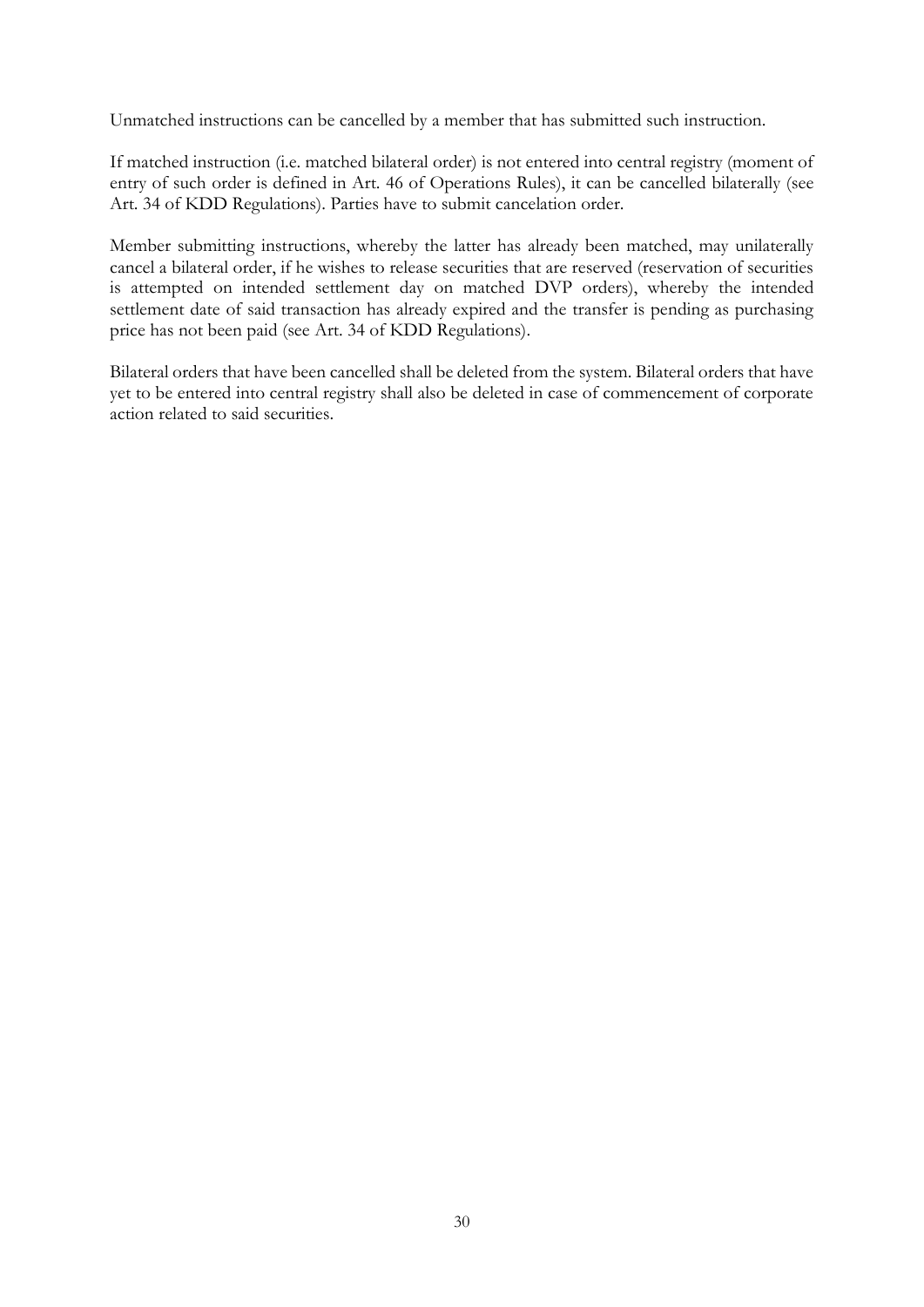# **Principle 9: Money settlements**

*An FMI should conduct its money settlements in central bank money where practical and available. If central bank money is not used, an FMI should minimise and strictly control the credit and liquidity risk arising from the use of commercial bank money.*

*This principle should be reviewed in the context of Principle 8 on settlement finality, Principle 16 on custody and investment risks, and other principles, as appropriate.*

## **Key consideration 1:**

*An FMI should conduct its money settlements in central bank money, where practical and available, to avoid credit and liquidity risks.* 

KDD performs settlement in central bank money only – using cash accounts opened with Bank of Slovenia.

Fiduciary money account employed in settlement of off and on-exchange transactions is opened in TARGET2. When settling stock exchange transactions, all payments related to net cash obligations and claims of KDD settlement members are transferred to/from this account. When settling off-exchange transactions, all payments are routed via this account. Cash leg of settlement is performed in Euro only.

KDD's securities settlement system and TARGET 2 are interfaced, which substantially mitigates any risks related to the fact that cash and securities leg of settlement is split into two systems. Interfacing both systems enables simultaneous settlement of both cash and securities leg of each DVP transaction.

Further cash accounts used by KDD in its operations are opened directly with Bank of Slovenia:

- Fiduciary account for custodian services (used for payments related to take-overs and entitlement payment in corporate actions);
- Guarantee fund bank account (used for guarantee fund deposit and related payments).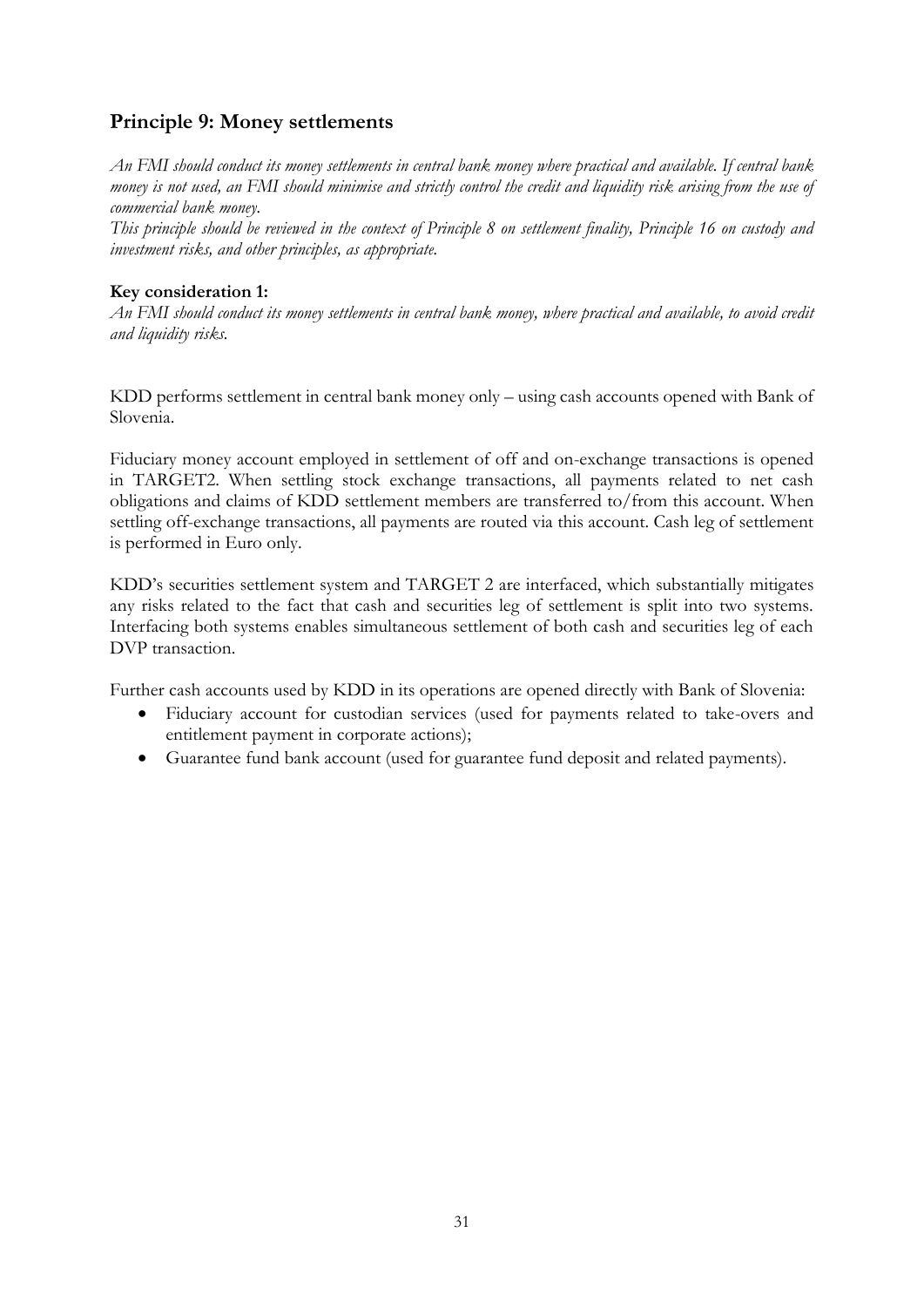# **Principle 10: Physical deliveries**

*An FMI should clearly state its obligations with respect to the delivery of physical instruments or commodities and should identify, monitor, and manage the risks associated with such physical deliveries. This principle should be reviewed in the context of Principle 15 on general business risk, Principle 23 on disclosure of rules, key procedures and market data, and other principles, as appropriate.*

All securities issued in KDD's central registry are dematerialised.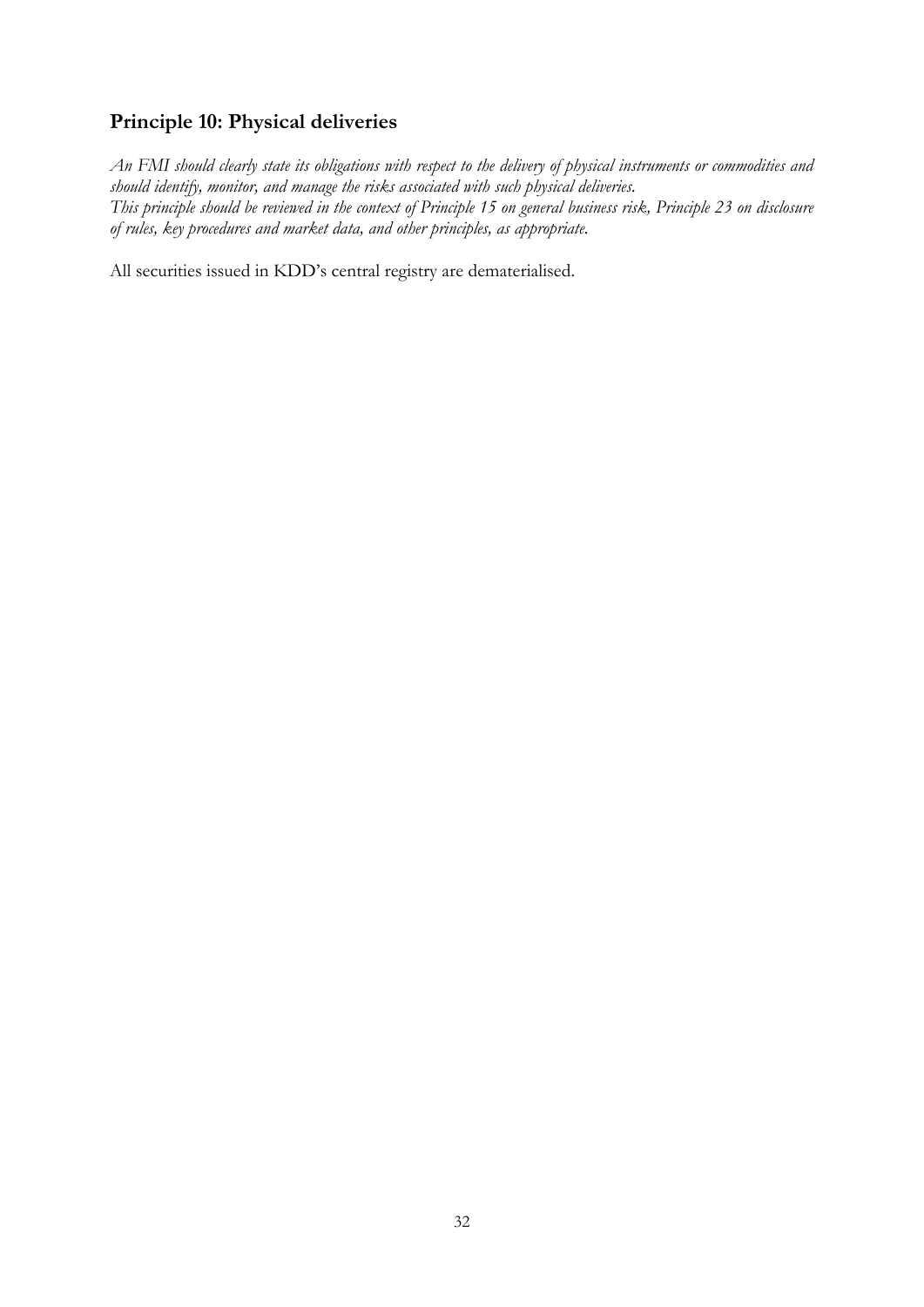# **Principle 11: Central securities depositaries**

*A CSD should have appropriate rules and procedures to help ensure the integrity of securities issues and minimise and manage the risks associated with the safekeeping and transfer of securities. A CSD should maintain securities in an immobilised or dematerialised form for their transfer by book entry.*

*In reviewing this principle, where an entity legally defined as a CSD or an SSS does not hold or facilitate the holding of assets or collateral owned by its participants, the CSD or SSS in general would not be required to have arrangements to manage the safekeeping of such assets or collateral. This principle should be reviewed in the context of Principle 17 on operational risk, Principle 20 on FMI links, and other principles, as appropriate.*

# **Key consideration 1:**

*A CSD should have appropriate rules, procedures, and controls, including robust accounting practices, to safeguard the rights of securities issuers and holders, prevent the unauthorised creation or deletion of securities, and conduct periodic and at least daily reconciliation of securities issues it maintains.*

Safeguarding the rights of securities issuers and holders

# **Key consideration 2:**

*A CSD should prohibit overdrafts and debit balances in securities accounts.*

#### **Key consideration 3:**

*A CSD should maintain securities in an immobilised or dematerialised form for their transfer by book entry. Where appropriate, a CSD should provide incentives to immobilise or dematerialise securities.*

#### **Key consideration 4:**

*A CSD should protect assets against custody risk through appropriate rules and procedures consistent with its legal framework.*

#### **Key consideration 5:**

*A CSD should employ a robust system that ensures segregation between the CSD's own assets and the securities of its participants and segregation among the securities of participants. Where supported by the legal framework, the CSD should also support operationally the segregation of securities belonging to a participant's customers on the participant's books and facilitate the transfer of customer holdings.*

# **Key consideration 6:**

*A CSD should identify, measure, monitor, and manage its risks from other activities that it may perform; additional tools may be necessary in order to address these risks.*

#### **Securities issuance function of KDD and its legal bases**

KDD acts as Issuer CSD - serves as securities issuance facilitator (see Principle 1 – Legal basis: KDD's operations). Issuance process requires recording of securities' essential elements in central registry (Art. 4 of ZNVP) including obligations of issuers from securities and rights of holders of said securities. Hence, KDD undertakes to enter into central registry the following information:

- rights derived from book-entry securities,
- $\bullet$  holders of these rights at any given time i.e. legal holders of securities,
- third-party rights in securities (if applicable).

Issuance procedures, other procedures applicable in securities life-cycle, available actions to enable holders to dispose with securities and other actions for using KDD's infrastructure are in detail explained in KDD Operations Rules and set of Regulations.

KDD undertakes to make any necessary changes/amendments in KDD Operations Rules and Regulations, consult its members of said changes/amendments, seek approval thereof from Securities Market Agency (KDD Operations Rules only), post said changes/amendments in Official Gazette of Republic of Slovenia (KDD Operations Rules only) and post current versions of said documents on KDD's web page in order to assure that KDD operations are clear, understandable, accessible to general public and in line with valid national legislation. Compliance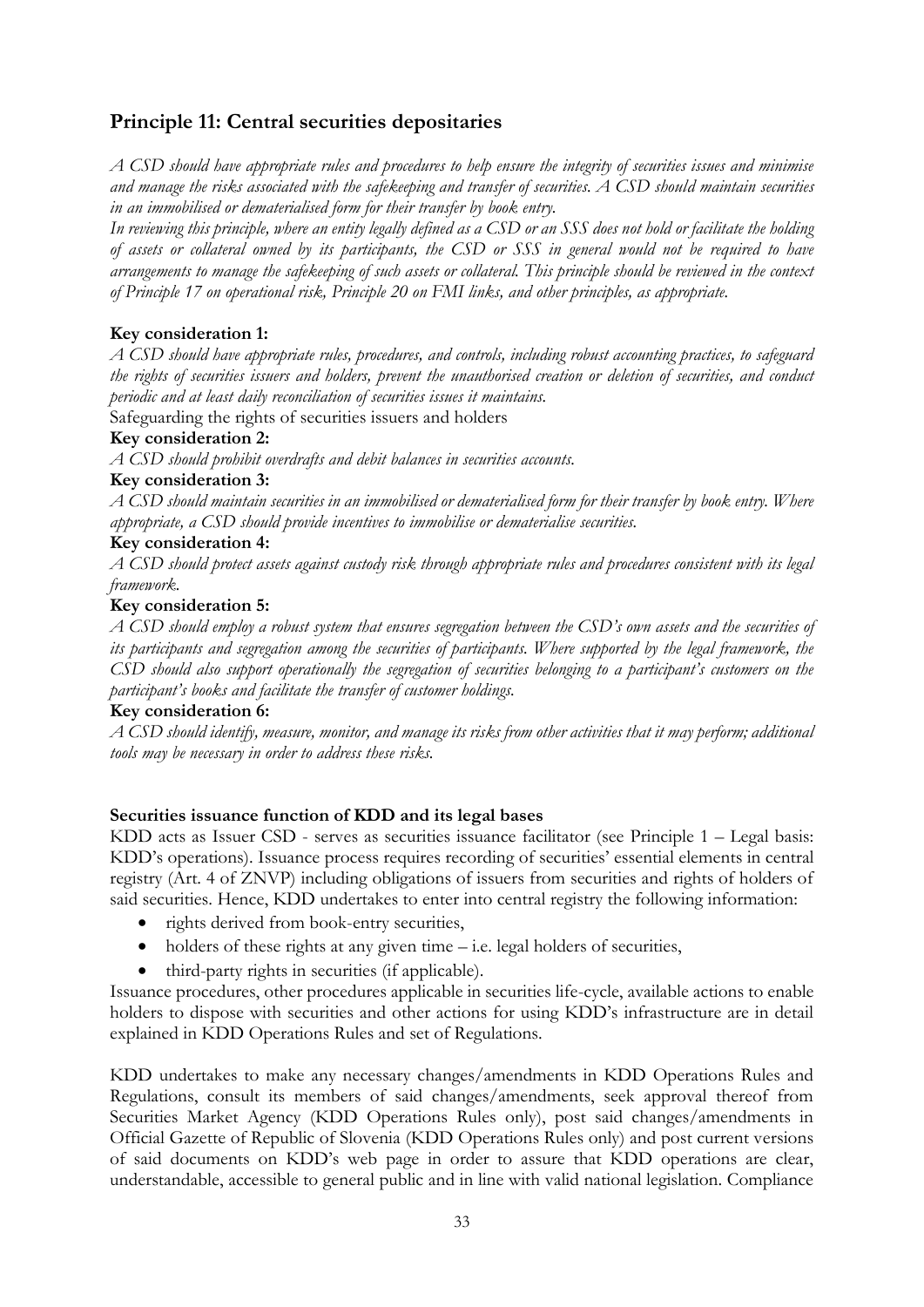of any KDD procedure with national legislation is constantly supervised by KDD's Legal department and Internal audit department.

# **Integrity of each securities issuance and related controls in place**

Integrity of each securities issuance is a key element for ensuring existence of holders' rights and issuers' obligations on securities. KDD accordingly controls each time segment in life-cycle of securities. The following daily checks are in place to ensure ultimate integrity standards:

- Daily check no. 1: Share ledger total balance shall reflect total sum of sub-account balances;
- Daily check no. 2: Total sum of account balances shall reflect total sum of sub-account balances;
- Daily check no. 3: sum of all daily debits and credits on sub-accounts should be zero;
- Daily check no. 4: sum of securities issued (relates to certain ISIN) should reflect total sum of sub-account balances;
- Daily check no. 5: balance on any closed securities account should be zero.

Controls listed above are executed every settlement day after closing of settlement system – after 6:00pm.

# **Dematerialisation of securities**

All securities issued with KDD are in dematerialised form. Central registry maintained by KDD enables recording of dematerialised securities only (see Art. 3 of ZNVP). KDD does not enable issuance of physical certificates.

# **Liability of KDD**

KDD undertakes to cover damage it can cause to holders of securities and to other users of its services. KDD manages risks related to said liability as follows:

- Creating adequate financial reservations for cases where KDD is engaged in legal proceedings;
- Insurance policy to cover losses resulting from operations errors;
- Employing arbitrage solving of any disputes KDD may be involved in.

# **Segregation of members' and their clients' assets**

KDD member is obliged to keep securities that it holds for its clients in separate accounts for such clients - i.e. client's account (Art. 255 of ZTFI). In this respect KDD offers following accounts:

- Client account: is an account maintained by a registry member appointed by the account holder;
- House account is an account maintained by a registry member with a balance of securities held by said registry member for its own account.

All account types are in detail defined in Art. 26 of KDD Operations Rules.

KDD's own funds are completely segregates from members' or their clients' funds. KDD funds can be booked on segregated accounts opened with KDD members.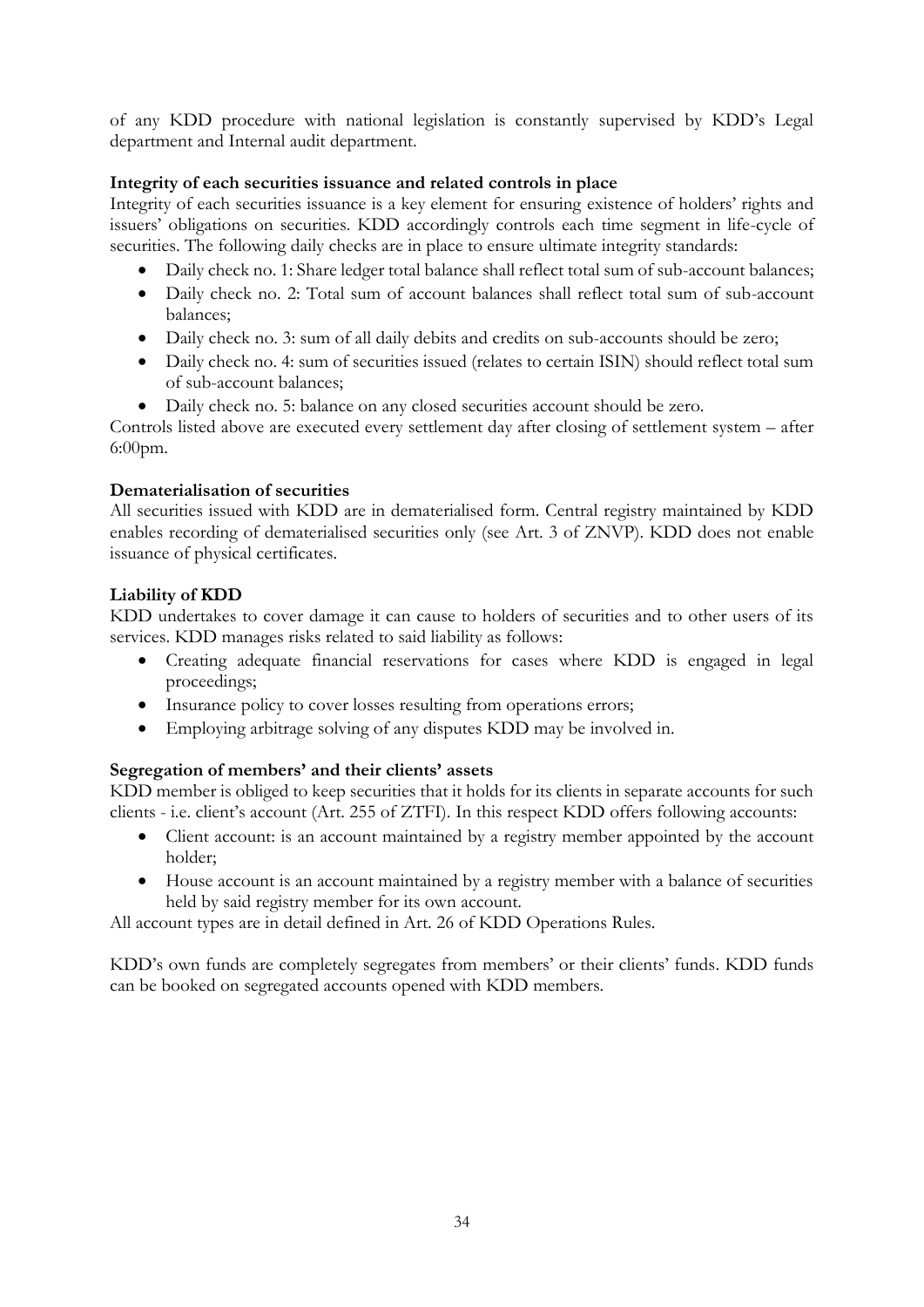# **Principle 12: Exchange-of-value settlement system**

*If an FMI settles transactions that involve the settlement of two linked obligations (for example, securities or foreign exchange transactions), it should eliminate principal risk by conditioning the final settlement of one obligation upon the final settlement of the other.*

*This principle should be reviewed in the context of Principle 4 on credit risk, Principle 7 on liquidity risk, Principle 8 on settlement finality, and other principles, as appropriate.*

#### **Key consideration 1:**

*An FMI that is an exchange-of-value settlement system should eliminate principal risk by ensuring that the final settlement of one obligation occurs if and only if the final settlement of the linked obligation also occurs, regardless of whether the FMI settles on a gross or net basis and when finality occurs.*

Settlement mechanisms employed by KDD enable various netting and settlement methods, based on models defined by Bank for International Settlements. Model 2 applies to stock exchange trades settlement and Model 1 applies to OTC-DVP settlement.

#### **Settlement of stock exchange trades**

KDD operates a rolling T+2 settlement system (on a trade for trade principle) for all stock exchange trades. All securities transfers (and funds transfers), deriving from Ljubljana Stock Exchange (LJSE) trade, are executed on the day T+2. The final settlement of positions, deriving from stock exchange securities trades, is performed in accordance with the KDD Operations Rules, but explained in much more detail in the provisions of Regulations of KDD on Settlement of Stock Exchange Transactions. KDD operates a settlement cycle T+2 for all trades concluded on the LJSE. The LJSE Rules set out that matched transactions become binding and irreversible at 4:30 p.m. on the trading day (T+0). Information on daily stock exchange transactions are sent to KDD's information system at 2:15 p.m. and become final upon a receipt of explicit confirmation of the LJSE (usually at 3:00 p.m. but not later than 4:30 p.m.). In the case of clearing of the stock exchange transactions, the KDD clears cash obligations and cash claims from both counterparties, employing a multilateral settlement netting method. Employing settlement netting therefore means only pure calculation of net payment obligations and net payment claims arising from transactions without affecting the underlying contract between the original parties to the trade. Settlement members are notified of the final calculation of their positions and the required amount of liquidity reserve, which serves as a liquidity risk management tool. Members have on-line access to information on final calculation. Final calculation is released usually at 3:15 p.m. but not later than 4:45 p.m. on the trading day. Liquidity reserve has to be paid no later than 9.15 the day after the trading day (T+1). On T+1 (until 2 p.m.), KDD sends the list of settlement members' expected net payment obligations on the settlement day (T+2) to Bank of Slovenia, since the final cash leg settlement takes place on accounts with it. On T+2, net-to-pay settlement members have to arrange for the funds transfers from their house accounts or clients' funds accounts to their clearing accounts with TARGET2. At 11.00 a.m. on T+2 they are expected to have cleared their accounts in favour of clearing and settlement account of the KDD within the TARGET2 system. The final cash settlement is processed at 1.00 p.m. on T+2, when the KDD transfers the received funds from its clearing and settlement account to the net-to-receive members clearing accounts. Securities transfers are processed on a gross basis in the same timeframe on T+2 by transferring securities from the seller's account directly to the buyer's account. The role of the KDD is to perform its function as the settlement facilitator and to transfer respective securities. KDD is, according to its Operations Rules, obliged to deliver securities to relevant accounts, but the KDD never acts as the principal or assumes any credit risk, since any default on the securities side is always fully covered only with funds from the Guarantee Fund, which is the main risk mitigation tool. Therefore, the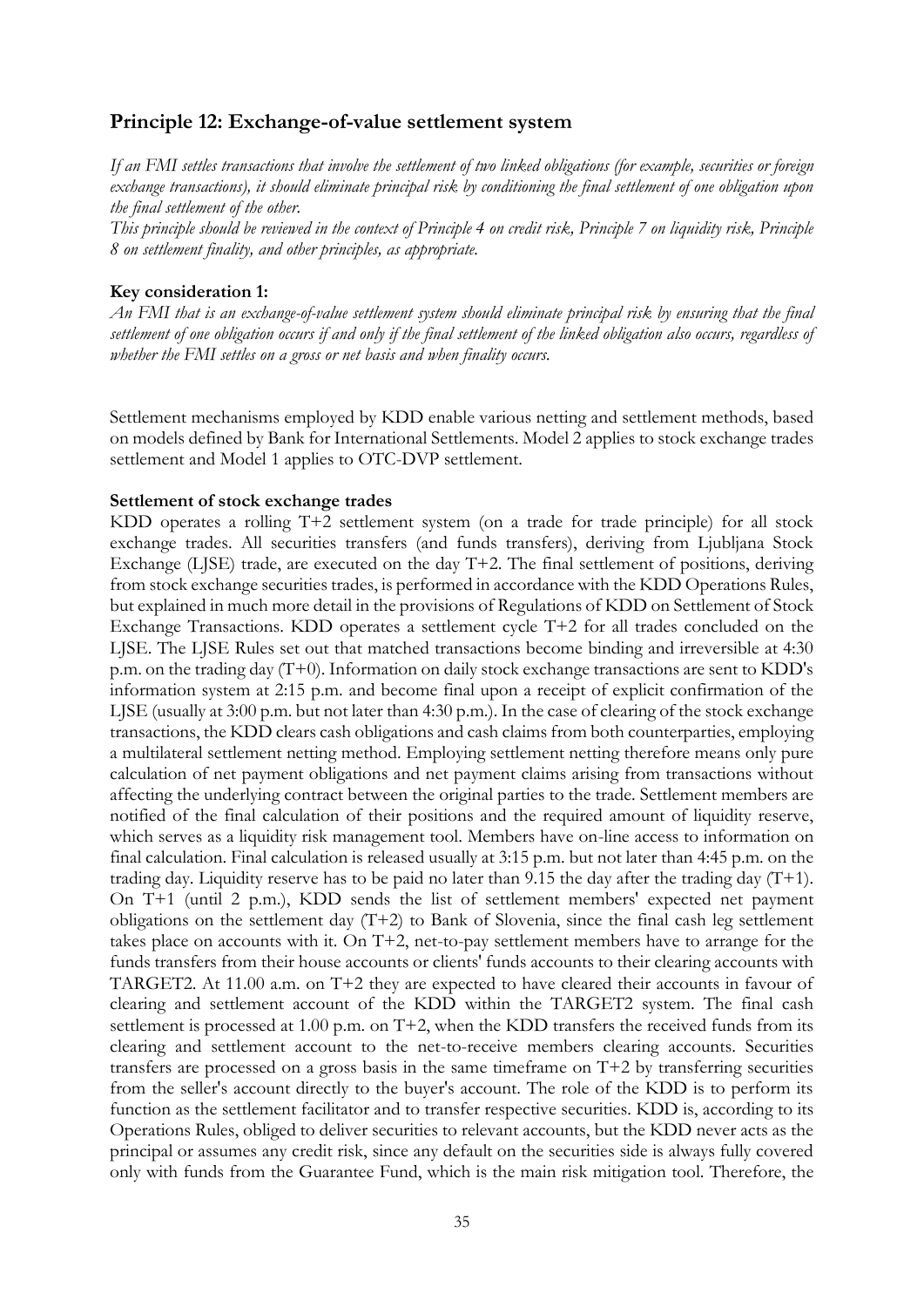KDD implicitly guarantees settlement of securities by having appropriate risk mitigation measures in place. Since the systems of KDD and Central Bank are "linked", it is possible that the final transfer of securities and the final transfer of net cash positions occur simultaneously on day T+2.

#### **Settlement of OTC trades on DVP principle**

For DVP-OTC trades (gross market) BIS model 1 applies. »OTC-DVP« buy or sell settlement instruction is posted in KDD's information system by buying/selling member. In case of positive validation, matching is attempted. If not matched successfully at first attempt, recycling procedures start and matching is attempted later. If matched successfully, reservation of securities on the account of the seller is attempted (on intended settlement day). If the reservation is successful, system returns to the receiving agent the reference code that has to be used for cash leg settlement. Afterwards the settlement process is waiting for the buyer to provide cash payment to the KDD's TARGET2 settlement account. After system receives notification on the payment made by the buyer to the KDD's TARGET2 account the settlement procedure is started, where the reserved securities are transferred from the seller's securities account to the buyer's securities account in central registry and the cash is transferred from the KDD cash account to the seller's cash account in TARGET2.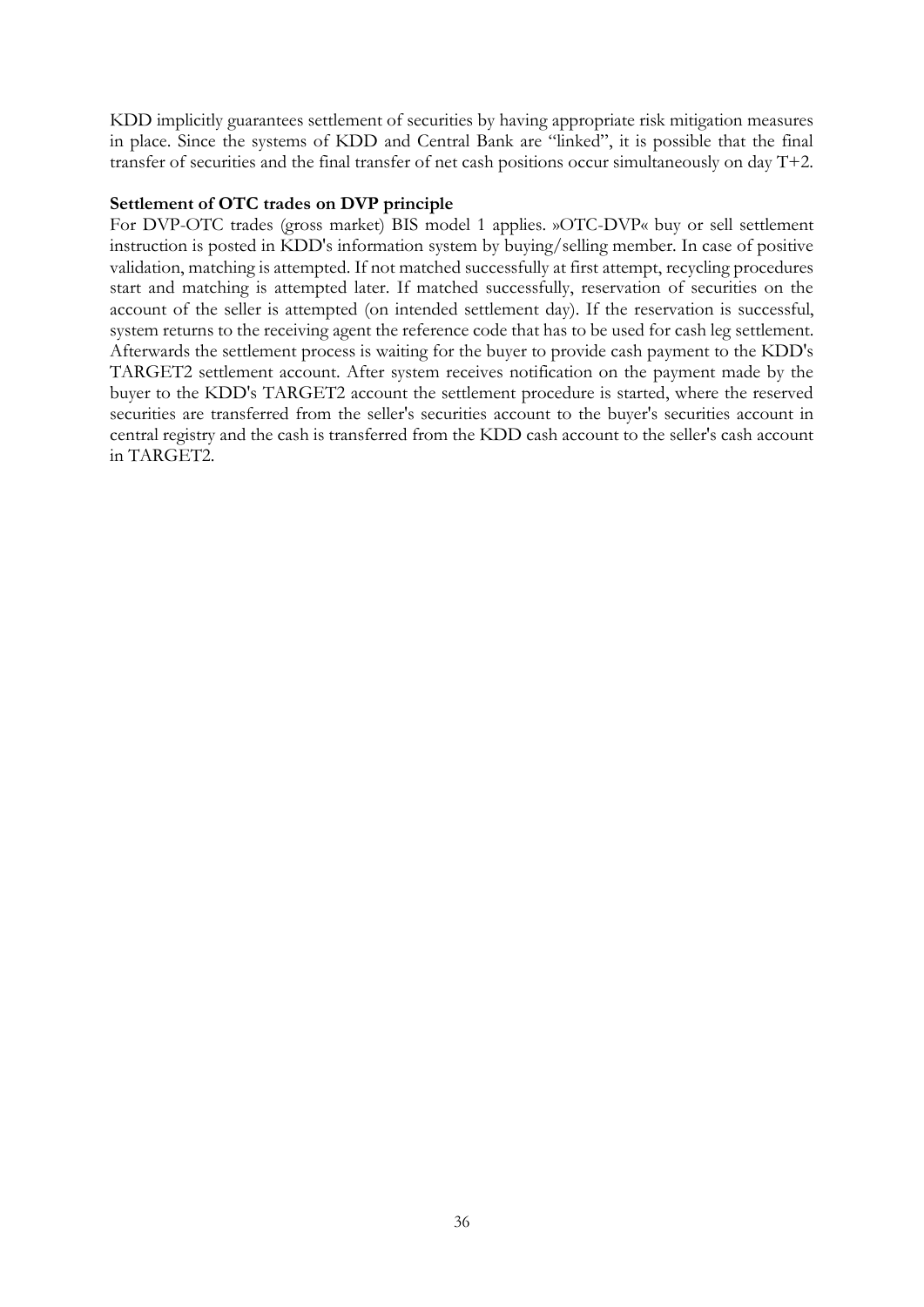# **Principle 13: Participant-default rules and procedures**

*An FMI should have effective and clearly defined rules and procedures to manage a participant default. These rules and procedures should be designed to ensure that the FMI can take timely action to contain losses and liquidity pressures and continue to meet its obligations.*

*Because of the extensive interactions between the default management principles as they apply to CCPs, this principle needs to be reviewed in the context of Principle 14 on segregation and portability. This principle should also be reviewed in the context of Principle 4 on credit risk, Principle 7 on liquidity risk, Principle 23 on disclosure of rules, key procedures and market data, and other principles, as appropriate.*

#### **Key consideration 1:**

*An FMI should have default rules and procedures that enable the FMI to continue to meet its obligations in the event of a participant default and that address the replenishment of resources following a default.*

#### **Key consideration 2:**

*An FMI should be well prepared to implement its default rules and procedures, including any appropriate discretionary procedures provided for in its rules.*

#### **Key consideration 3:**

*An FMI should publicly disclose key aspects of its default rules and procedures.*

# **Key consideration 4:**

*An FMI should involve its participants and other stakeholders in the testing and review of the FMI's default procedures, including any close-out procedures. Such testing and review should be conducted at least annually or following material changes to the rules and procedures to ensure that they are practical and effective.*

Due to very strict regulations that define KDD's services and functions, KDD can hardly be exposed to a risk that a member cannot fulfil its obligations against KDD. The only risk identified is when member dos not pay compensation for KDD's services. In this case, KDD can use a sanction of temporary blocking his access to the KDD's information system of central registry or settlement system for stock exchange trades (Art. 12 and 16 of KDD Operations Rules).

Un-fulfilment of obligations from stock exchange trades of settlement member constitutes member's default. KDD Operations Rules and Regulations define detailed procedures KDD has to perform in case of member's default – failing to meet his obligations from his stock exchange trades settlement operations.

#### **Failing to meet obligations from off-exchange trades**

If a party to a trade fails to meet his obligations from off-exchange transaction (DVP or FOP transaction), settlement of such transaction is not possible.

Settlement of DVP transaction is executed if following conditions are met on intended settlement day:

- Successful reservation of required quantity of securities on seller's account;
- Exact purchase price is transferred to KDD's fiduciary cash account.

Settlement of FOP transaction is executed if required quantity of securities is available on account of delivering party on intended settlement day.

If the initial attempt to process transfer of securities based on a bilateral order has not been successful due to reasons outlined above, KDD shall recycle such bilateral order. Detailed recycling rules are determined by Art. 39 of KDD Regulations. No further sanctions are anticipated if parties to the trade fail to fulfil its obligations from off-exchange trade on intended settlement day.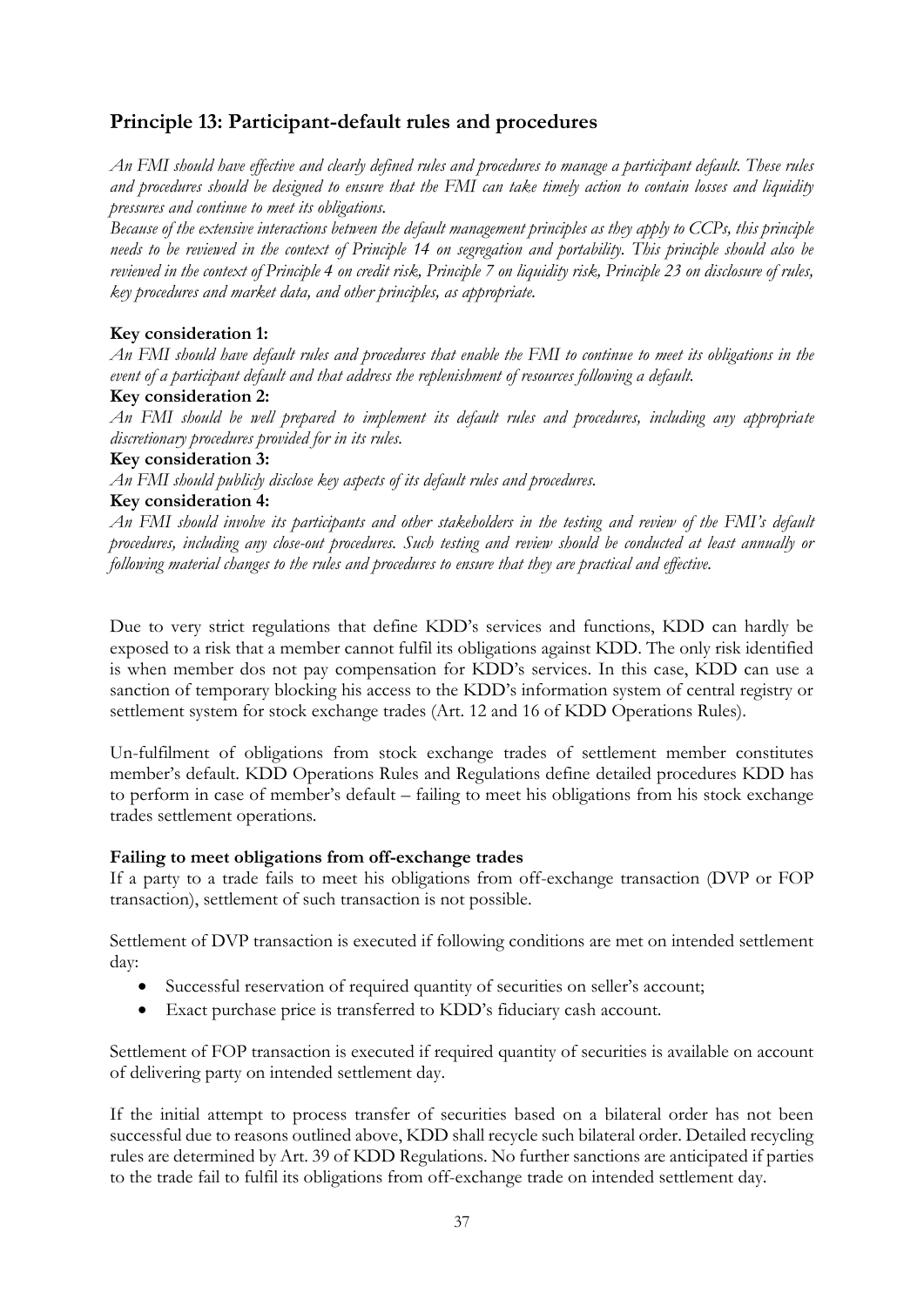# **Failing to meet obligations from on-exchange trades**

Buyer's or seller's settlement member fail to meet its obligations from stock exchange trades if he:

- fails to meet obligations related to cash transfer;
- fails to meet obligations related to securities transfer,
- fails to meet obligations related to guarantee fund payments.

Obligations related to settlement of cash leg of stock exchange trade on intended settlement day are not fulfilled if:

- net debtor settlement member does not settle its net payment obligation in credit of KDD's fiduciary cash account on the settlement day till 11:00am;
- net debtor settlement member whose net obligation exceeds an amount determined by KDD Regulations for Settlement of Stock Exchange Transactions, does not credit the KDD's fiduciary cash account in the amount of the liquidity reserve calculated pursuant to said regulations, as an advance payment of its net financial obligation, till 9:15am on T+1.

Related KDD's procedures are determined by KDD Regulations (Section 4.2 - Settlement of financial obligations). The following procedures are in place in case of net debtor settlement member's default (see KDD Regulations for Settlement of Stock Exchange Transactions: section 2.3 - Procedures in case of default on payment of financial liabilities):

- KDD shall ensure the missing funds on KDD's fiduciary cash account by debiting the Guarantee fund. This results in substitutions of initial obligation of net debtor settlement member with new obligation to repay the sum the Guarantee fund was debited for, together with default interest, in order to cover its liabilities.
- KDD may perform sell-outs in relation to securities which act as the subject of buy stock exchange transactions of the defaulting settlement member as follows:
	- KDD may perform sell-outs of securities which are subject to buy stock exchange transactions of the defaulting settlement member for his own account and settled on current settlement day,
	- KDD may perform sell-outs of securities which are subject to buy stock exchange transactions of the defaulting settlement member for his own account when settled on future settlement day.
- KDD may pledge securities booked on defaulting member's house account.

Obligations related to settlement of securities leg of stock exchange trade on intended settlement day are not fulfilled if:

- Allocation of trade performed by seller's or buyer's settlement member is not valid (invalid trade allocations are determined in Art. 74 and 75 of KDD Operations Rules);
- Seller's settlement member fails to meet obligation to ensure an adequate amount of suitable securities on end seller's account.

Related KDD's procedures are determined by KDD Regulations (Section 4.3 - Settlement of obligations to transfer securities).

Procedures in case of default of fulfilling obligations of seller's settlement member Art. 26 of KDD Regulations states the following:

- KDD may claim liability of seller's settlement member if he fails to ensure due balance of securities on account of end seller by 11:00am on settlement date with respect to individual sales transaction.
- KDD shall claim liability of seller's settlement member if he fails to ensure due balance of securities on account of end seller with respect to an individual sales transaction and KDD is therefore unable to transfer due securities by 3:00pm on the settlement day.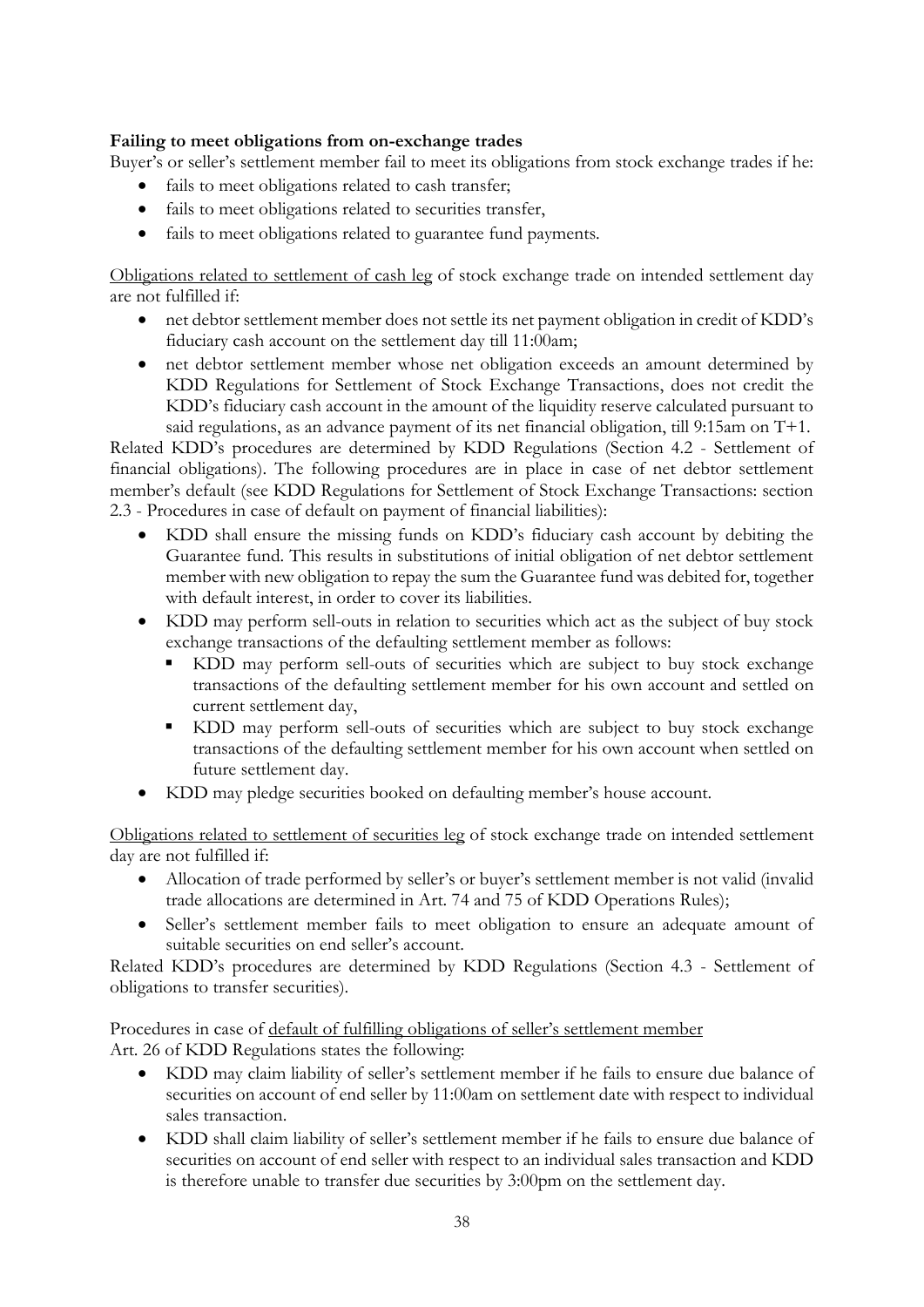Art. 26a of KDD Regulations further states that KDD begins to claim liability of seller's settlement member if the latter has failed to ensure due balance of securities on end seller's account with respect to individual sales transaction. In this respect, KDD shall:

- Notify buyer's settlement member thereof and asks the member to clarify whether he insists on trade or whether he intends to cancel a trade,
- Asks seller's settlement member to immediately make an advance payment to cover the costs of the sell-out, or to repay the purchasing price to the buyer's settlement member in case the latter decides to cancel the trade, namely in the sum of 110% of purchasing price.

If seller's settlement member subsequently credits KDD's fiduciary account with said securities, KDD shall notify the buyer's settlement member thereof, credit the end buyer's account and reimburse any eventual advance payment to the seller's settlement member.

KDD has the following procedures in place in case of default of fulfilling obligations of seller's settlement member (see KDD Regulations for Settlement of Stock Exchange Transactions: section 3.2 - Procedures in case of default of fulfilling obligations of seller's settlement member):

- Buy-in (if buyer insists on trade or if seller's settlement member does not subsequently credit KDD's fiduciary account with said securities): KDD shall perform a buy-in in debit of the received advance payment, the eventual surplus or in case the seller's settlement member has not made an advance payment, in debit of the Guarantee fund. In this respect, the following obligation of defaulting member occurs:
	- Obligation to repay the sum the Guarantee fund was debited for, together with default interest;
	- Pay buyer's settlement member default penalty in sum of 20% of purchasing price;
	- **Compensate buyer's settlement member any further damages he may have because of** seller's member default.

In order to assure fulfilment of above-mentioned obligation of defaulting seller's member, KDD may take the following actions:

- Pledge securities booked on defaulting member's house account in favour of other nondefaulting settlement members to repay the sum the Guarantee fund was debited for, together with default interest;
- Pledge securities booked on defaulting member's house account in favour of buyer's settlement member to pay default penalty.
- The right of buyer's settlement member to withdraw: Before KDD begins its buy-in, it shall ask the buyer settlement member whether he wants to withdraw from the purchase of securities, or if he insists on the purchase.

If the buyer's settlement member withdraws from the purchase, KDD shall draw funds from the guarantee fund (or funds from advance payment – see above) to pay the agreed purchasing price for the securities which the buyer settlement member withdrew from, while the seller's settlement member's obligation from buy-in procedure (see buy-in paragraph above) shall be replaced by the following seller's settlement member's obligations:

- Compensate other settlement members for the sum which was drawn from the Guarantee fund, together with default interest;
- Pay buyer's settlement member a contractual penalty of 50% of purchasing price, if buyer's settlement member subsequently cancels the trade; and
- Compensate the buyer's settlement member any further damage he may have because of seller's member default.

If buyer's settlement member insists on said purchase, the transfer may be executed (upon buyer's member decision) partly with securities available on seller's account or in full quantity. If said member decides to execute purchase in full quantity, KDD undertakes buy-in procedure (debiting Guarantee fund or using funds of advance payment of seller's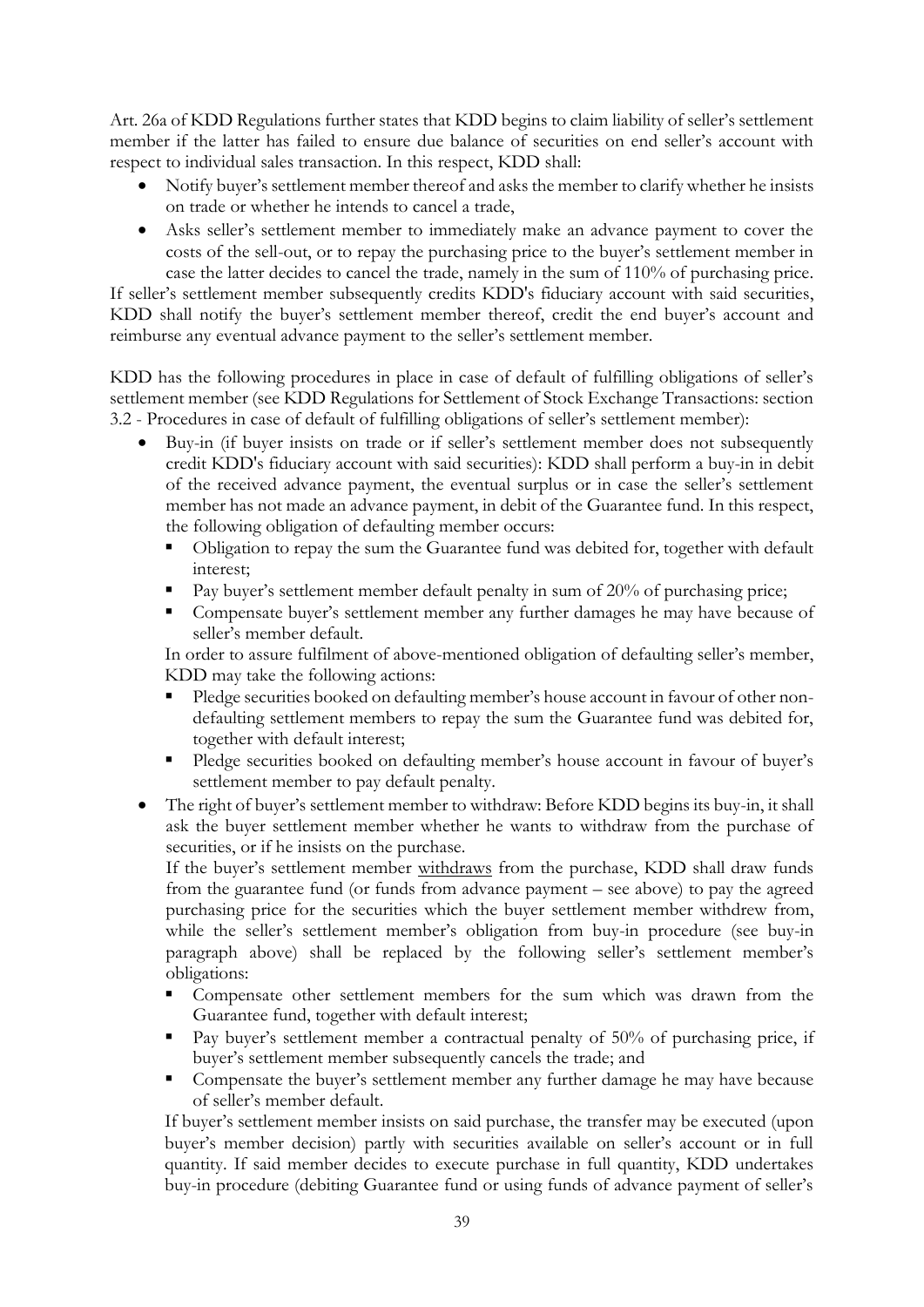settlement member). If said member decides to execute purchase in part, KDD considers unsettled quantity as withdrawn trade. Hence, this trade is split to two separate trades (Art. 84 of KDD Operations Rules).

KDD is entitled to take also the following actions in favour of buyer's settlement member or other non-defaulting settlement members:

- Debit corresponding funds from net cash claim of defaulting member's future claims from stock exchange trades due on current or future dates, in order to compensate buyin costs together with default interest (or in case buyer's settlement member cancels the trade: pay the sum debited from Guarantee fund together with default interest), and additional default penalty;
- **Enter and execute pledge of defaulting members own securities.**

#### Procedures in creditor's default of buyer's settlement member

If the buyer's settlement member defaults on its obligations (to allocate a trade) neither upon maturity nor within a suitable extended deadline, KDD shall be entitled to sell the securities (which were transferred to its fiduciary account for custodian services) for the account of the buyer settlement member based on the said default (see Art. 85 of KDD Operations Rules - Sell-out based on creditor default).

# **Obligations of settlement members to make payments into the Guarantee fund**

All settlement members shall assume joint and several liability for settlement of net financial obligations of respective net debtor settlement members, if the respective net debtor settlement member fails to meet his obligation in due time.

All settlement members shall assume joint and several liability for settlement of obligations of the seller settlement member to ensure conditions for settlement of the obligation to transfer securities, if the seller settlement member fails to meet his obligation in due time.

Settlement members shall not assume liability for obligations of individual settlement members to pay default interest or contractual penalties or compensation for further damages due to said defaults.

Said settlement members' obligations are detailed in section 4.4 of KDD Operations Rules.

KDD shall be entitled to enforce liability of settlement members for settlement of their obligations of payment into the Guarantee fund. To this end, KDD is entitled to enter a lien into the central registry and duly exercise it on behalf and in favour of other (Art. 90 of KDD Operations Rules).

# **Temporary suspension from the information system in relation to settlement of stock exchange transactions**

Art 13 of KDD Regulations for Settlement of Stock Exchange Transactions states that KDD may temporary suspend from the information system in relation to settlement of stock exchange transactions any settlement member who fails to settle the following obligations by their respective due dates:

- Fail to settle net financial liabilities or pay liquidity reserve, or
- Fail to allocate a stock exchange transaction, or
- Fail to make due payment into the Guarantee fund.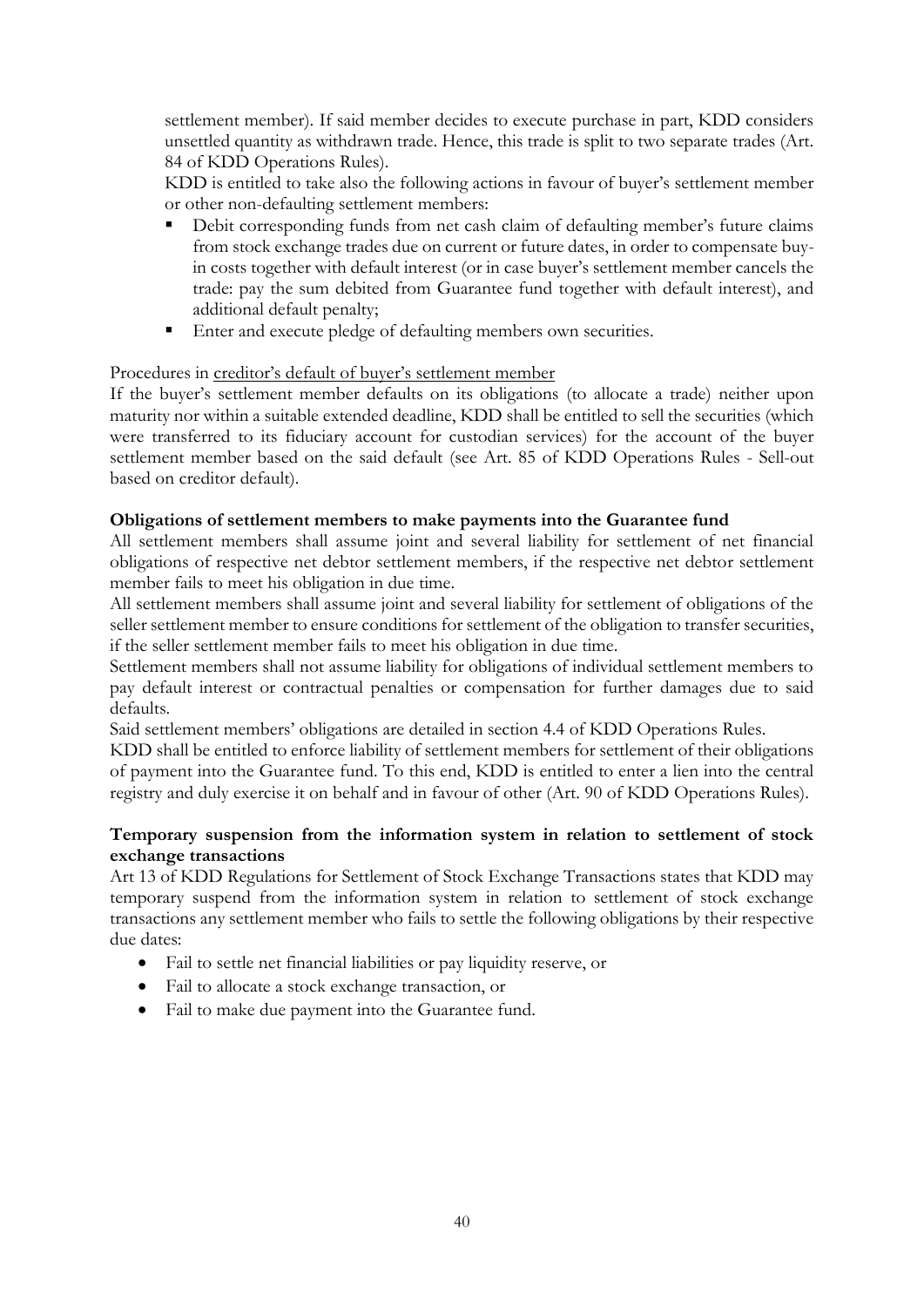# **Principle 15: General business risk**

*An FMI should identify, monitor, and manage its general business risk and hold sufficient liquid net assets funded by equity to cover potential general business losses so that it can continue operations and services as a going concern if those losses materialise. Further, liquid net assets should at all times be sufficient to ensure a recovery or orderly winddown of critical operations and services.*

*This principle should be reviewed in the context of Principle 3 on the framework for the comprehensive management of risks, Principle 21 on efficiency and effectiveness, and other principles, as appropriate.*

# **Key consideration 1:**

*An FMI should have robust management and control systems to identify, monitor, and manage general business risks, including losses from poor execution of business strategy, negative cash flows, or unexpected and excessively large operating expenses.*

# **Key consideration 2:**

*An FMI should hold liquid net assets funded by equity (such as common stock, disclosed reserves, or other retained earnings) so that it can continue operations and services as a going concern if it incurs general business losses. The amount of liquid net assets funded by equity an FMI should hold should be determined by its general business risk profile and the length of time required to achieve a recovery or orderly wind-down, as appropriate, of its critical operations and services if such action is taken.*

#### **Key consideration 3:**

*An FMI should maintain a viable recovery or orderly wind-down plan and should hold sufficient liquid net assets funded by equity to implement this plan. At a minimum, an FMI should hold liquid net assets funded by equity equal to at least six months of current operating expenses. These assets are in addition to resources held to cover participant defaults or other risks covered under the financial resources principles. However, equity held under international risk-based capital standards can be included where relevant and appropriate to avoid duplicate capital requirements.*

#### **Key consideration 4:**

*Assets held to cover general business risk should be of high quality and sufficiently liquid in order to allow the FMI to meet its current and projected operating expenses under a range of scenarios, including in adverse market conditions.* **Key consideration 5:**

*An FMI should maintain a viable plan for raising additional equity should its equity fall close to or below the amount needed. This plan should be approved by the board of directors and updated regularly.*

CSD's exposure to general business risk will presumably be regulated by Regulation on improving securities settlement in the EU and on CSDs. Said Regulation would result in issuing detailed guidelines detailing capital requirements, retained earnings and reserves, as important elements in managing CSD's general business risk. KDD is currently engaged with preparatory activities to accommodate any Regulation's requirements once it is enforced and within specified adaptation timeframes.

All segments of KDD operations already incorporate activities for mitigation of business risks. Risk mitigation activities and related results of such activities are detailed in Business and Financial statements report within KDD's Annual report. The following aspects and indicators are observed when judging possible business risks KDD may be exposed to:

- General business climate in Slovenia and European Union and related conditions on local securities market,
- Impact on EU regulations, namely Regulation on improving securities settlement in the EU and on CSDs, and Securities Law directive, which directly impact CSD business;
- Planned connection to T2S settlement platform and required adaptations of CSD's functions and operations;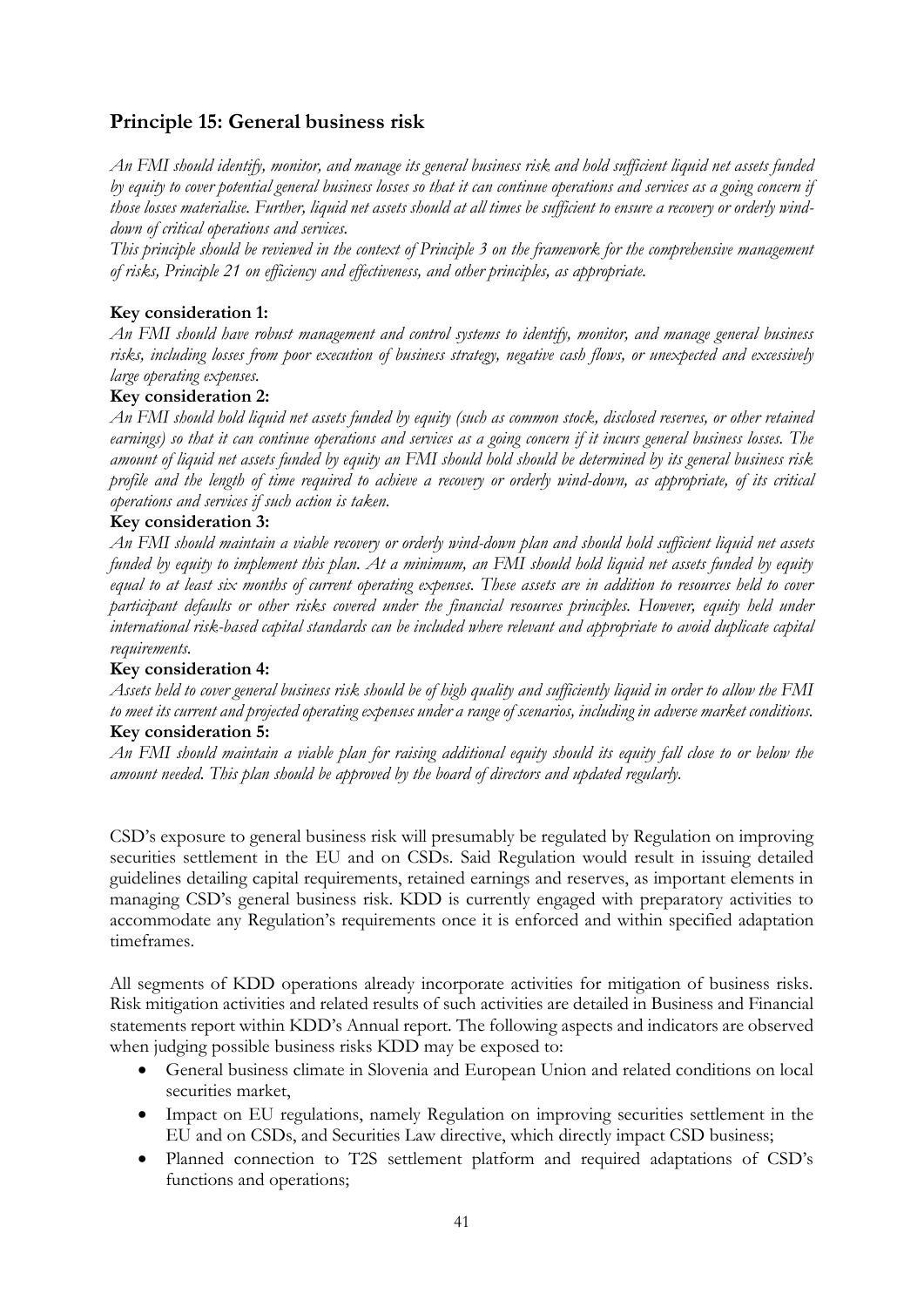- Changes in local regulatory framework;
- Figures related to use of information system of central registry: number of issuers, securities issues, securities accounts, corporate actions, queries processed, etc.;
- Figures related to membership in KDD;
- Figures related to on and off-exchange transactions;
- Relations between KDD and Ljubljana Stock Exchange, and double listings of Slovenian ISINs on foreign trading venues;
- Requirements of users of KDD services on service evolution and upgrades of information system of central registry: establishing links to foreign (I)CSDs, introduction of SWIFT messaging, instruction recycling and matching, etc.

Other procedures related to management of various types of risks, that also impact KDD's exposure to general business risk are detailed in chapter 3 of this document – Framework for comprehensive management of risks.

Figures on capital, reserves and reservations are disclosed in KDD's Annual report, which is publicly accessible on KDD's web page.

Any further and detailed procedures/strategies for managing specific aspects of business risk (dedicated reserves requirements, capital requirements, asset investment strategies, operations wind-down strategies, etc.) will be adopted once Regulation on improving securities settlement in the EU and on CSDs and related guidelines and regulatory technical standards are enforced and within specified adaptation timeframes.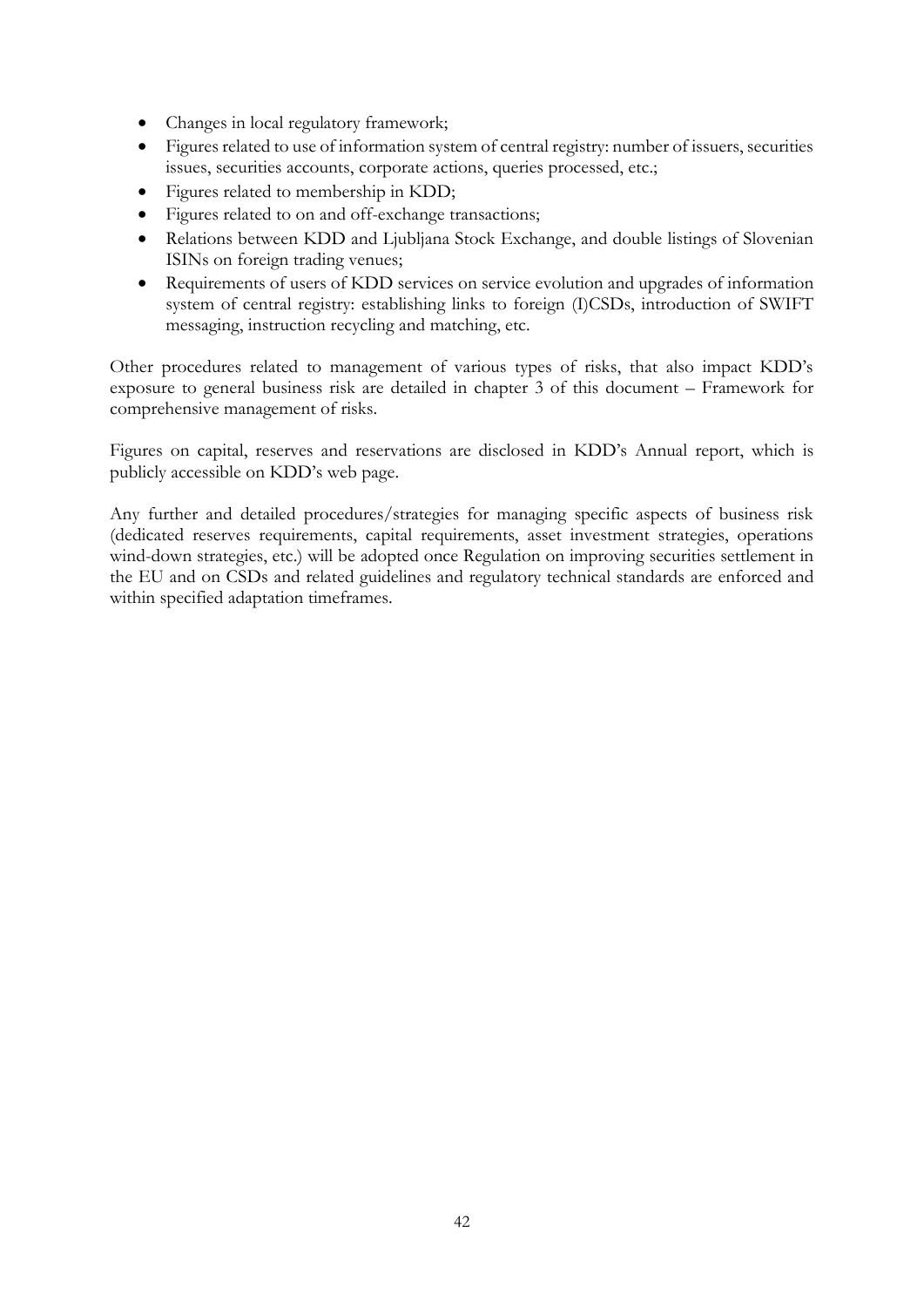# **Principle 16: Custody and investment risks**

*An FMI should safeguard its own and its participants' assets and minimise the risk of loss on and delay in access to these assets. An FMI's investments should be in instruments with minimal credit, market, and liquidity risks. This principle should be reviewed in the context of Principle 4 on credit risk, Principle 5 on collateral, Principle 7 on liquidity risk, and other principles, as appropriate.*

## **Key consideration 1:**

*An FMI should hold its own and its participants' assets at supervised and regulated entities that have robust accounting practices, safekeeping procedures, and internal controls that fully protect these assets.*

#### **Key consideration 2:**

*An FMI should have prompt access to its assets and the assets provided by participants, when required.*

#### **Key consideration 3:**

*An FMI should evaluate and understand its exposures to its custodian banks, taking into account the full scope of its relationships with each.*

#### **Key consideration 4:**

*An FMI's investment strategy should be consistent with its overall risk-management strategy and fully disclosed to its participants, and investments should be secured by, or be claims on, high-quality obligors. These investments should allow for quick liquidation with little, if any, adverse price effect.* 

Any funds transferred by members or other entities (usually related to corporate actions) to KDD are deposited to accounts opened with the Bank of Slovenia. This ensures highest possible level of safety and accessibility.

KDD uses the following cash accounts for its operations:

- Fiduciary cash account TARGET2 account (settlement of off and on-exchange transactions);
- Fiduciary account for custodian services direct Bank of Slovenia account (corporate actions);
- Guarantee fund bank account direct Bank of Slovenia account (guarantee fund deposit and related payments).

Detailed guidelines on CSD investment risks should be part of coming Regulation on improving securities settlement in the EU and on CSDs. Said regulation will be accompanied with detailed guidelines on suitable investments strategies and exposures to certain investment products. KDD is currently engaged with preparatory activities to accommodate any Regulation's requirements once it is enforced and within specified adaptation timeframes.

KDD disposes with its own funds with highest standards for mitigation of general financial and investment risks. Any investment risk is minimised by employing very conservative investment strategies and limiting exposures to single investments. KDD invests majority of available funds to bank deposits, government and bank bonds of domestic and foreign issuers. Information on KDD investments is disclosed in KDD's Annual report, which is publicly accessible on KDD's web page.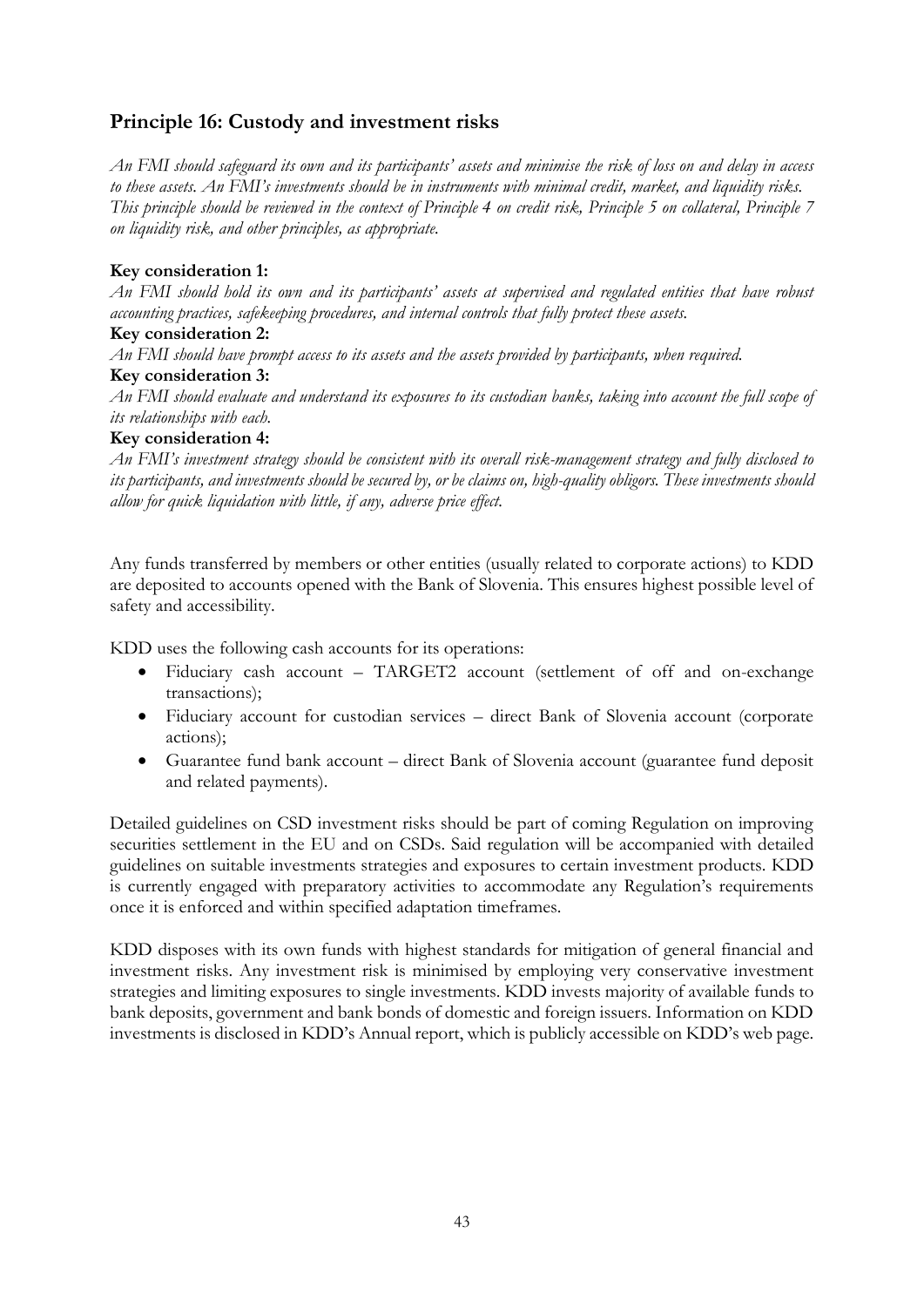# **Principle 17: Operational risk**

*An FMI should identify the plausible sources of operational risk, both internal and external, and mitigate their impact through the use of appropriate systems, policies, procedures, and controls. Systems should be designed to ensure a high degree of security and operational reliability and should have adequate, scalable capacity. Business continuity management should aim for timely recovery of operations and fulfilment of the FMI's obligations, including in the event of a wide-scale or major disruption.*

*This principle should be reviewed in the context of Principle 20 on FMI links, Principle 21 on efficiency and effectiveness, Principle 22 on communication standards and procedures, and other principles, as appropriate.*

# **Key consideration 1:**

*An FMI should establish a robust operational risk-management framework with appropriate systems, policies, procedures, and controls to identify, monitor, and manage operational risks.*

#### **Key consideration 2:**

*An FMI's board of directors should clearly define the roles and responsibilities for addressing operational risk and should endorse the FMI's operational risk-management framework. Systems, operational policies, procedures, and controls should be reviewed, audited, and tested periodically and after significant changes.*

#### **Key consideration 3:**

*An FMI should have clearly defined operational reliability objectives and should have policies in place that are designed to achieve those objectives.*

#### **Key consideration 4:**

*An FMI should ensure that it has scalable capacity adequate to handle increasing stress volumes and to achieve its service-level objectives.*

#### **Key consideration 5:**

*An FMI should have comprehensive physical and information security policies that address all potential vulnerabilities and threats.*

#### **Key consideration 6:**

*An FMI should have a business continuity plan that addresses events posing a significant risk of disrupting operations, including events that could cause a wide-scale or major disruption. The plan should incorporate the use of a secondary site and should be designed to ensure that critical information technology (IT) systems can resume operations within two hours following disruptive events. The plan should be designed to enable the FMI to complete settlement by the end of the day of the disruption, even in case of extreme circumstances. The FMI should regularly test these arrangements.*

#### **Key consideration 7:**

*An FMI should identify, monitor, and manage the risks that key participants, other FMIs, and service and utility providers might pose to its operations. In addition, an FMI should identify, monitor, and manage the risks its operations might pose to other FMIs.*

The framework for risk management, which also includes operational risk, is set out in Section 3 hereof.

Operational risk assessments are formed on an annual basis. The operational risk assessment is based on *Criteria on Valuation of Elements of Operational Risk.*

Organisational, operational and technological internal controls and control activities are performed through:

- The process of risk management,
- Reporting and channelling of information,
- Organisation of business processes, assignment of responsibilities and tasks,
- Education and raising awareness,
- Information support, control of information technology and security,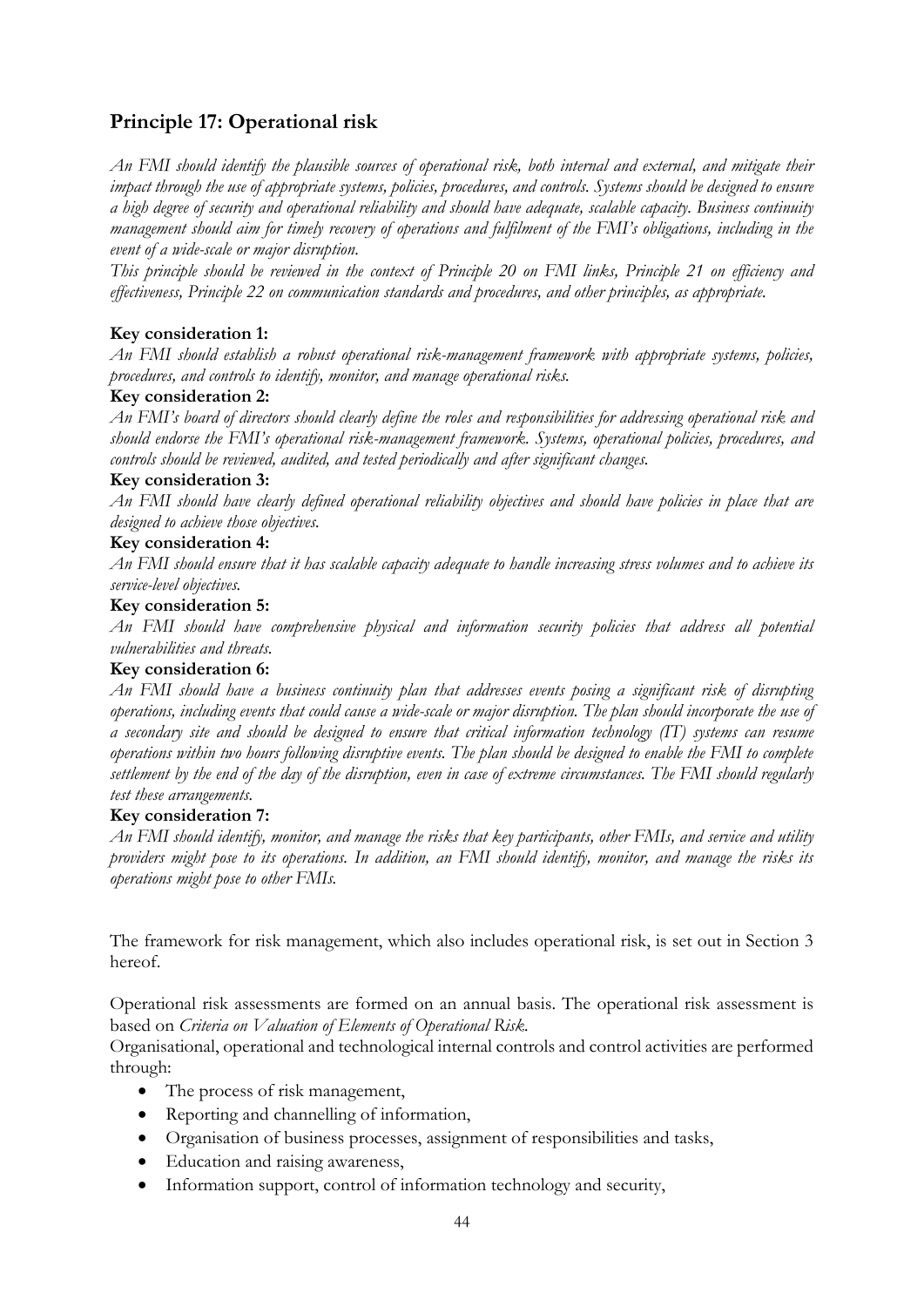- Business continuity management (BCM)and
- Human resource policy.

KDD manages its operational risk for its business field by monitoring incidents and its consequences, changes to business processes, managing relations with third parties, procedures based on health and safety at work, as well as fire safety, security reports based on managing information security, reports based on managing business continuity and managing operational risk for IT. The findings are reviewed and harmonised at meetings of the Risk Management Committee. Operational risk, which arises due to the dependence on technical resources, includes managing operational risk for IT, which is successfully embedded in everyday operations.

The basis for an inventory of threats, vulnerabilities and consequences in the operational risk analysis is the document Top Information Security Risks for 2008, A collaborative project by the professional information security communities at CISP forum and ISO27k implementers' forum, 31.12.2007. The assessment is made from a perspective of information security, whereby aspects of availability, integrity, performance of projects and suitability of investments are reviewed in this context. KDD has implemented the following IT controls:

- Information security management system,
- Controls to ensure confidentiality of information, which disable unauthorised access to said information,
- Controls for integrity of data, which ensure integrity and accuracy of information,
- Controls for system integrity (unauthorised or unwanted changes, such as viruses),
- Performance of proactive activities, which reduce vulnerability (patch management),
- Software to detect malicious code,
- IT audit, monitoring and reporting on the operation of the information system,
- Assigning responsibilities (ownership of data, custody of systems),
- Business continuity system,
- Recovery plans and technical resources to protect data and systems, respectively,
- Raising awareness amongst users and employees, respectively.

KDD manages operation risk for IT by:

- Monitoring incidents and their consequences and connecting them to threats and vulnerabilities. These are then analyses, while new necessary controls are subsequently implemented;
- Proactively implementing controls that limit inherent vulnerabilities (e.g. backed up discs) or are prescribed under the applicable legislation or regulations (e.g. UPS);
- Constant monitoring of recommendations of equipment manufacturers, consulting organisations and other relevant resources with regard to changes in threats, vulnerabilities and controls.

#### **Roles and responsibilities**

Roles and responsibilities of individual KDD employees are defined within the organisational structure of operations. Roles and responsibilities are further defined in policies and documents that go into greater detail to define the functions of respective internal controls (e.g. information security, business continuity).

#### **Information security**

As one of its main goals, KDD has committed to ensure security and reliability of transactions with securities with respect to reducing financial risk on the securities markets, including the aspect of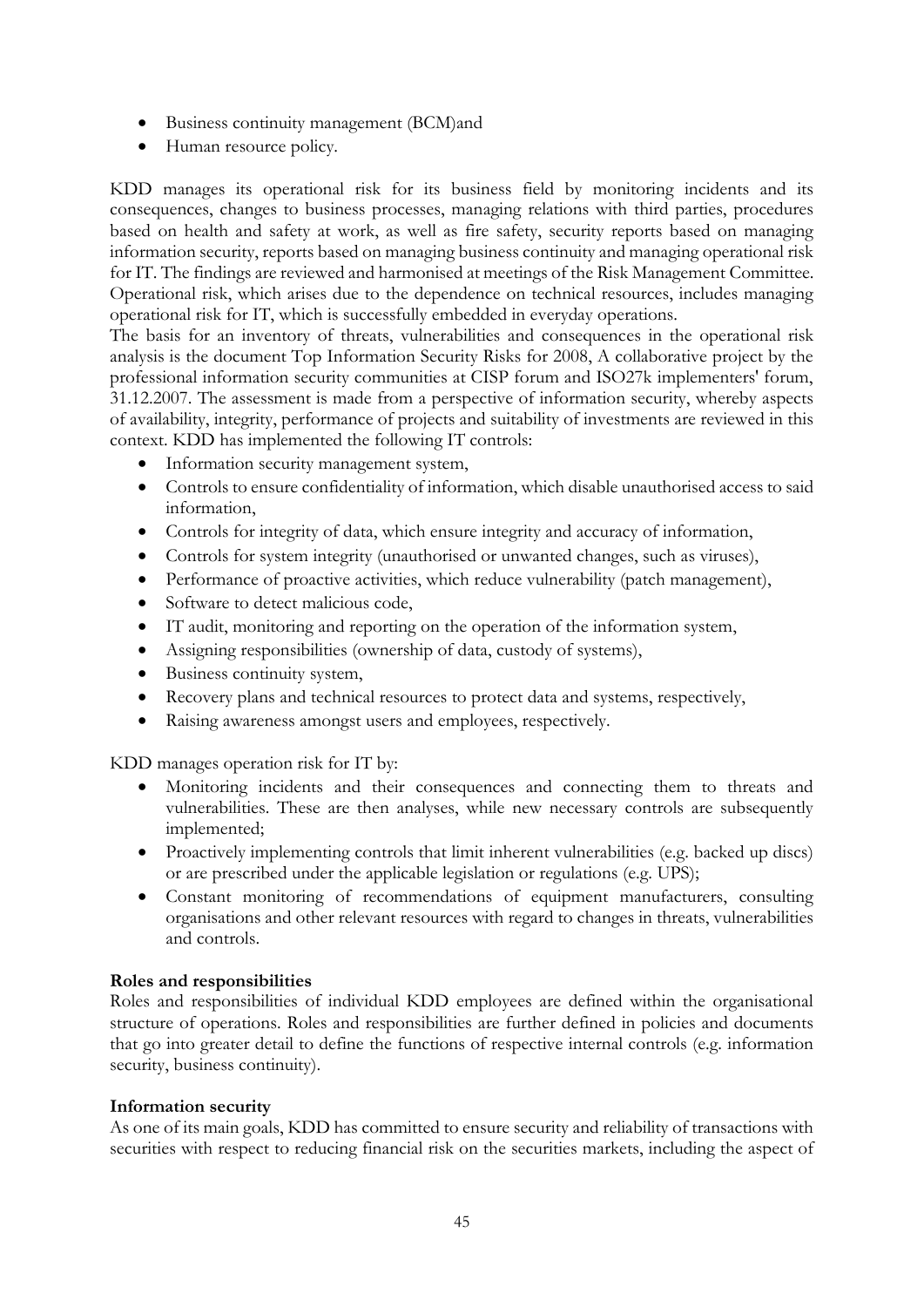increasing the operational and technical security and integrity of data in the central securities registry.

KDD identifies information resources as a critical source of business success. The ability to manage, control and protect information resources has a direct and material effect on KDD reaching its performance targets.

All information is protected from theft, loss, destruction, unauthorised access and unauthorised change.

Information is understood in the widest possible sense, which includes development, intellectual property, business development, information on clients and members, business plans, consulting, finance, human resources, partnerships, contracts and material in various forms (audio, visual, paper or digital).

To this end, KDD has established an information security management system, whereby it ensures confidentiality, integrity and availability of information, which KDD's operations are based on, and information that has been entrusted to KDD by other companies and organisations.

The information security management system is set up with the following goals:

- Ensuring continuous and uninterupted operations,
- Ensuring compliance with statutory and contractual obligations,
- Winning and maintaining the trust of business partners,
- Protecting the business interests of KDD,
- Protecting the reputation of KDD.

In order to achieve the set goals, KDD as a whole, as well as all of its organisational units participate in:

- Establishing,
- Implementing and operating,
- Monitoring and reviewing, and
- Maintaining and improving the information security management system.

The information security management system includes:

- KDD assets:
	- Information: databases, data files, contracts and agreements, system documents, operational and support procedures, business continuity plan, audit trail, etc.,
	- Software assets: applications, system software, development tools,
	- Physical assets: computer hardware, communications hardware and other equipment,
	- **Personnel (employees, contracted workers, students),**
- Network.
- Computer/communication services and other technical support,
- Business premises (registered office, secondary site).

As part of the information security management system, the company has adopted an *Information Security Policy*, which establishes general guidelines and principles for action relating to protecting information. Furthermore, we have adopted elementary security policies and guidelines, which lay down the rules of implementing the security policy in individual areas. The KDD management board has endorsed the following elementary security policies proposed by the Committee for Information security and Change managemnet of the Information System*:*

 Policy of managing confidential data and the method of protecting confidential information,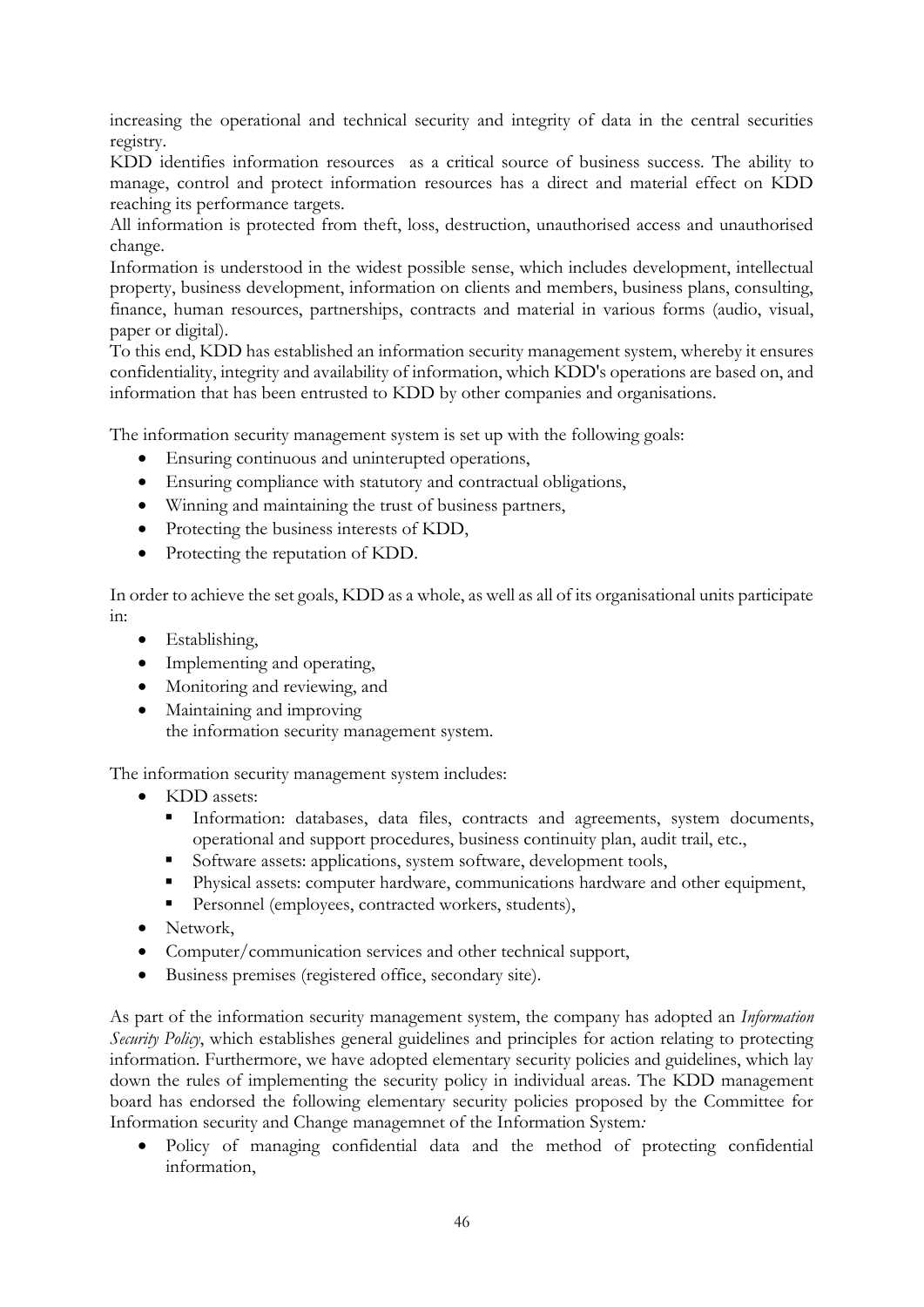- Physical security policy,
- Access control policy,
- Policy on the use of network services,
- Policy on using e-mail and the internet,
- Policy of protection from malicious code,
- Remote access policy,
- Incident management and monitoring policy,
- Policy on management of computer security logs,
- Data backup policy,
- Policy on the use of cryptographic controls for protection of information,
- Policy on the appropriate use of information resources,
- Policy on managing relations with third parties,
- Hardware and software management policy,
- Business continuity management policy,
- Risk management policy.

The information security management system in KDD complies with the relevant Slovenian legislation and standards from the ISO 27000 family.

As part of the information security management system, KDD drafts monthly and annual security reports. Monthly security reports provide information on the efficiency of security controls of physical access, security controls that prevent intrusion of malicious code into our information system, etc. The annual security report represents a concurrent review of implemented security controls in KDD, as required by the standard 27000, and a report on planned improvements of the information security management system. The annual security report is presented to the management board as well as the supervisory board.

Every year an outsourced contractor also completes a security review of the KDD network*,* namely with the basic aim of running a security test to detect security deficiencies within the system and network, which could jeopardize business processes and services offered on the market by KDD. The report for 2013 demonstrates that information security within the KDD environment is on a suitable level and does not contain critical security deficiencies.

Every year KDD also undertakes training of its employees on information security, a management review and an internal audit of the information security management system .

#### **Business continuity**

Based on legal obligations and KDD's mission statement, KDD has drafted a *Business Continuity Policy* and *Business Continuity Management Strategy* in order to ensure reliability of its securities operations and integrity of data in the central securities registry. When forming said policy it applied the strategic goals related to developing services and products, and increasing the reputation and credibility of the company, as well as guidelines and recommendations of the applicable standards. Business continuity management in KDD is a holistic process aimed at identifying potential threats and consequences in the event that these threats should materialise. Business continuity management thus includes procedures of recovering resources and continuing business activities in the event of an incident, as well as raising awareness amongst employees, reviewing the efficiency of action procedures in case of an incident and adapting these procedures to operational and technological changes.

The aim of the BCM programme is to ensure the safety of employees and other persons on KDD premises, and allow quick and efficient establishment of key business processes and activities in case of an incident, environmental or natural disasters, regardless of which part of operations or which part of KDD's premises is under threat.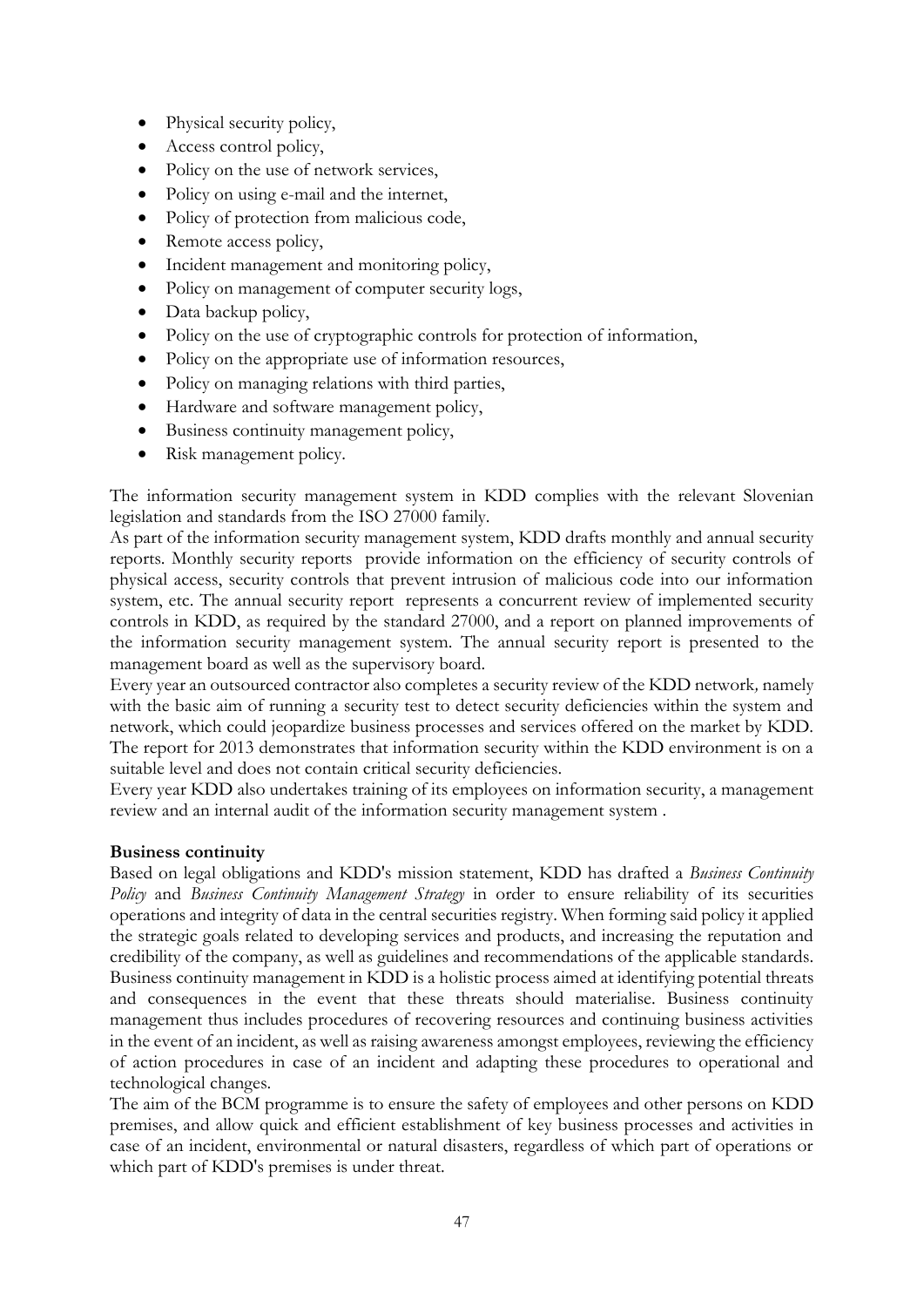Business continuity may be distinguished into business continuity of information technology and communications and business continuity of the company as a whole. For the needs of business continuity in terms of information technology and communications, KDD has the following mechanisms in place: uninterrupted power supply (UPS, diesel aggregate), double servers and network devices that are material to maintaining operations, internet access through two different internet providers both in Ljubljana as well as an secondary site, regular data backup (data backup + backup copies on magnetic tapes + copies of data at the secondary site), regular maintenance of hardware and software, implemented change management procedures to software and hardware, etc. For the needs of business continuity of the company as a whole, KDD has set up a secondary sitein Koper, which is able to facilitate 24 employees in case of an emergency (all critical positions/processes are thus covered). Critical business processes have drafted *business continuity plans* and a *Protocol on operational procedures to Ensure Access to IS CRVP for KDD Members in Emergency Situations*. There are also procedures in place in case of a crisis. KDD also has a leaflet for its employees with brief instructions on crisis situations*.*

KDD verifies the suitability of the programme for managing business continuity with regular tests of operating and recovery technological and communications resources, and tests of maintaining business continuity for operating processes.

Uninterrupted operation of critical business processes (work from the secondary site) and members' ability to access the central registry information system at the secondary site (due for December this year) is tested on an annual basis, while recovery of the information system at the secondary siteis undertaken quarterly and is completed in under 2 hours.

# **Operational capacity**

KDD's technical regulations specify the following:

- That members who have a connection with the server managed by KDD shall be ensured services of secure internet access, whereby KDD ensures suitable response times of processing data on orders, which under normal conditions of operation take no more than 5 seconds, and
- If the central registry information system shuts down due to malfunction or an error of hardware managed by KDD, or due to malfunction or errors of the CRVP application or other reasons within KDD's capacity, KDD shall ensure that the system is back up and running within four hours from the system's shutdown.

The above stated requirements based on technical regulations are monitored daily (on an operational level) and regularly reviewed at meetings of the department for information systems and information technology. Response times and accessibility of the information system are subject to regular reporting. Reports (for 2013) demonstrate that the CRVP information system on average ensures approximately 99% of suitable response times (up to 5s) for data transmission, which KDD ensures its members under normal operating conditions, whereby the information system was available 100% of the hours of operation during the reporting period.

The current system architecture in place to support CRVP meets technical requirements for its operation (response times for inquiries and transactions) while at the same time the relatively low exploitation of system resources (CPU, RAM, network resources) allows processing of claims as part of technical requirements even with significantly higher system loads.

Regular quarterly testing of procedures in place to ensure business continuity, which also serve as a framework to process shorter-term processing of a significantly higher number of claims, demonstrate suitability of the system architecture even in case of transferring operations on to an secondary site or greater system load.

In addition to the above, KDD also undertakes performance tests of new versions with every major upgrade of the central securities registry information system.

#### **Incident management**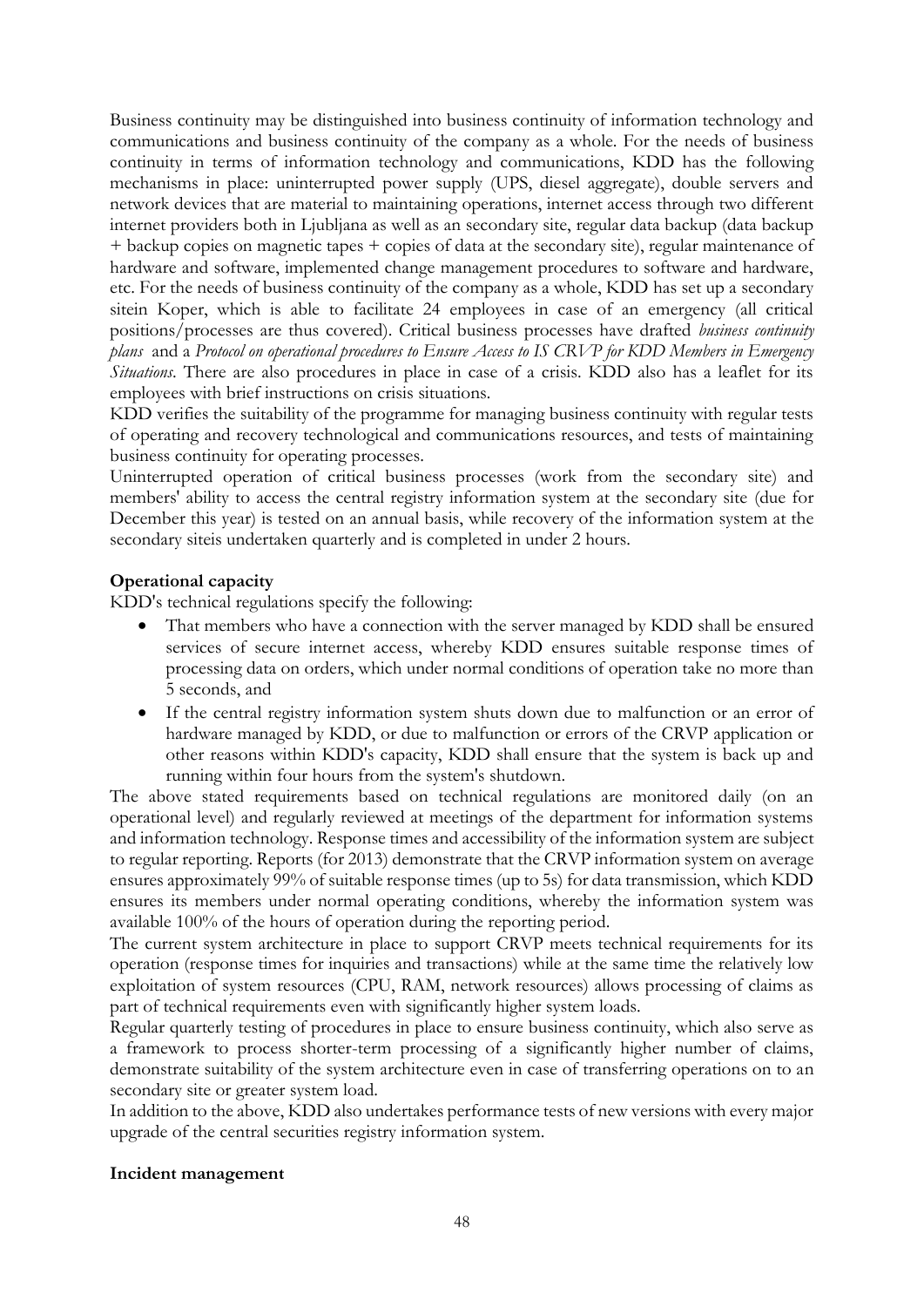In order to establish a uniform system of incident management, KDD has introduced an *Incident Management and Monitoring Policy*, which regulates incident detection, reporting, action, collection and monitoring.

# **Managing changes to IS CRVP**

For the needs of managing changes, KDD has implemented a *Hardware and Software Management Policy.* 

*Instructions for Management of Software and Data* go into greater detail to define procedures to solve requirements for changes and updates of business applications and data related to said applications, obtaining data without dedicated applications, procuring software and managing projects, namely in a manner that ensures secure and efficient management of data, applications and their modifications. The document also defines the environments of the application's life cycle. Environments are divided into developmental, confirmatory and production environments.

*Instructions for Management of Hardware* describe procedures in planning, procurement, managing records and integrating hardware into KDD's information system. The document thus describes the guidelines for drafting operating procedures in:

- Deciding on procurement of new hardware,
- Deciding on changing and writing off existing hardware,
- Selecting providers of new hardware,
- Maintaining records on hardware,
- Testing the function of new hardware,
- Integrating new hardware into the production environment,
- Changing and recording changes in the hardware or firmware configuration.

In addition to procedures relating to managing changes of physical hardware, the document also describes procedures in upgrading firmware, installation of ServicePacks or upgrades of operating systems and changes to configuration parameters, which affect the way the hardware operates.

#### **Archiving**

For the needs of archiving documents, KDD has an archiving procedure in place, which is described in *Rules for Archiving, Classification Plan* and *UDG*.

#### **Personnel and recruitment**

See also section 2 – Organisation of Operations.

Requirements for human resource management are defined in the *Rules on Employment Relations* and *Rules of Recruitment*. The rules of recruitment regulate the policy of recruitment in KDD.

For positions that require specific know-how and skills, employees in these positions shall obtain the adequate level of knowledge (e.g. a security coordinator shall be qualified as a Certified Information Security Manager; an internal auditor shall be qualified as a Certified Internal Auditor).

#### **Managing relations with third parties**

KDD has a *Policy on Managing Relations with Third Parties* in place for the needs of maintaining security of information and capacity for processing information, which is processed or managed by third parties, which are accessible to or disclosed to third parties. The policy applies both to clients who use KDD services (members, issuers,…) as well as outsourced contractors who render select services to KDD as required.

#### **Audit**

An audit of compliance with rules on risk management is undertaken in KDD on an annual basis, namely by an outsourced auditor. The report on the completed audit is filed with the Securities Market Agency and the Bank of Slovenia, respectively.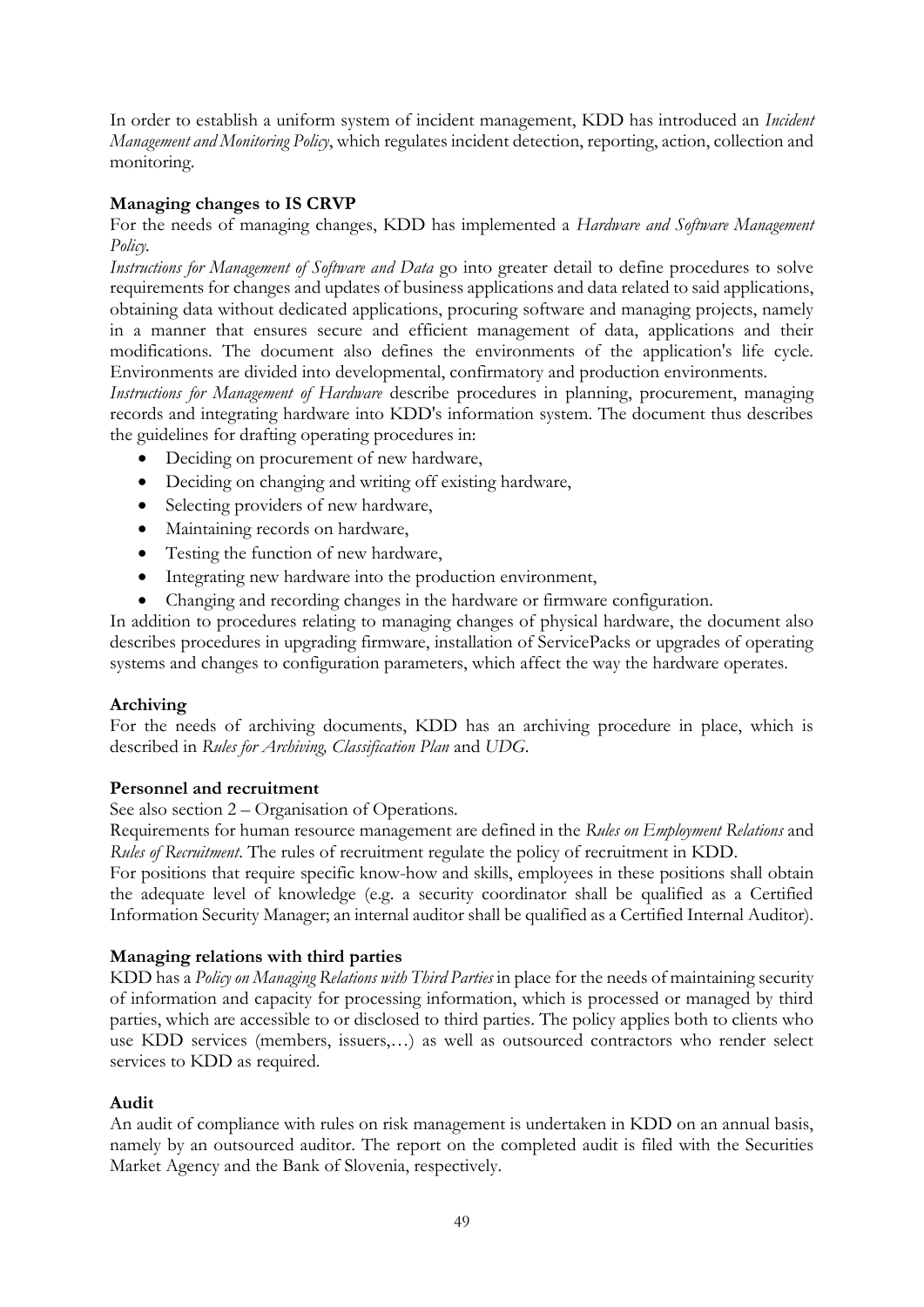The internal control and audit department in KDD regularly monitors the operation of the system for risk management through active involvement in the Risk Management committee and Incident Monitoring.

# **Special procedures of identifying, monitoring and managing risk relating to operations of key members**

KDD does not have prescribed separate procedures of identifying, monitoring and managing risk represented by key members' activities. KDD undertakes all control procedures within a respective membership toe for all members of said membership type and irrespective of eventual differences in their scope of doing business with KDD.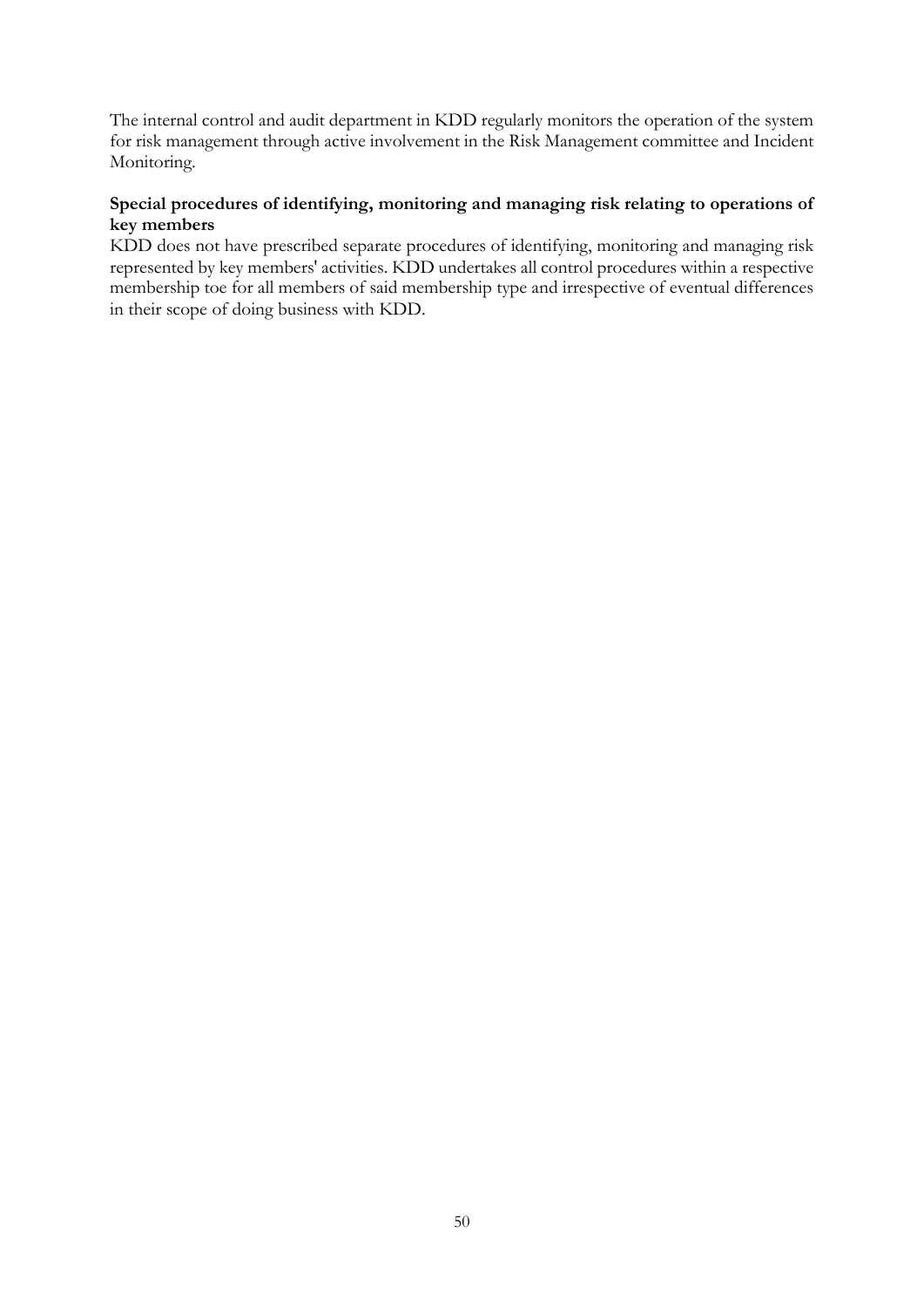# **Principle 18: Access and participation requirements**

*An FMI should have objective, risk-based, and publicly disclosed criteria for participation, which permit fair and open access.*

*In reviewing this principle, it should be noted that FMIs are subject to the constraints of local laws and policies of the jurisdiction in which the FMI operates, and those laws may prohibit or require the inclusion of certain categories of financial institutions. This principle should be reviewed in the context of Principle 19 on tiered participation arrangements, Principle 21 on efficiency and effectiveness, and other principles, as appropriate.*

# **Key consideration 1:**

*An FMI should allow for fair and open access to its services, including by direct and, where relevant, indirect participants and other FMIs, based on reasonable risk-related participation requirements.*

#### **Key consideration 2:**

*An FMI's participation requirements should be justified in terms of the safety and efficiency of the FMI and the markets it serves, be tailored to and commensurate with the FMI's specific risks, and be publicly disclosed. Subject to maintaining acceptable risk control standards, an FMI should endeavour to set requirements that have the leastrestrictive impact on access that circumstances permit.*

*Justification and rationale of participation criteria*

# **Key consideration 3:**

*An FMI should monitor compliance with its participation requirements on an ongoing basis and have clearly defined and publicly disclosed procedures for facilitating the suspension and orderly exit of a participant that breaches, or no longer meets, the participation requirements.*

ZTFI defines access criteria to KDD's services and participation criteria. Art 446 of ZTFI states that KDD should determine participation requirements in its Operations rules. All relevant information on participation requirements are available on KDD's web page. Assess criteria for each membership category are non-discriminatory - apply irrespective of residency or business size. KDD has fulfilled all requirements of European code of conduct for clearing and settlement related to access criteria for users of CSD services and among providers of trading and post-trading services, which promotes non-discriminatory access to European CSD infrastructure to any party interested to such access.

Art. 445 of ZTFI and Art. 4 of KDD Operations rules determine the following KDD membership categories:

- Member-issuer is an entity issuing securities entered in the central registry;
- Registry member is a member involved in managing securities accounts (including using mechanism for settlement of off-exchange transactions);
- Settlement member is an entity entitled to perform functions of registry member and in addition settlement of stock exchange trades.

Registry and settlement membership further allow the following sub-categories:

- Registry or settlement membership with unlimited access allows members to manage their own account and their clients' accounts, whose owner may be any private individual or legal entity;
- Registry or settlement membership with limited access allows members to manage their own account or accounts of certain other account holders.

General terms of membership are defined in Art. 5 of KDD Operations rules as follows:

- Any entity may become a member-issuer;
- Registry or settlement membership is open to entities meeting due organisational, technical, personnel and other terms for membership as set forth by KDD Operations rules;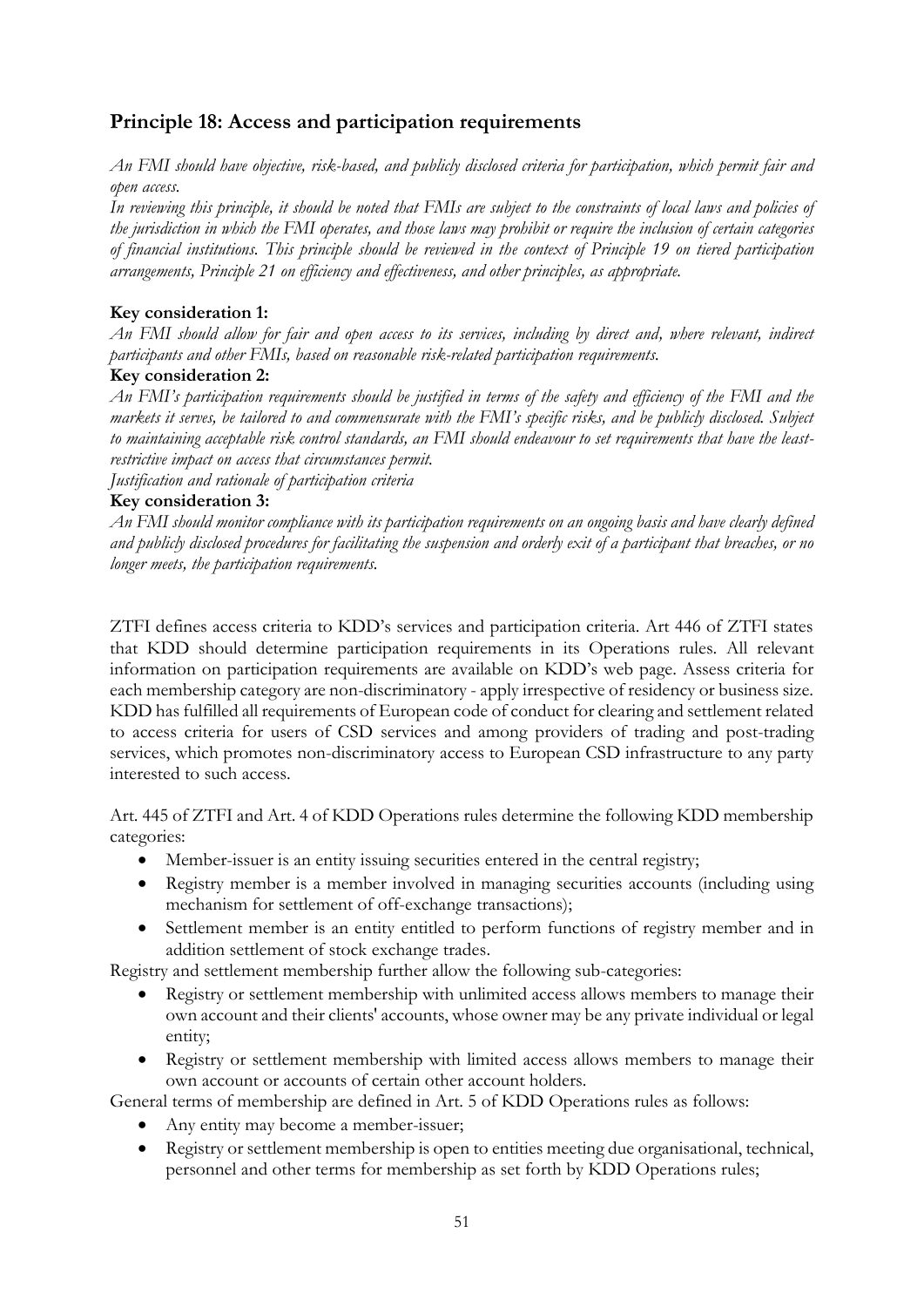- Membership with unlimited access is open to:
	- Stock broking companies, investment companies, banks or special financial institutions, which, pursuant to Par. 1 and 2, Art. 32 of ZTFI, is eligible to render investment services of processing orders on account of their clients in the Republic of Slovenia from Item 2 and investment transactions for their own account from Item 3, Par. 1, Art. 8 of ZTFI, including auxiliary investment services from Item 1, Par. 1, Art. 10 of ZTFI;
	- Investment companies, banks, special financial institutions from member states, which is eligible to render investment services of processing orders in the member state where their registered office is based on account of their clients from Item 2 and investment transactions for their own account from Item 3, Par. 1, Art. 8 of ZTFI, including auxiliary investment services from Item 1, Par. 1, Art. 10 of ZTFI.
- Membership with limited access is open to:
	- The Bank of Slovenia, the central bank of another member state and the European Central Bank in as regards managing accounts of banks and special financial institutions in relation to central bank operations;
	- Entities managing assets which have limited legal capacity in relation to managing accounts where these assets are based;
	- Management companies rendering asset management services to well-educated investors pursuant to ZISDU-1, as regards managing accounts of entities whom they are rendering the said services for;
	- Entities with a licence to perform custodian services pursuant to ZISDU-1, as regards managing accounts of investment funds, mutual pension funds or long-term business funds of pension companies, which they manage;
	- Settlement system managers pursuant to Art. 459 of ZTFI relating to managing accounts necessary to ensure a connection between the settlement system from Art. 459 of ZTFI and the settlement system pursuant hereto;
	- Any entity as regards managing their own account and accounts of its subsidiaries or other organisational units.

Detailed membership criteria are determined by KDD Operations rules and Regulations, and include the following aspects:

- Procedures before signing membership agreement with KDD;
- Membership agreement between member (registry, settlement or member-issuer) and KDD;
- Technical requirements (communication, software and other equipment) as detailed in Technical regulations;
- KDD's compliance control over its members;
- Training for accessing and using KDD's information system.

Termination of membership and disconnection from information system

KDD Operations rules and Regulation determine conditions that result the following outcomes:

- Termination of issuer membership;
- Termination of registry and settlement membership in case of membership cancelation or exclusion;
- Temporary restriction of access of registry and settlement member to the information system.

Issuer membership is terminated once all securities of respective issuer are deleted from KDD's central registry.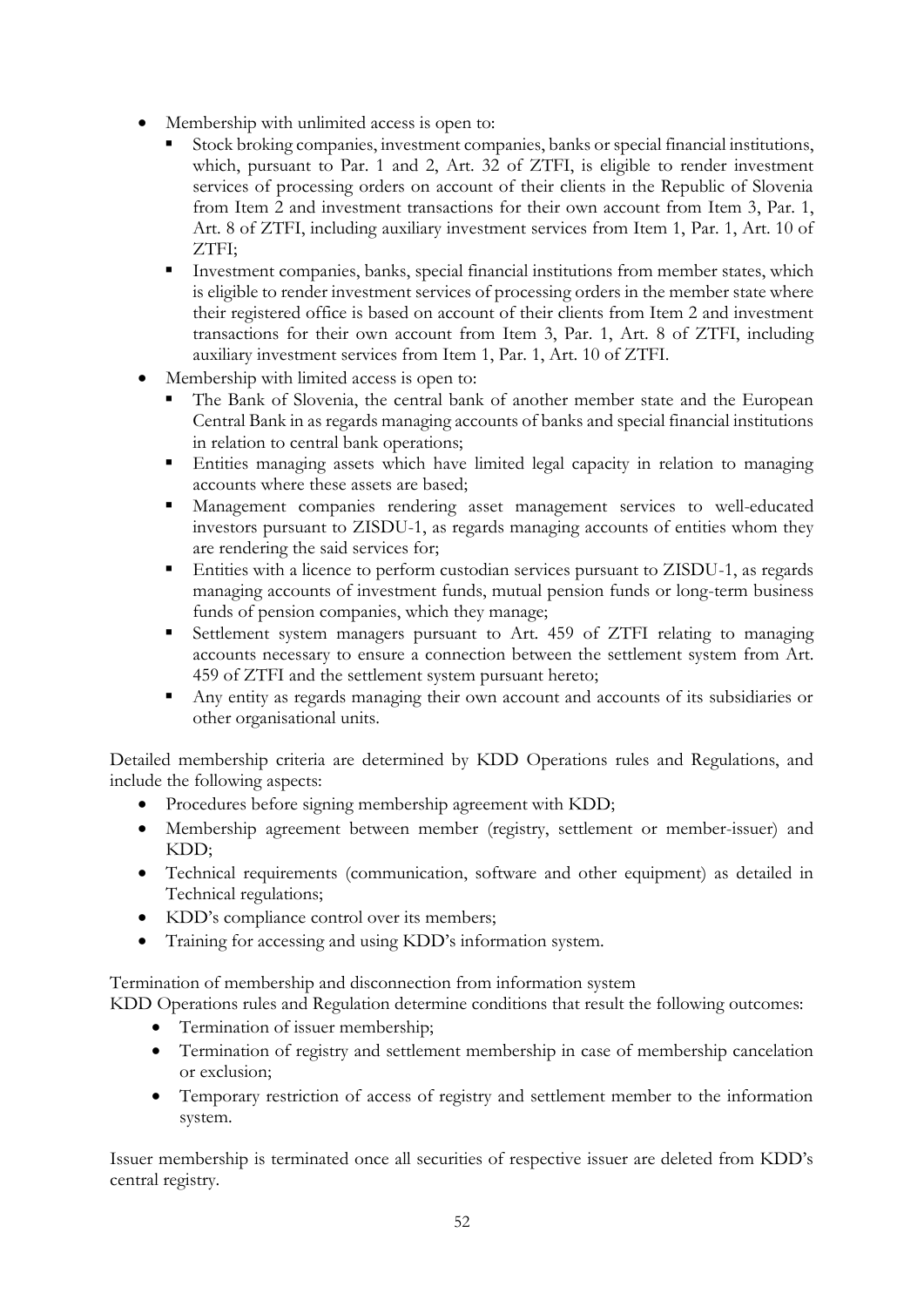Reasons for exclusion of registry or settlement member are as follows:

- KDD shall exclude a member if said member should be stripped of its licence to render investment services and transactions or should lose the status in relation to which it obtained membership status;
- KDD may exclude a member:
	- If the member is late in paying due compensation for services of KDD and if said compensation is not paid within eight days of a payment reminder;
	- If the member has been late in paying due compensation for KDD services more than twice within a period of six months;
	- If the member fails to meet due technical, personnel and other conditions required under Operations rules or Regulations, and fails to remedy this breach within eight days of receiving due notice;
	- If the member breaches obligations from previous point more than twice within a period of six months;
	- Based on any other due grounds for exclusion as set forth by Operations rules in relation to a respective type of membership.

Registry or settlement member can cancel its membership with issuing a written notice on membership cancelation.

Reasons for temporary restriction of access to the information system for registry members are determined in Art. 12 of KDD Operations rules:

- If a registry member has been issued a provision of temporary ban of rendering investment services by Securities Market Agency, Bank of Slovenia or another competent supervisory body of a member state or the said member's home country, or any other temporary provision which would enable the said member to use in part or in full the information system for the purpose of maintaining securities accounts, then KDD shall block access to the information system for the duration of the provision in the due scope and within the scope of technical capacity;
- If a registry member is late in paying due compensation for KDD services or if in breach of obligations regarding technical, personnel and other terms required under Operations rules or Regulations in order to use the information system for the purpose of maintaining securities accounts, KDD may block said member from accessing the information system in part or in full.

Reasons for temporary restriction of access to the information system for settlement members are determined in Art. 1 of KDD Operations rules:

- KDD shall cancel settlement members' access to the information system in due scope:
	- If Securities Market Agency, Bank of Slovenia or the competent supervisory body of a member state or foreign country of the member imposes on the settlement member measure of temporary ban which prohibits the said member to use in part or in full the settlement information system;
	- If the settlement member has been temporarily suspended from the information system of dematerialized securities accounts maintenance;
	- If the settlement member does not comply with solvency requirements set forth in KDD Regulations, until the said member complies with such requirements;
- KDD may suspend the settlement member in part or in full from the information system regarding settlement of stock exchange transactions: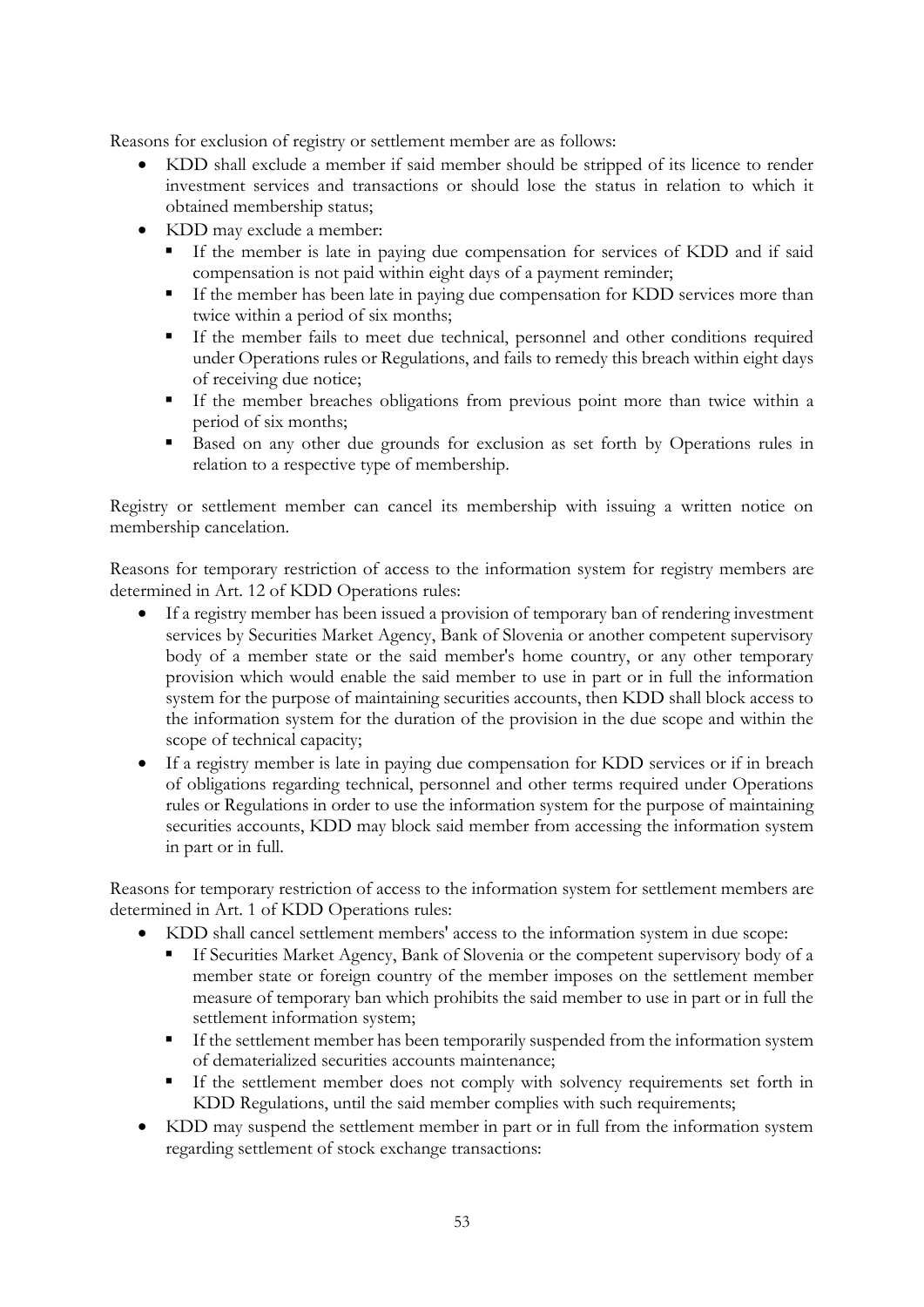- If the settlement member upon maturity defaults its obligation or creditor obligation in the settlement system as set forth under Chapter 4 of Operations rules;
- If the settlement member is late in paying the fees for KDD's services or in case of violation of obligations concerning technical, human resource and other terms, which are required pursuant to KDD Operations rules and Regulations in order to use the settlement information system for the purpose of settling stock exchange transactions;
- If the member fails to submit evidence of solvency when called upon as determined by supervision procedures pursuant to Operations rules.

KDD supervises the solvency of settlement members in order to manage risks of eventual defaults in obligations arising from stock exchange transactions, by verifying whether settlement members timely fulfil their payment obligations to KDD or to other settlement members in the settlement system, as determined in Chapter 4 of Operations rules – Settlement of stock exchange transactions. KDD may request a settlement member to submit adequate evidence of its solvency.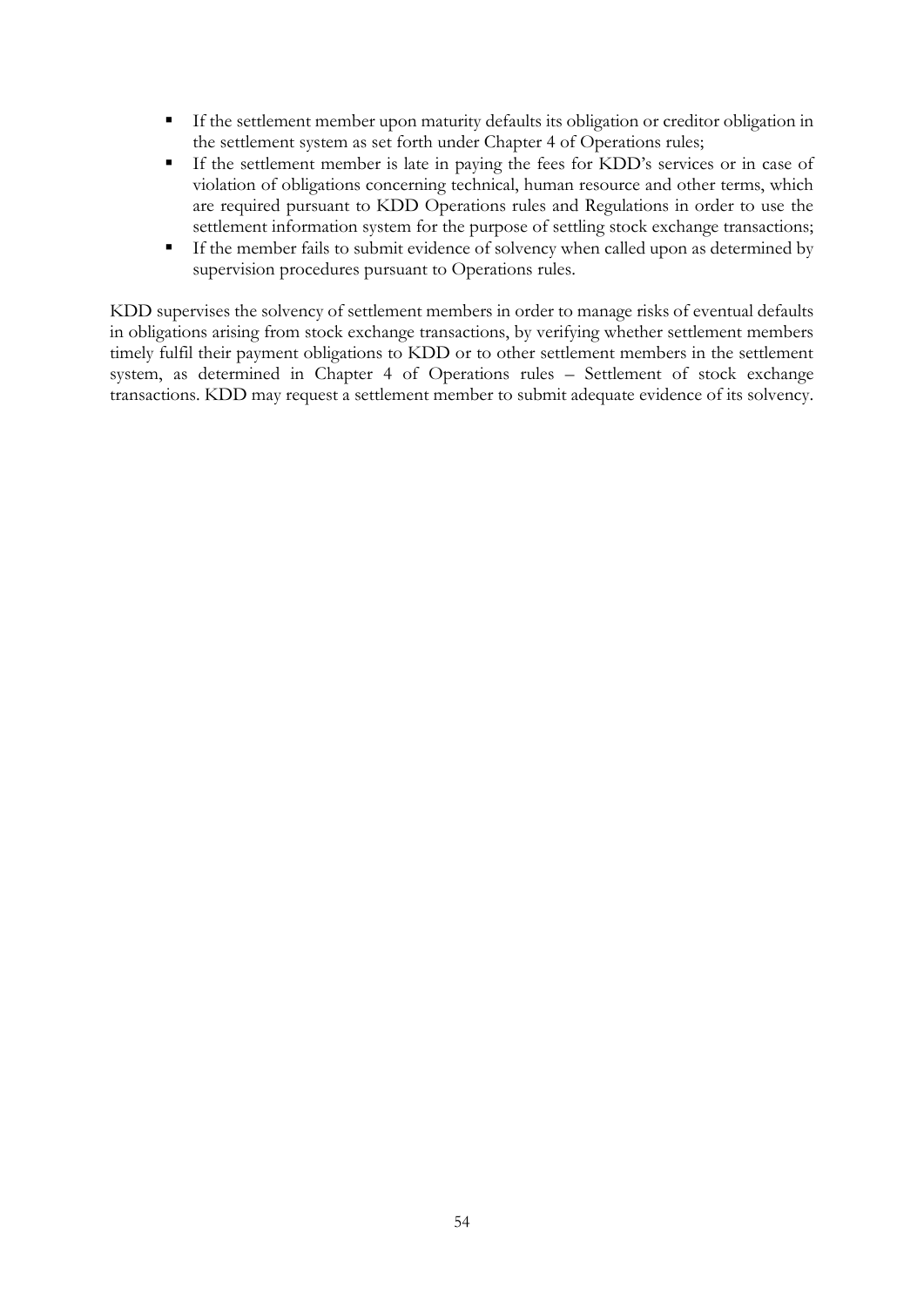# **Principle 19: Tiered participation arrangements**

*An FMI should identify, monitor, and manage the material risks to the FMI arising from tiered participation arrangements.*

*This principle should be reviewed in the context of Principle 14 on segregation and portability, Principle 18 on access and participation requirements, and other principles, as appropriate.*

# **Key consideration 1:**

*An FMI should ensure that its rules, procedures, and agreements allow it to gather basic information about indirect participation in order to identify, monitor, and manage any material risks to the FMI arising from such tiered participation arrangements.*

#### **Key consideration 2:**

*An FMI should identify material dependencies between direct and indirect participants that might affect the FMI.* **Key consideration 3:**

*An FMI should identify indirect participants responsible for a significant proportion of transactions processed by the FMI and indirect participants whose transaction volumes or values are large relative to the capacity of the direct participants through which they access the FMI in order to manage the risks arising from these transactions.*

#### **Key consideration 4:**

*An FMI should regularly review risks arising from tiered participation arrangements and should take mitigating action when appropriate.*

Indirect participation (membership) in KDD is not available. KDD Operations rules allow only direct membership (see Principle 18: Access and participation requirements).

KDD's supervision procedures apply to any member equally within each membership category. The same applies also in case of Transfer of claims and assumption of obligations between a stock exchange and a settlement member (Art. 92 of KDD Operations rules) or in case of securities transfer links between KDD and other (I)CSDs (all links are operated by KDD members).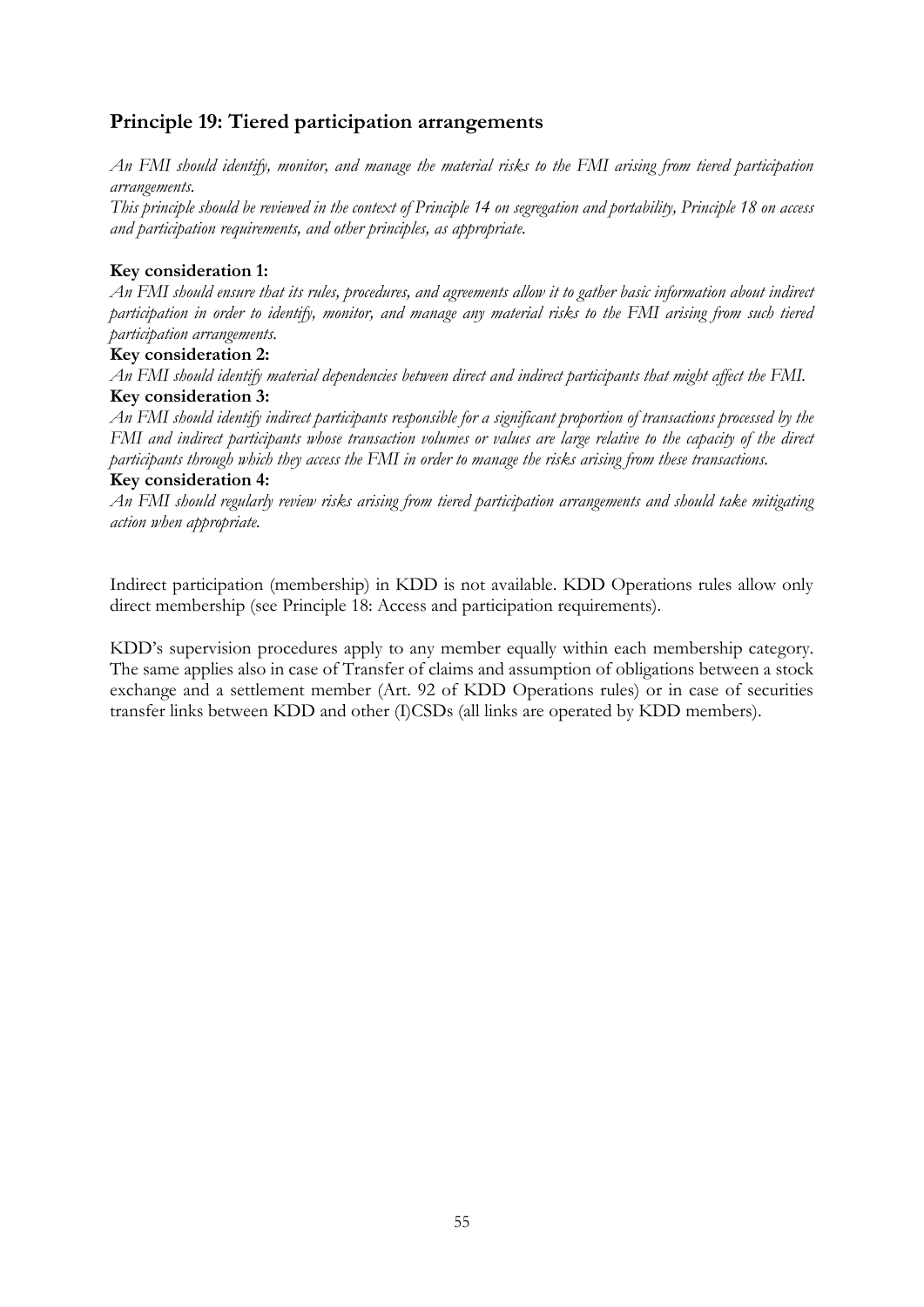# **Principle 20: FMI links**

*An FMI that establishes a link with one or more FMIs should identify, monitor, and manage link-related risks. In reviewing this principle, it should be noted that the questions apply only to FMIs that have established links with one or more other FMIs. Additionally, the term CSD generally refers to a CSD that also operates an SSS. The use of this broader definition for CSD in this principle mirrors market convention in the discussion of FMI links. This principle should be reviewed in the context of Principle 8 on settlement finality, Principle 11 on CSDs, Principle 17 on operational risk, and other principles, as appropriate.*

# **Key consideration 1:**

*Before entering into a link arrangement and on an ongoing basis once the link is established, an FMI should identify, monitor, and manage all potential sources of risk arising from the link arrangement. Link arrangements should be designed such that each FMI is able to observe the other principles in this report.*

# **Key consideration 2:**

*A link should have a well-founded legal basis, in all relevant jurisdictions, that supports its design and provides adequate protection to the FMIs involved in the link.*

# **Key consideration 3:**

*Linked CSDs should measure, monitor, and manage the credit and liquidity risks arising from each other. Any credit extensions between CSDs should be covered fully with high-quality collateral and be subject to limits.*

# **Key consideration 4:**

*Provisional transfers of securities between linked CSDs should be prohibited or, at a minimum, the retransfer of provisionally transferred securities should be prohibited prior to the transfer becoming final.*

#### **Key consideration 5:**

*An investor CSD should only establish a link with an issuer CSD if the arrangement provides a high level of protection for the rights of the investor CSD's participants.*

#### **Key consideration 6:**

*An investor CSD that uses an intermediary to operate a link with an issuer CSD should measure, monitor, and manage the additional risks (including custody, credit, legal, and operational risks) arising from the use of the intermediary.*

The following links between KDD and other (I)CSDs are in place:

- ICSD Clearstream Banking Luxembourg,
- CSD Clearstream Banking Frankfurt,
- ICSD Euroclear Bank,
- CSD OeKB,
- CSD KDPW,
- CSD LuxCSD (relayed link via ICSD Clearstream Banking Luxembourg).

Link characteristics are as follows:

- KDD acts as Issuer CSD only transfer of securities issued in KDD are allowed only;
- Links are operated by KDD member (bank), which opens securities fiduciary account in KDD's system and provides services KDD does not offer (cash accounts, credit lines, proxy voting, entitlement payments, information services, taxation support, corporate actions processing, etc.);
- KDD offers standards services (available to any KDD member) to support links no linkrelated services are customised.

Operator of link usually further defines its link-related services for (I)CSD in Service Level Agreement. KDD can determine range of services to linked (I)CSD in such SLA upon request.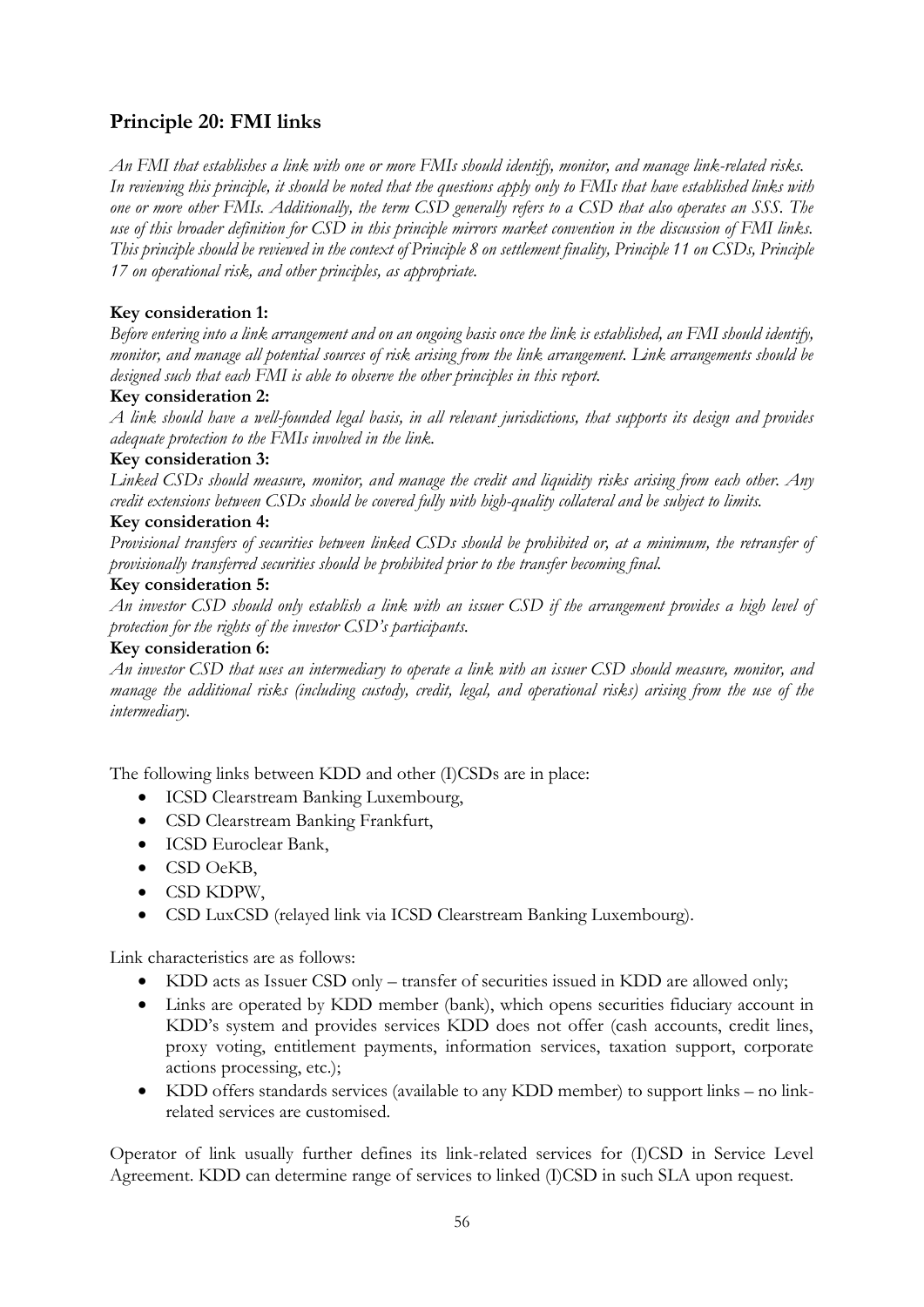#### **Link-related risks for KDD**

As KDD offers to linked (I)CSDs and to operators of such links a standard range of services available to any KDD member, no additional risks arise for KDD in case of link operations. KDD is not exposed to credit and liquidity risks or any additional legal risks. Link operations do not provoke any operational risks, as performance features and available capacity of KDD's system is high enough to perform any link operations without any notable decline in system's performance.

There are no identification, monitoring or risk management procedures in place for KDD members' clients and linked (I)CSDs. All supervision procedures apply to any member equally within each membership category.

Provisional securities transfers and negative account balances are not allowed.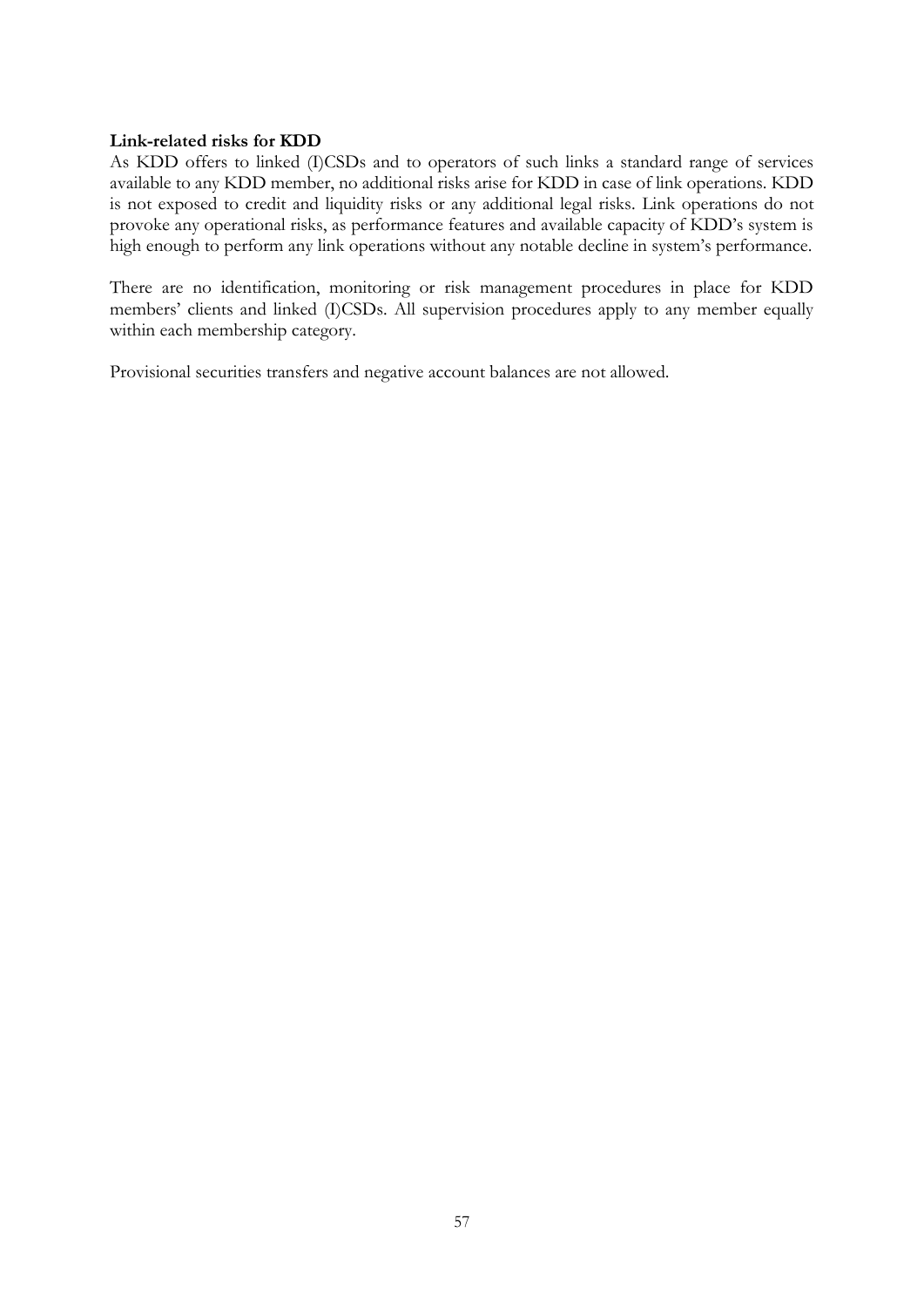# **Principle 21: Efficiency and effectiveness**

*An FMI should be efficient and effective in meeting the requirements of its participants and the markets it serves. This principle should be reviewed in the context of Principle 17 on operational risk, Principle 18 on access and participation requirements, Principle 22 on communication procedures and standards, and other principles, as appropriate.*

# **Key consideration 1:**

*An FMI should be designed to meet the needs of its participants and the markets it serves, in particular, with regard to choice of a clearing and settlement arrangement; operating structure; scope of products cleared, settled, or recorded; and use of technology and procedures.*

#### **Key consideration 2:**

*An FMI should have clearly defined goals and objectives that are measurable and achievable, such as in the areas of minimum service levels, risk-management expectations, and business priorities.*

#### **Key consideration 3:**

*An FMI should have established mechanisms for the regular review of its efficiency and effectiveness.* 

It is KDD's mission to offer our members and other clients services based on current industry standards with highest safety, efficiency and effectiveness measures in place. Efficiency and effectiveness of KDD operations is achieved through use of optimal technical and operational features, as well as through enabling users of our services to choose services according to their specific needs.

Efficiency and effectiveness of KDD's infrastructure is evident from wide range of services and its variations available to users. Basic CSD service categories are determined by ZTFI and further explained in Principle 1 of this document. KDD diversifies these services as to suit users' needs according to following aspects:

- Own view of market needs;
- Users suggestions and initiatives;
- International market standards:
- Initiatives and requests of national and international regulators, industry and users associations, and other stakeholders.

A few examples of KDD service features that facilitate enhanced efficiency and effectiveness for users of KDD services:

- Several membership categories;
- Several instructing methods (Client interface, STP, SWIFT);
- Access to KDD's infrastructure for (I)CSDs either with direct access, direct operated access or indirect/relayed access;
- Access to KDD's infrastructure for (foreign) custodians either with direct access (KDD membership) or indirectly (via existing members);
- Several account types (also fiduciary accounts);
- Several settlement and clearing methods: settlement of stock exchange trades, OTC-DVP or FOP transaction settlement;
- Service unbundling respective user can choose single service or their combination according to his preferences.

Another important step aiming to increase efficiency of CSD operations throughout Europe was signing of European code of conduct for clearing and settlement, whose main objective is to allow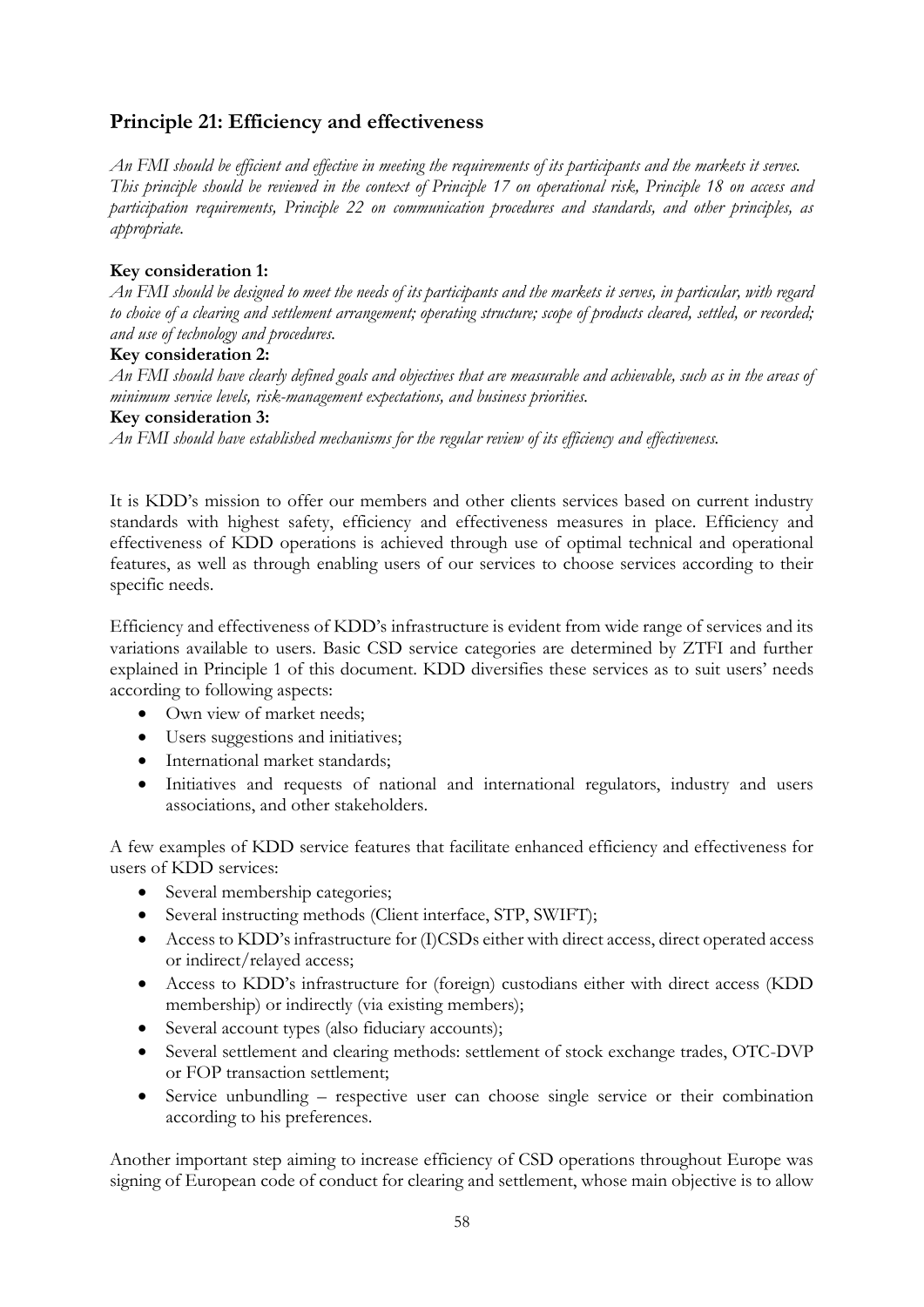investors to trade European securities within a consistent, coherent and cost-efficient European framework. In 2006 KDD handed over the undersigned European Code of Conduct to European Commissioner for Internal Market and Services. The Code was jointly drafted by members of FESE, EACH and ECSDA.

The Code of Conduct covers the following areas:

- Price transparency: The Code outlines several measures to increase price transparency. The main objective is to enable customers to better understand the services they will be provided with and the prices they will have to pay for these services and to facilitate the comparison of prices and services. Further measures target improving the reconcilability of customers' ex-post billing against the published prices and services provided. KDD has taken all necessary measures to comply with the Code and published all information on KDD's web site.
- Access and Interoperability: The Code aims to allow investors the choice to trade securities – whether domestic or foreign securities – within a consistent, coherent, and efficient European framework. The ultimate aim is to offer market participants the freedom to choose their preferred provider of cash equity services separately at each layer of the transaction chain (trading, clearing, and settlement) and to make the concept of "crossborder" redundant for cash equity transactions within Europe. To this end, the Code defines principles aimed at the improvement of open and transparent access to post-trading services with a view to achieving greater interoperability. Provisions KDD Operations rules and Regulations set forth non-discriminatory criteria for access to KDD's infrastructure and services.
- Service unbundling and accounting separation: The Code regards service unbundling and accounting separation as important levers to strengthen further the transparency and efficiency of European capital markets. Service unbundling gives customers flexibility when choosing which services to purchase. Accounting separation provides relevant information on the services supplied. Measures defined in the Code are designed to provide customers with choice regarding the services available to purchase and to facilitate competition.

Technical and procedural aspects of KDD's efficiency and effectiveness relate mainly to regular assessments and checks of operations and procedures in normal and emergency situations, extensive checks of any new functionalities, performance checks of all applications and IT equipment.

Any changes in KDD's operations and changes in KDD Operations rules and Regulations are sent to KDD members before they are enforced. Any such changes are also negotiated with regulators and any other stakeholders. KDD informs of such changes KDD members, general public and issues announcement thereof on its web page. The ultimate goal of changes in KDD's operations is enhanced efficiency and reaching compliance with international business practice, standards and regulatory requirements.

Basic performance indicators on IT related processes are determined in KDD technical regulations as follows:

- KDD ensures members with secure internet access for connection with the server managed by KDD response times of orders receipt in CRVP, which in normal circumstances should not exceed 5 seconds.
- If the central registry information system stops working due to a disruption of the hardware managed by KDD, or due to a disruption or error in the CRVP application or any other reasons within the competence of KDD, the latter shall ensure that the system recommence operating within four hours from disruption.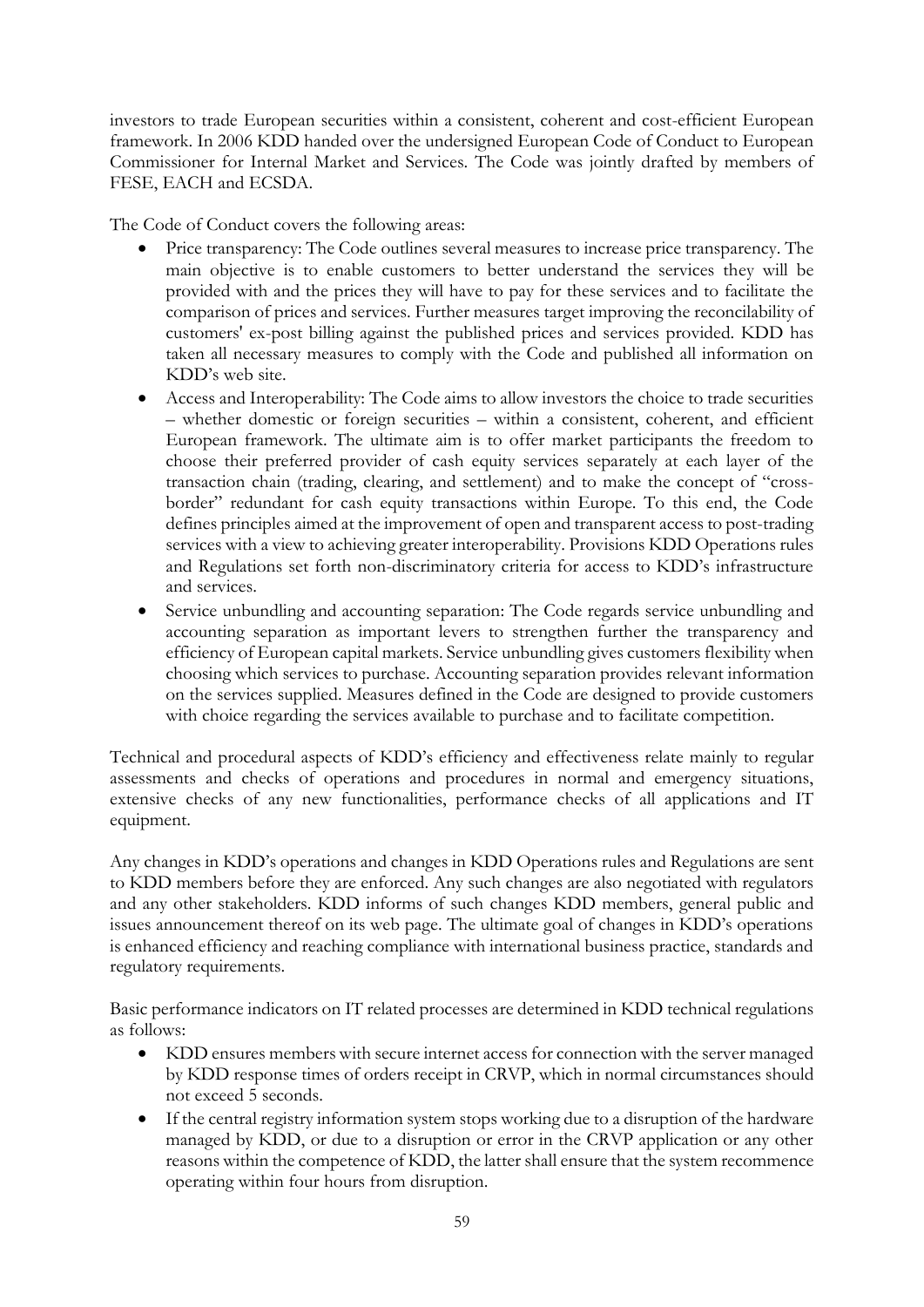If the central registry information system stops working due to failure in communications or due to other reasons that are beyond the powers of KDD, the latter shall recommence operations of the system within two hours following remedy of the cause of the system failure.

Performance indicators are monitored on daily basis and discussed on dedicated meetings of Information Systems & Information Technology Division. Performance parameters are operations disruptions are regularly reported to the Management board (see also information provided in Principle 17 – Operational risk).

Architecture and capacity of entire system that supports central registry functions and all related processes is designed to meet any processing load and by far exceeds actual processing load.

Extensive tests of system's performance and response capacities are done on quarterly basis. Said tests include also sessions with increases instruction load, which is processed both on primary and secondary location. Each new or upgraded system's component is tested for its performance and impact on entire system's performance.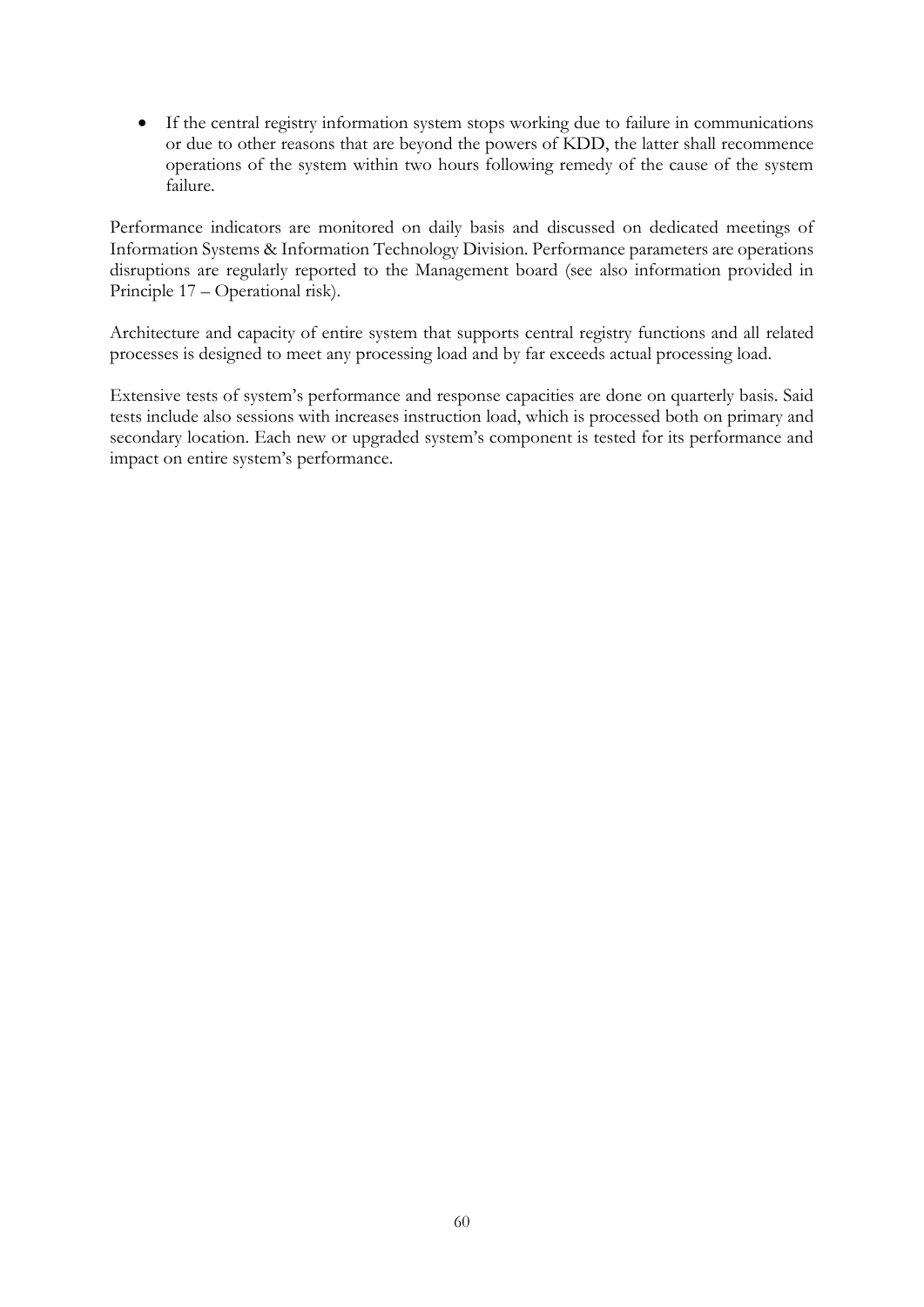# **Principle 22: Communication procedures and standards**

*An FMI should use, or at a minimum accommodate, relevant internationally accepted communication procedures and standards in order to facilitate efficient payment, clearing, settlement, and recording. This principle should be reviewed in the context of Principle 17 on operational risk, Principle 21 on efficiency and effectiveness, and other principles, as appropriate.*

# **Key consideration 1:**

*An FMI should use, or at a minimum accommodate, internationally accepted communication procedures and standards.*

Communication solutions in place connecting KDD and its members are based on current industry standards. This enables domestic and foreign KDD clients to access KDD's services in reliable, cost efficient and non-discriminatory manner.

KDD provides access to information system:

- Over secured internet connection and
- Through SWIFT network.

KDD information system provides following services to its users:

- Data exchange between users and CSD information system using XML standard,
- GUI application »Klient« for interactive usage of the system (U2A),
- Web services for posting electronic orders into CSD system (A2A),
- ISO 15022 messages exchange over SWIFT network (A2A),
- Web services for data transfer into members' back office systems, government and other institutions' information systems,
- Exchange of data with other information systems (TARGET2, stock exchange, central bank payment system),
- Internet portal for securities issuer services,
- Internet portal for ordering and retrieval of statement of account for securities holders.

KDD information system is secure and reliable, which is provided by:

- Technologies that assure confidentiality, integrity and availability, among other: PKI infrastructure, encryption, data replication and backup on different locations and in different form, multi-tier security measures defending information system against malicious activities,
- International standards implementation for information security and business continuity (ISO 27000 in ISO 22301),
- Adequate backup location for business continuity with secondary information system and working premises,
- Regularly conducting internal and external security (e.g. penetration) tests and IT audits, and conducting regular business continuity and disaster recovery tests.

KDD members can instruct **OTC trades** settlement with following methods:

- Via GUI application »Klient«: instructing data are transformed to XML format, which is a format generally used by KDD's information system. Klient allows STP processing.
- Direct import of instructions from member's back office system: XML format and STP processing.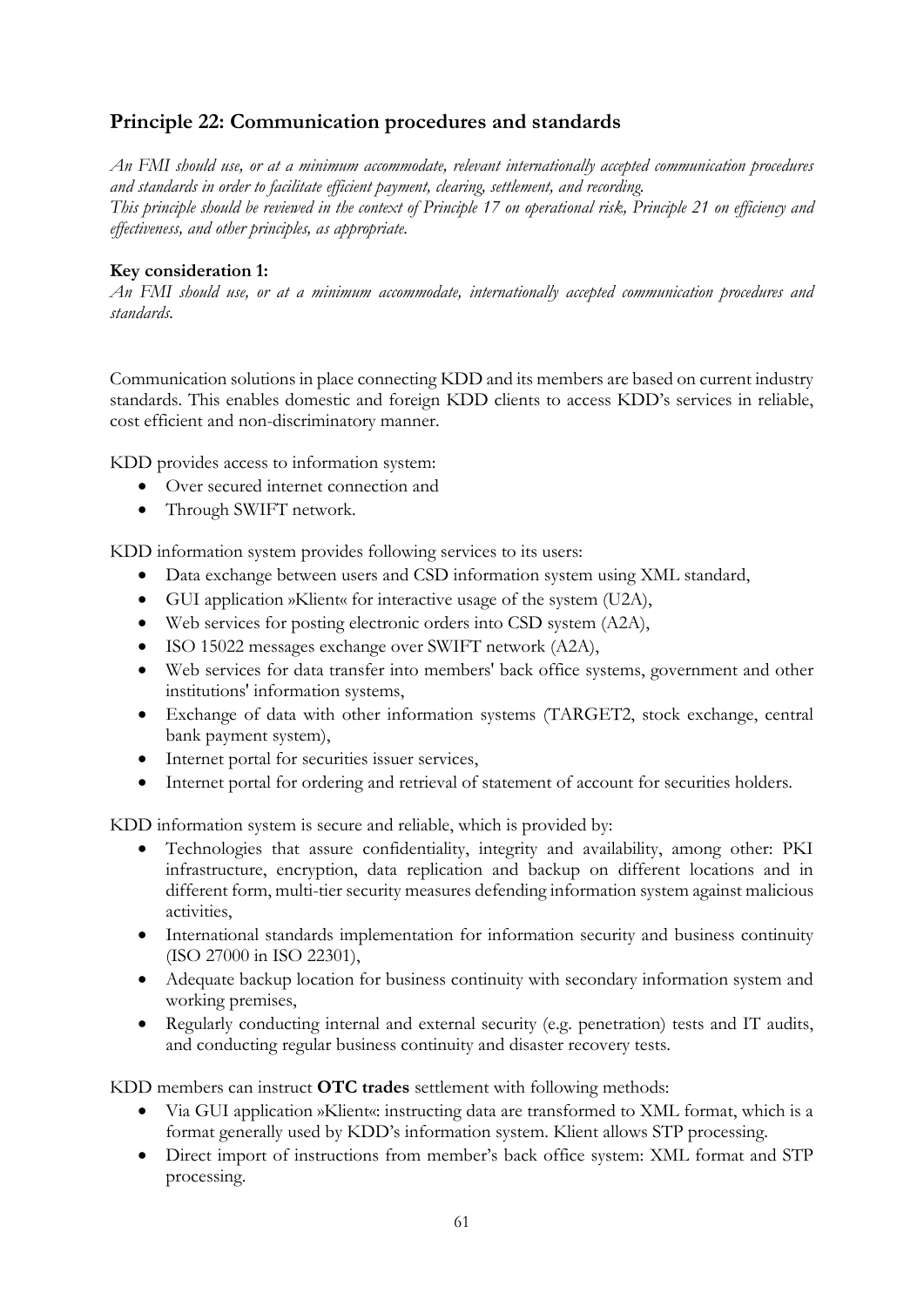Instructing using SWIFT network in ISO15022 (MT5xx) format: STP processing. SWIFT messaging is currently used by two members only.

Settlement instructing using links between KDD and foreign (I)CSDs is done via KDD members, that operate such links. All links are operated by KDD members, meaning that member's client cannot instruct KDD directly. However, links are operated by existing member by market practice and not by law or KDD Operations ruler or Regulations. KDD membership is non-discriminatory and accessible to any entity that meets KDD membership criteria.

KDD receives already matched and locked-in **stock exchange transactions** in single batch of all trades concluded on respective settlement day. Transactions are sent to KDD's system in text format, which transforms them to XML format.

KDD member instructs recording of third-party rights and other legal facts into central registry using following methods:

- GUI application »Klient« or
- STP direct instruction import.

SWIFT instructing is currently not available.

Instruction status information services are available using:

- "Klient" application: real time queries;
- WFC (Windows Communication Foundation) application: pre-made reports based on member's input of parameters. Members receive XML format reports.

Electronic instructing of corporate actions is currently not supported.

"Klient" application is accessible via Internet. SWIFT messaging is available using SWIFT network.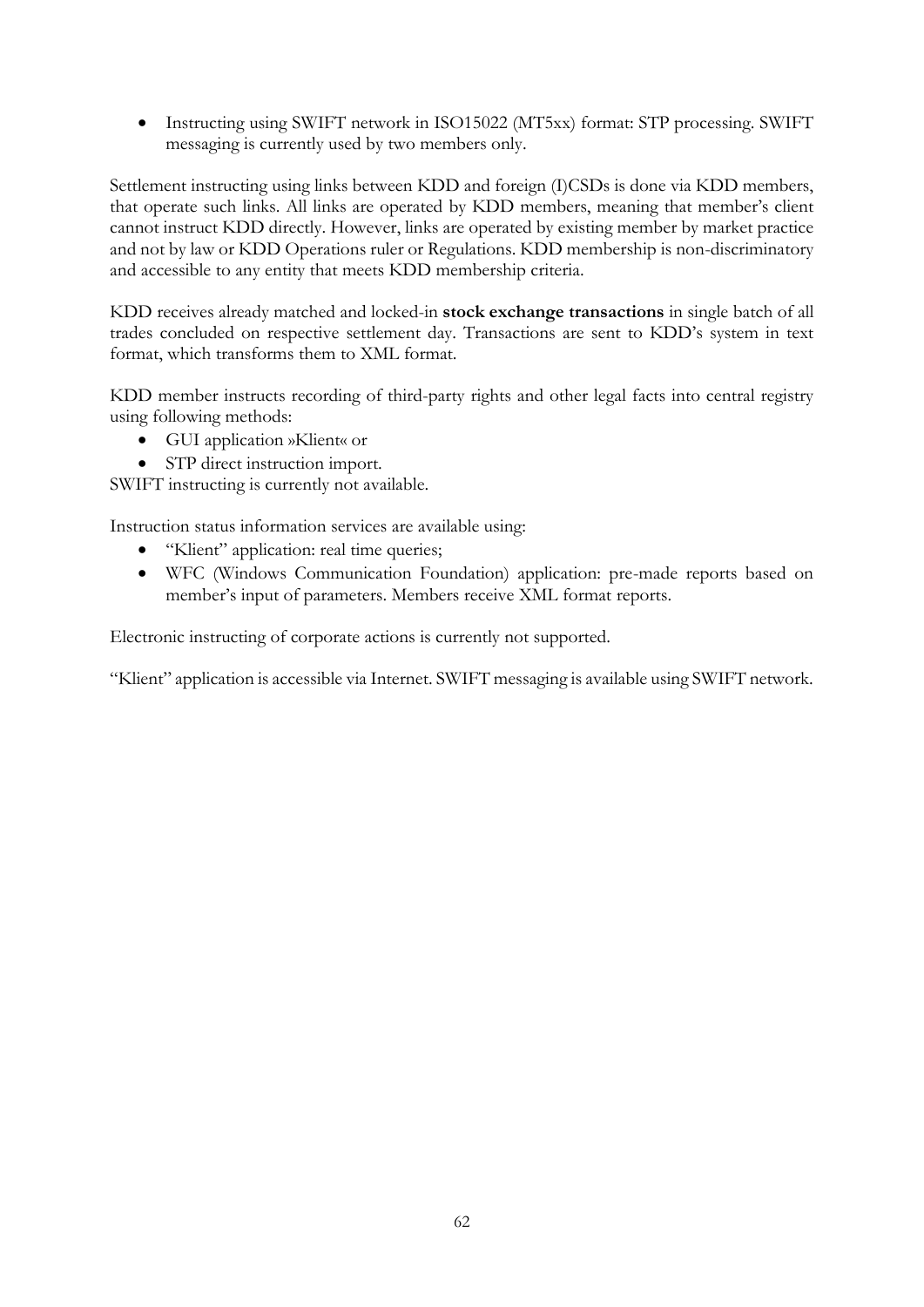# **Principle 23: Disclosure of rules, key procedures, and market data**

*An FMI should have clear and comprehensive rules and procedures and should provide sufficient information to enable participants to have an accurate understanding of the risks, fees, and other material costs they incur by participating in the FMI. All relevant rules and key procedures should be publicly disclosed.*

*In reviewing this principle, information should be disclosed to the extent that it would not risk prejudicing the security and integrity of the FMI or divulging commercially sensitive information. This principle should be reviewed in the context of Principle 8 on settlement finality, Principle 13 on participant default rules and procedures, Principle 24 on the disclosure of market data by trade repositories, and other principles, as appropriate.*

# **Key consideration 1:**

*An FMI should adopt clear and comprehensive rules and procedures that are fully disclosed to participants. Relevant rules and key procedures should also be publicly disclosed.*

#### **Key consideration 2:**

*An FMI should disclose clear descriptions of the system's design and operations, as well as the FMI's and participants' rights and obligations, so that participants can assess the risks they would incur by participating in the FMI.*

# **Key consideration 3:**

*An FMI should provide all necessary and appropriate documentation and training to facilitate participants' understanding of the FMI's rules and procedures and the risks they face from participating in the FMI.*

# **Key consideration 4:**

*An FMI should publicly disclose its fees at the level of individual services it offers as well as its policies on any available discounts. The FMI should provide clear descriptions of priced services for comparability purposes.*

#### **Key consideration 5:**

*An FMI should complete regularly and disclose publicly responses to the CPSS-IOSCO disclosure framework for financial market infrastructures. An FMI also should, at a minimum, disclose basic data on transaction volumes and values.*

# **KDD Operations rules and Regulations**

Pursuant to Art. 429 of ZTFI, KDD has to adapt rules and regulations, which determine the following:

- Operations rules determine operations related to central registry of dematerialised securities as required by ZNVP, ZTFI, ZPre-1 and other relevant laws;
- Rules to be followed by KDD when executing procedures specified in Operations rules. Rules should determine detailed criteria for provision of KDD services, related rights and obligations of KDD and users of services. KDD has published the following set of detailed rules that determine specific areas of KDD operations:
	- KDD Regulations,
	- Regulations for Settlement of Stock Exchange Transactions,
	- **Technical Regulations,**
	- Regulation on Arbitration Proceedings.

Any amendments of Operations rules should be adopted by management board and board of directors of KDD upon proposal by the management board. Management board shall present proposal of amendment of these rules to the registry members at least fifteen days before the date of a session of the board of directors where the latter is set to decide on accepting said amendments. KDD shall obtain the Agency's consent prior to publishing any amendment to the rules in Official Gazette of the Republic of Slovenia. Current version is published on KDD's web page.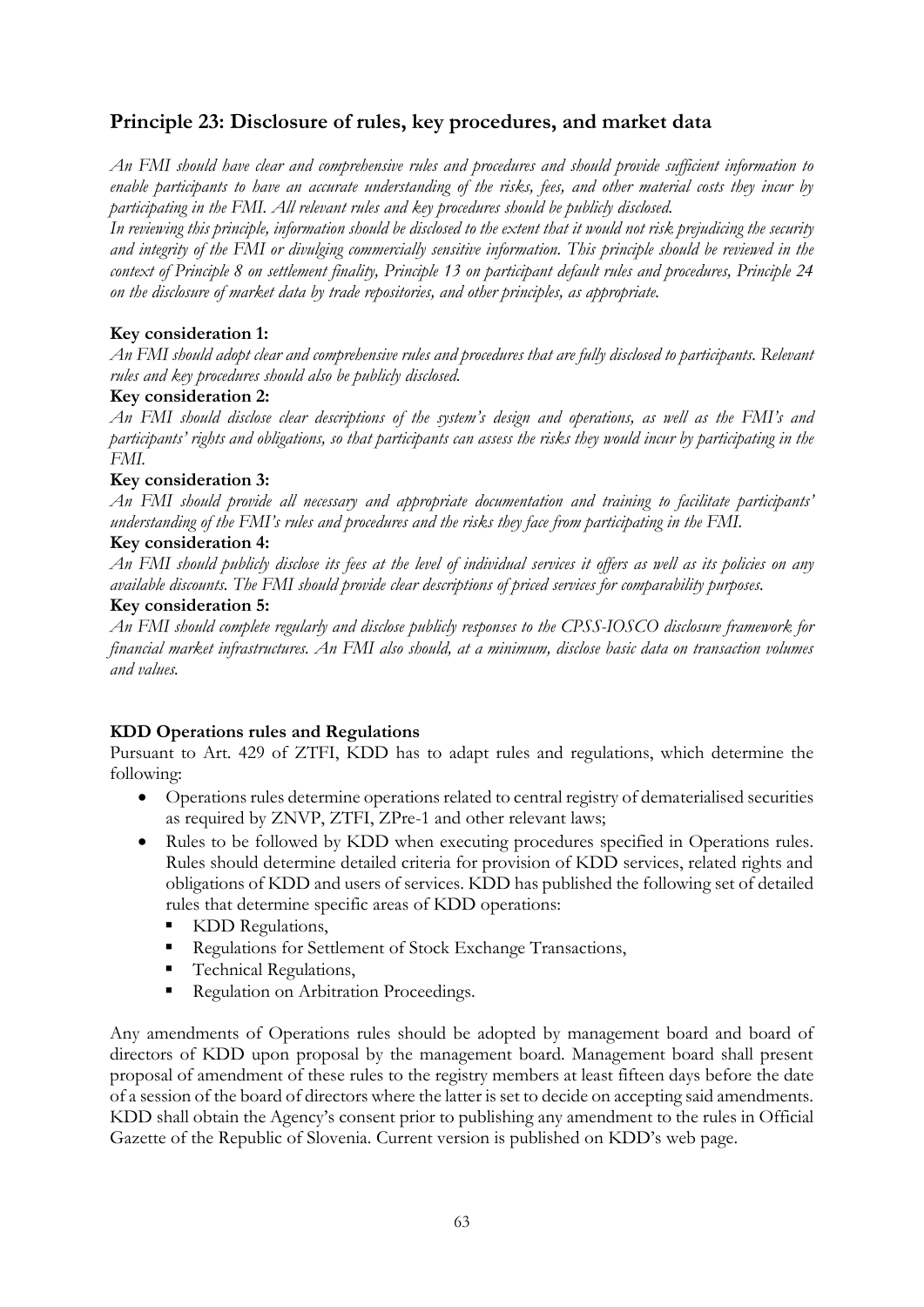Regulations and any amendments thereof should be adopted by management board and board of directors of KDD upon proposal by the management board. Management board shall present proposal of amendment of these rules to the registry members at least fifteen days before the date of a session of the board of directors where the latter is set to decide on accepting said amendments. Agency's consent and publishing in Official Gazette of the Republic of Slovenia are not required. Current version is published on KDD's web page.

Said procedures on proposing amendments to Rules and Regulations by KDD, presentation of proposals to KDD members, Agency's approval (Operations rules only), publishing in Official Gazette of the Republic of Slovenia (Operations rules only) and availability of said documents on KDD's web page serve as solid proof that all KDD's activities and operations are clear, understandable, freely accessible and in line with valid national legislation.

# **Help-desk for users of KDD services**

KDD maintains dedicated web page that serves as assistance for users of KDD services. This web page offers the following:

- Access to electronic system for users assistance (help desk);
- Download section for users applications;
- guidance on web services (WCF queries guide);
- application forms for access to KDD system;
- EIG documents;
- XML schemes, etc.

#### **KDD Tariffs**

Pursuant to Art. 430 of ZTFI, KDD has to adapt fee-schedule, which determines fees for KDD services, parties that are charged with said fees and deadlines for payment of said fees. KDD has to publish current and past versions of KDD Tariffs, as well as any additional resolutions that impact fees calculations on its web page.

European code of conduct for clearing and settlement outlines several measures to increase CSDs price transparency. The main objective is to enable customers to better understand the services they will be provided with and the prices they will have to pay for these services and to facilitate the comparison of prices and services. Further measures target improving the reconcilability of customers' ex-post billing against the published prices and services provided. KDD has taken all necessary measures to comply with the Code.

Dedicated web page provides price examples applicable to members concerning membership fees, opening and maintenance of securities accounts, issuance fees, clearing and settlement costs, etc. In addition, discount scheme is available. Detailed description of services provided by KDD are provided in Tariffs. In order to facilitate existing and potential customers the comparison of tariffs and services provided across different providers, we have published conversion table in line with Code's methodology.

#### **Further public disclosures**

KDD has published current versions of self-assessment documents on its web page:

- CPSS-IOSCO Disclosure framework for securities settlement systems,
- Association of Global Custodians Questionnaire.

KDD will publish self-assessment report based on "Principles for Financial Market Infrastructures – Assessment methodology" on its web page.

KDD publishes further documents and other information on its web page: